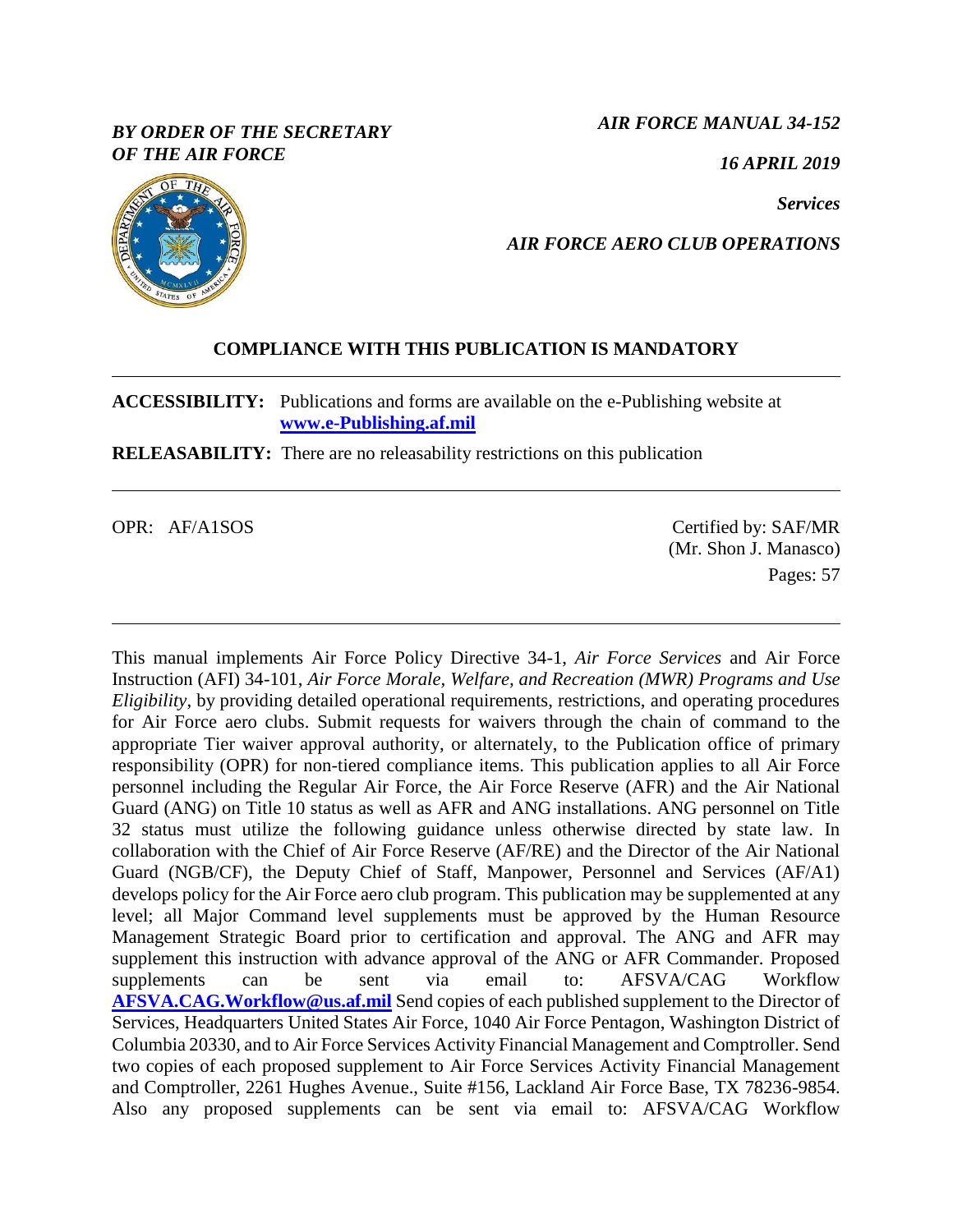**[AFSVA.CAG.Workflow@us.af.mil](mailto:AFSVA.CAG.Workflow@us.af.mil)**. The authorities to waive wing/unit level requirements in this publication are identified with a Tier (**T-0, T-1, T-2, or T-3**) number following the compliance statement. Refer recommended changes and questions about this publication to the OPR using the Air Force Form 847, *Recommendation for Change of Publication*; route Air Force Forms 847 from the field through the appropriate functional chain of command. Ensure all records created as a result of processes prescribed in this publication are maintained in accordance with Air Force Manual (AFMAN) 33-363*, Management of Records,* and disposed of in accordance with the Air Force Records Information Management System Records Disposition Schedule.

## *SUMMARY OF CHANGES*

This document is new and must be thoroughly reviewed. The operational guidance to maintain safe flying operations, protection of funds, and protection of government property is included in this Air Force Manual. It provides references, clarifies maintenance procedures, and provides operations and safety information. This manual identifies tier waiver authorities for unit level compliance items.

|      | <b>Chapter 1-GENERAL GUIDANCE</b>                                                                                                                                                                                                       | 7  |
|------|-----------------------------------------------------------------------------------------------------------------------------------------------------------------------------------------------------------------------------------------|----|
| 1.1. |                                                                                                                                                                                                                                         | 7  |
|      | <b>Chapter 2- ROLES AND RESPONSIBILITES</b>                                                                                                                                                                                             | 8  |
| 2.1. | Headquarters United States Air Force, Director of Services (AF/A1S) is                                                                                                                                                                  | 8  |
| 2.2. |                                                                                                                                                                                                                                         | 8  |
| 2.3. | Air Force Safety Center Commander is responsible for AF safety policies and                                                                                                                                                             | 8  |
| 2.4. | Major Command's A3, A4 and Chief of Safety are responsible for designating a<br>primary and alternate advisor from operations, maintenance, and safety to<br>provide the AFSVA and installations with specific are expertise including: | 8  |
| 2.5. | Installation Commander is responsible for ensuring aero club programs comply                                                                                                                                                            | 8  |
| 2.6. | Force Support Commander or Director is responsible for providing resources to                                                                                                                                                           | 9  |
| 2.7. | Installation Operations Advisor is responsible for the operations of the aero club.                                                                                                                                                     | 9  |
| 2.8. | Installation Safety Advisor is responsible for overseeing the aero club safety                                                                                                                                                          | 9  |
| 2.9. | Installation Maintenance Advisor is responsible for overseeing aircraft                                                                                                                                                                 | 10 |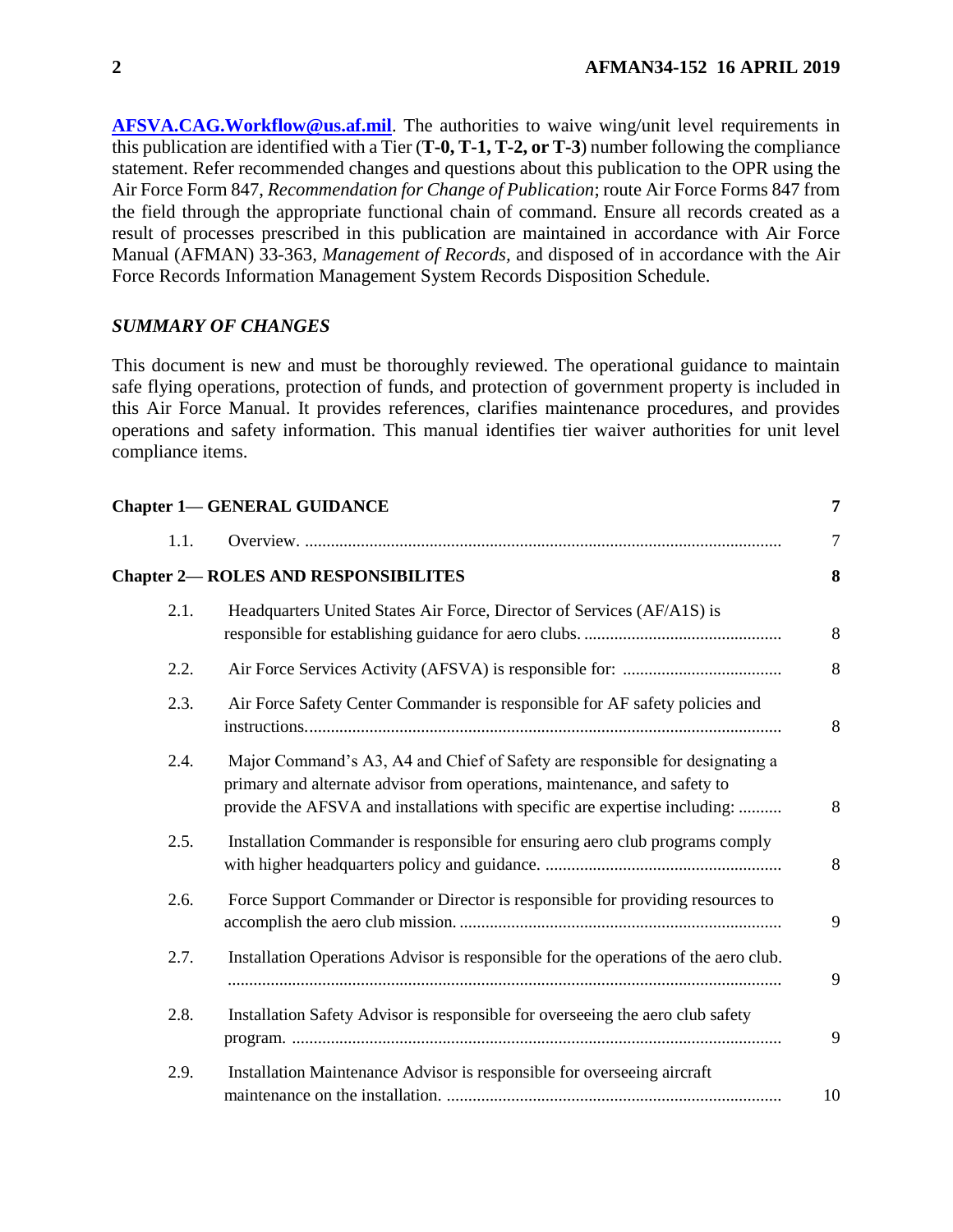# **AFMAN34-152 16 APRIL 2019 3**

| 2.10. | Aero Club Manager is responsible for all aspects of the club's operation                                                                                                                                                                           | 10 |
|-------|----------------------------------------------------------------------------------------------------------------------------------------------------------------------------------------------------------------------------------------------------|----|
| 2.11. | Aero Club Operations Officer is responsible for monitoring the club's flying<br>operations and works closely with base operations personnel, the commander's<br>appointed operations advisor, and the chief flight instructor to ensure compliance | 12 |
| 2.12. | Aero Club Safety Officer is responsible for conducting an aggressive aviation<br>safety program, working closely with the commander's appointed safety advisor<br>and the major command safety point of proactive mishap prevention program.       | 12 |
| 2.13. | Club Maintenance Officer is responsible for maintenance program and should<br>ensure an aggressive, proactive approach is taken to identify, correct, and prevent                                                                                  | 12 |
| 2.14. | Chief Flight Instructor is responsible for all flight training and checkout                                                                                                                                                                        | 12 |
| 2.15. |                                                                                                                                                                                                                                                    | 13 |
| 2.16. | Chief of Maintenance is responsible for coordinating the scheduling and priority                                                                                                                                                                   | 13 |
| 2.17. | Members are responsible for complying with all applicable directives and<br>operate club aircraft in a safe and prudent manner consistent with AF, FAA, and                                                                                        | 13 |
| 2.18. | Standardization Board is responsible to the manager for standardizing the club's                                                                                                                                                                   | 13 |
|       | <b>Chapter 3-GENERAL OPERATING PROCEDURES</b>                                                                                                                                                                                                      | 14 |
| 3.1.  |                                                                                                                                                                                                                                                    | 14 |
| 3.2.  |                                                                                                                                                                                                                                                    | 14 |
| 3.3.  |                                                                                                                                                                                                                                                    | 14 |
| 3.4.  |                                                                                                                                                                                                                                                    | 14 |
| 3.5.  |                                                                                                                                                                                                                                                    | 15 |
| 3.6.  |                                                                                                                                                                                                                                                    | 15 |
| 3.7.  |                                                                                                                                                                                                                                                    | 15 |
| 3.8.  |                                                                                                                                                                                                                                                    | 15 |
| 3.9.  |                                                                                                                                                                                                                                                    | 16 |
| 3.10. |                                                                                                                                                                                                                                                    | 16 |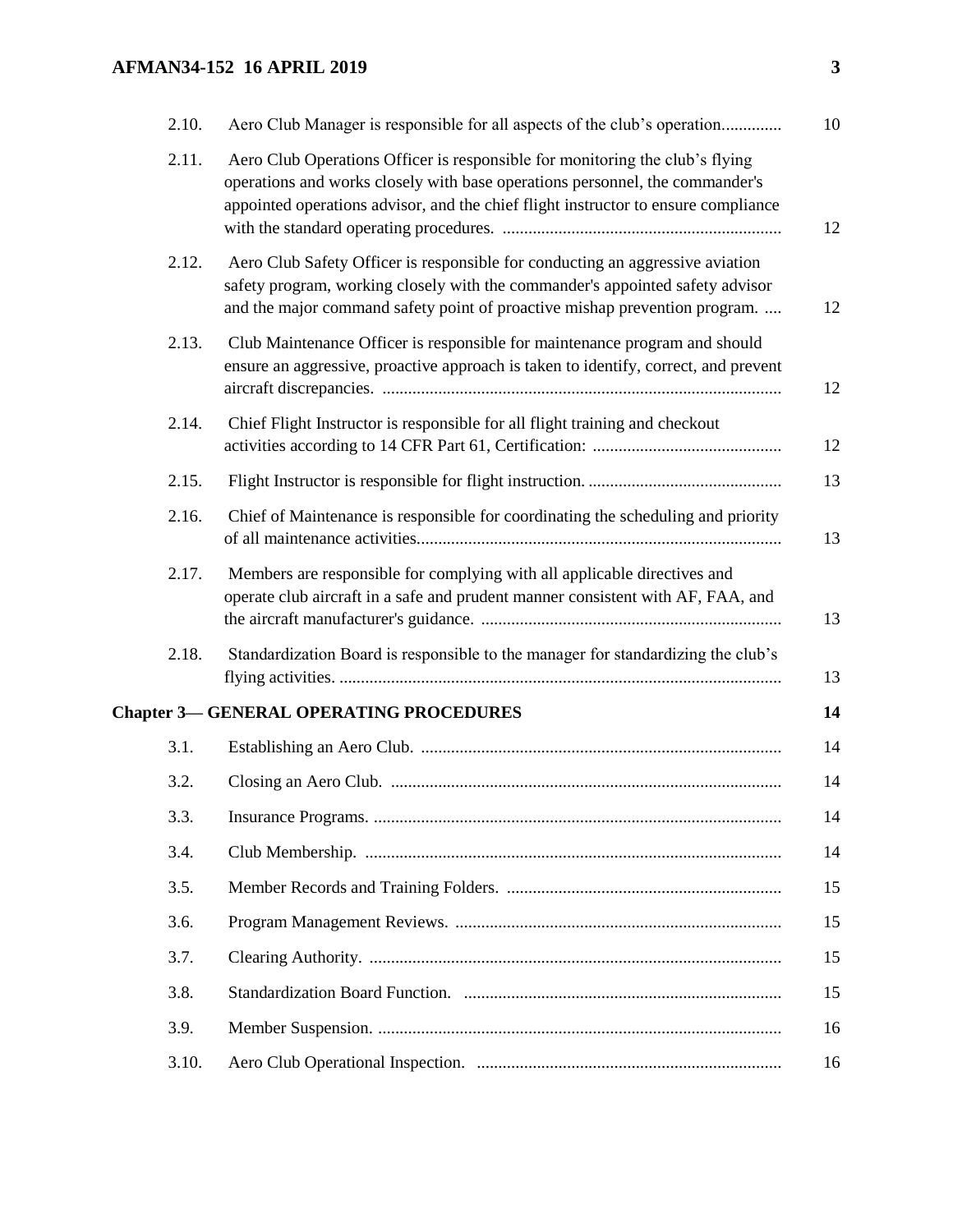|                         | <b>Chapter 4-AIRCRAFT, EQUIPMENT, AND SUPPLIES</b> | 17 |
|-------------------------|----------------------------------------------------|----|
| 4.1.                    |                                                    | 17 |
| 4.2.                    |                                                    | 17 |
| 4.3.                    |                                                    | 18 |
| 4.4.                    |                                                    | 18 |
| 4.5.                    |                                                    | 18 |
| 4.6.                    |                                                    | 18 |
| <b>Chapter 5-SAFETY</b> |                                                    | 20 |
| 5.1.                    |                                                    | 20 |
| 5.2.                    |                                                    | 20 |
| 5.3.                    |                                                    | 20 |
| 5.4.                    |                                                    | 21 |
| 5.5.                    |                                                    | 21 |
| 5.6.                    |                                                    | 22 |
| 5.7.                    |                                                    | 22 |
| 5.8.                    |                                                    | 22 |
| 5.9.                    |                                                    | 23 |
| 5.10.                   |                                                    | 23 |
| 5.11.                   |                                                    | 23 |
| 5.12.                   |                                                    | 23 |
|                         | <b>Chapter 6-OPERATIONS</b>                        | 24 |
| 6.1.                    |                                                    | 24 |
| 6.2.                    |                                                    | 24 |
| 6.3.                    |                                                    | 24 |
| 6.4.                    |                                                    | 24 |
| 6.5.                    |                                                    | 25 |
| 6.6.                    |                                                    | 26 |
| 6.7.                    |                                                    | 26 |
| 6.8.                    |                                                    | 26 |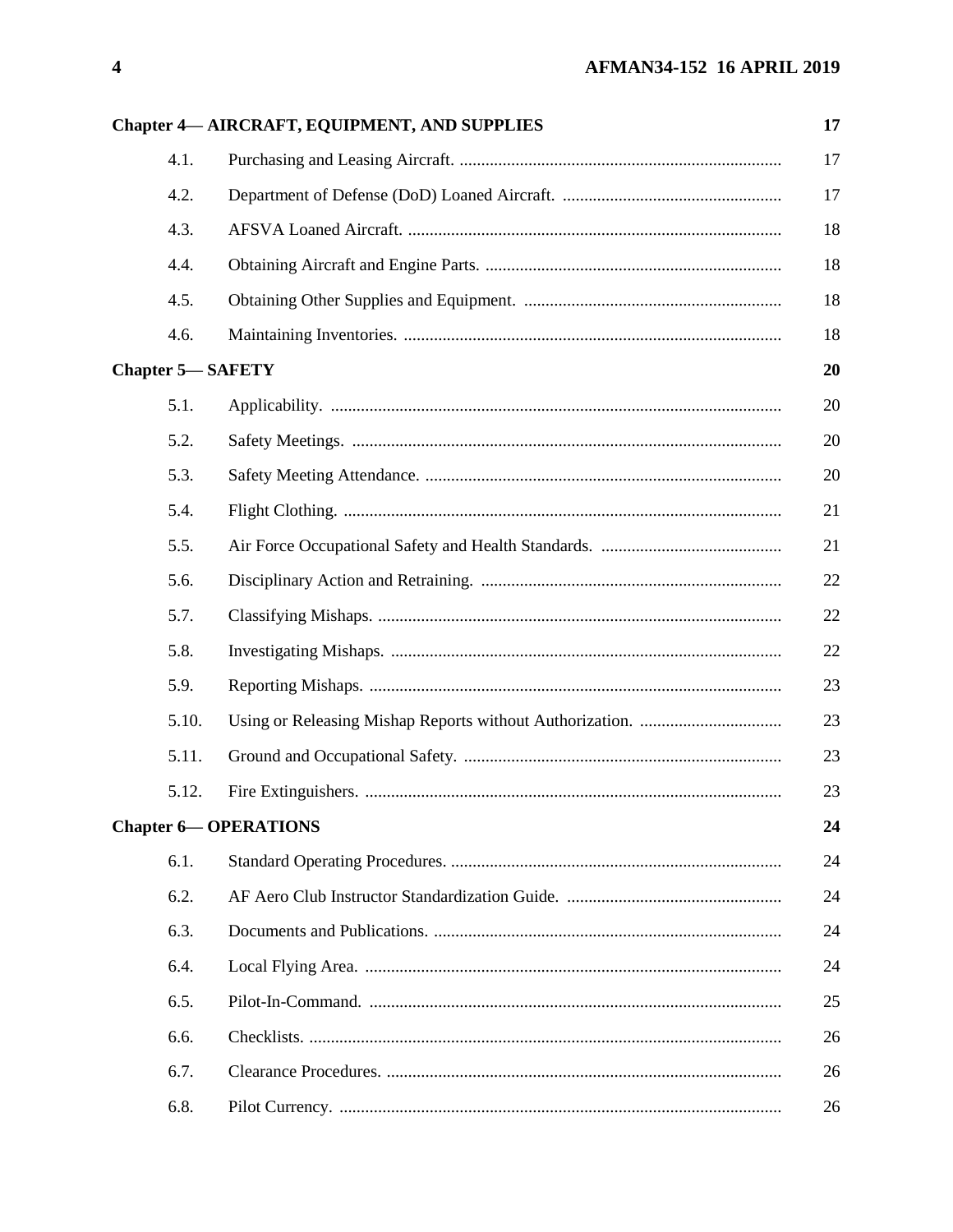# **AFMAN34-152 16 APRIL 2019**

| 6.9.  |                                                                       | 27 |
|-------|-----------------------------------------------------------------------|----|
| 6.10. |                                                                       | 27 |
| 6.11. |                                                                       | 28 |
| 6.12. |                                                                       | 29 |
| 6.13. |                                                                       | 29 |
| 6.14. |                                                                       | 30 |
| 6.15. |                                                                       | 31 |
| 6.16. |                                                                       | 31 |
| 6.17. |                                                                       | 31 |
| 6.18. |                                                                       | 32 |
| 6.19. | Minimum Altitudes (for multiengine aircraft see also paragraph 6.20.) | 32 |
| 6.20. |                                                                       | 33 |
| 6.21. |                                                                       | 33 |
| 6.22. |                                                                       | 33 |
| 6.23. |                                                                       | 34 |
| 6.24. |                                                                       | 34 |
| 6.25. |                                                                       | 34 |
|       | <b>Chapter 7-MAINTENANCE</b>                                          | 36 |
| 7.1.  |                                                                       | 36 |
| 7.2.  |                                                                       | 37 |
| 7.3.  |                                                                       | 37 |
| 7.4.  |                                                                       | 37 |
| 7.5.  |                                                                       | 37 |
| 7.6.  |                                                                       | 38 |
| 7.7.  |                                                                       | 38 |
| 7.8.  |                                                                       | 38 |
| 7.9.  |                                                                       | 39 |
| 7.10. |                                                                       | 39 |
| 7.11. |                                                                       | 39 |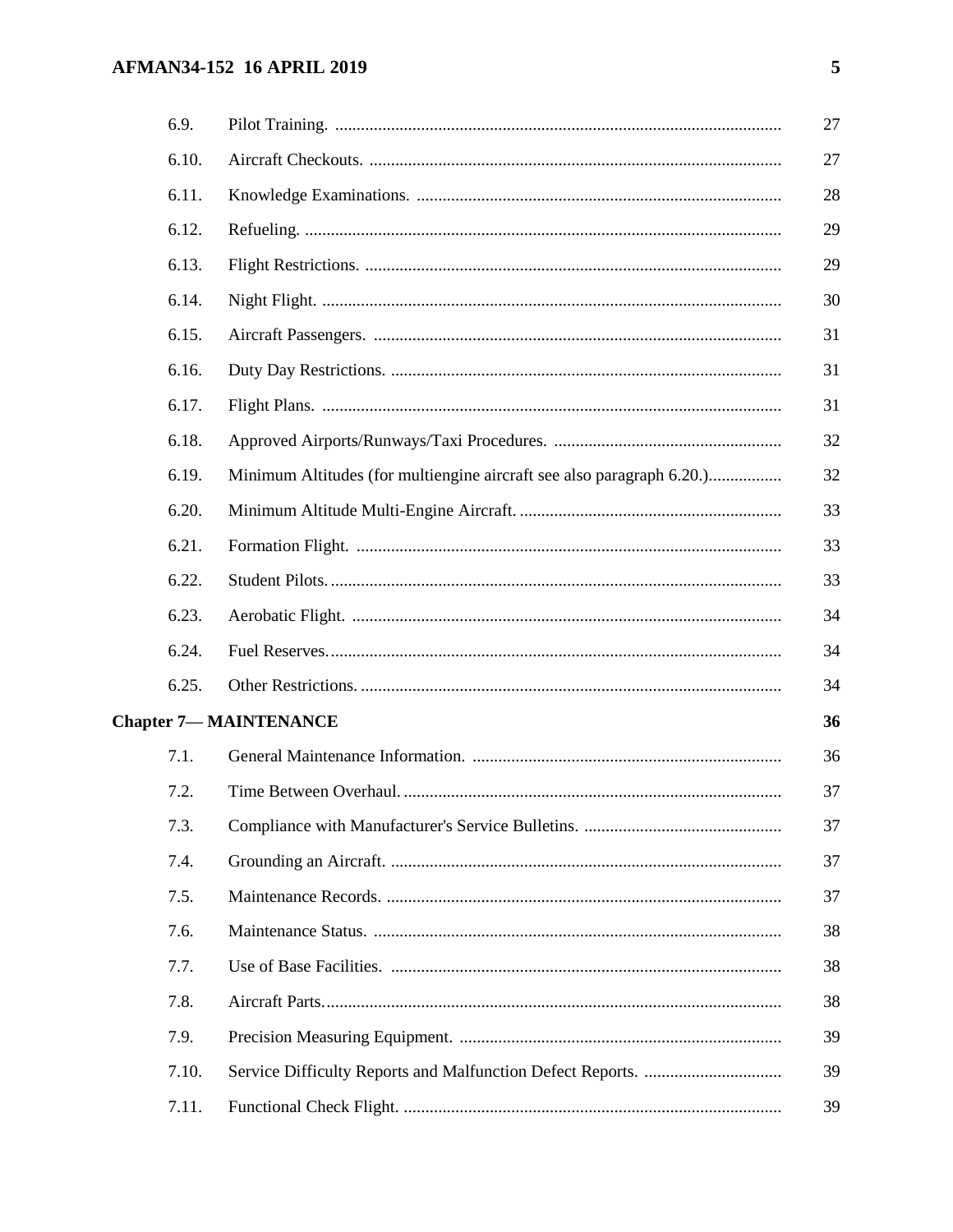| 7.12. |                                                                        | 39 |
|-------|------------------------------------------------------------------------|----|
| 7.13. |                                                                        | 39 |
| 7.14. |                                                                        | 40 |
| 7.15. |                                                                        | 40 |
|       | <b>Attachment 1— GLOSSARY OF REFERENCES AND SUPPORTING INFORMATION</b> | 41 |
|       | <b>Attachment 2— FORMAT FOR STANDARD OPERATING PROCEDURES</b>          | 45 |
|       | <b>Attachment 3-GRADING PRACTICES</b>                                  | 46 |
|       | <b>Attachment 4-PILOT CHECKOUT REQUIREMENTS</b>                        | 48 |
|       | <b>Attachment 5— MISHAP REPORTING PROCEDURES</b>                       | 50 |
|       | Attachment 6— EXAMPLE OF AF FORM 270, AERO CLUB OPERATIONS (AERO       |    |
|       | CLUB OPERATIONS, RCS: HAF-SV (Q) 9495)                                 | 52 |
|       | <b>Attachment 7-MEMBERSHIP RECORDS</b>                                 | 55 |
|       | <b>Attachment 8-PILOT INFORMATION FILE BINDER FORMAT</b>               | 56 |
|       | <b>Attachment 9— COVENANT NOT TO SUE AND INDEMNITY AGREEMENT</b>       | 57 |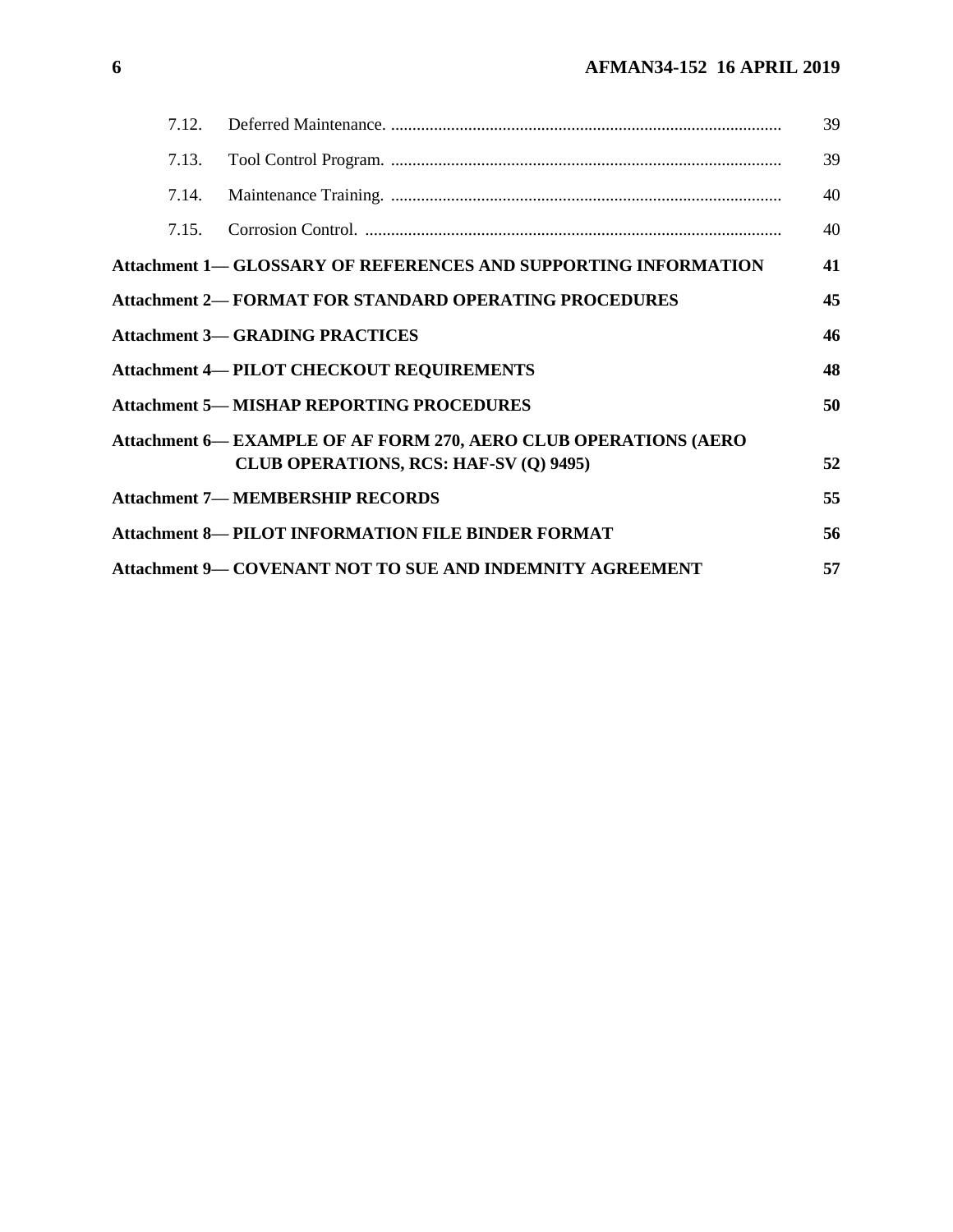#### **Chapter 1**

## **GENERAL GUIDANCE**

<span id="page-6-1"></span><span id="page-6-0"></span>**1.1. Overview.** An aero club is a MWR program offering a variety of activities to meet aviation enthusiasts with flight training and recreational flying**.** This manual applies to commanders at each echelon, staff, members, and others responsible for implementing the Air Force (AF) aero club program. These individuals must comply with applicable AF policy directives, AFIs, Federal Aviation Administration (FAA) regulations, National Transportation Safety Board Statutes (NTSB), and the Transportation Security Administration (TSA). **(T-0).** Pilots may deviate from requirements and restrictions in this manual to the extent required to meet an emergency situation.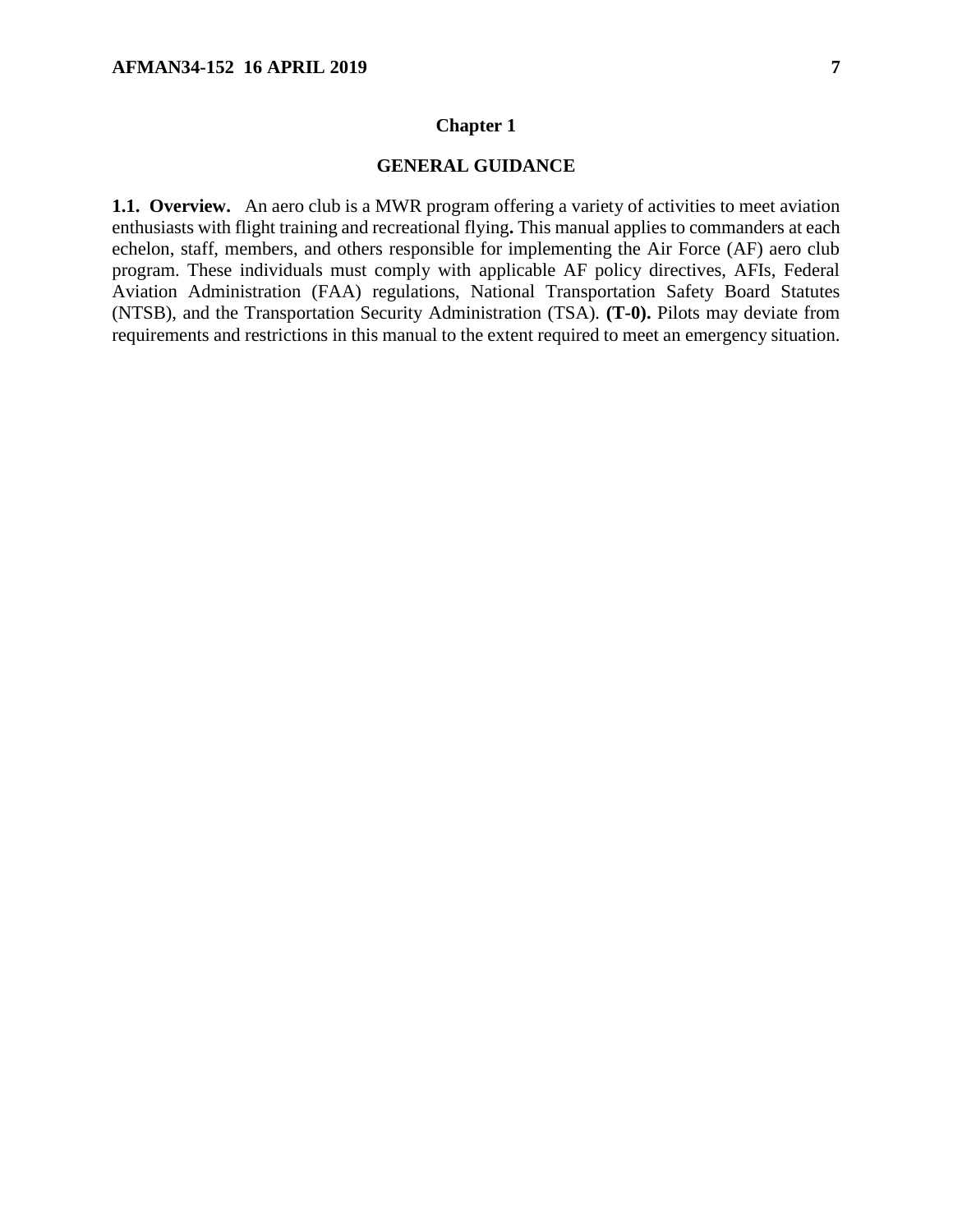## **Chapter 2**

## **ROLES AND RESPONSIBILITES**

## <span id="page-7-1"></span><span id="page-7-0"></span>**2.1. Headquarters United States Air Force, Director of Services (AF/A1S) is responsible for establishing guidance for aero clubs.**

### <span id="page-7-2"></span>**2.2. Air Force Services Activity (AFSVA) is responsible for:**

- 2.2.1. Setting, publishing and distributing club operations guidance.
- 2.2.2. Training aero club managers.
- 2.2.3. Acquiring and distributing government-loaned aircraft.
- 2.2.4. Conducting program management reviews.
- 2.2.5. Reviewing major aero club construction and renovation projects.
- 2.2.6. Publishing forms needed to document flight training programs.

## <span id="page-7-3"></span>**2.3. Air Force Safety Center Commander is responsible for AF safety policies and instructions.**

<span id="page-7-4"></span>**2.4. Major Command's A3, A4 and Chief of Safety are responsible for designating a primary and alternate advisor from operations, maintenance, and safety to provide the AFSVA and installations with specific are expertise including:**

2.4.1. Assisting with mishap investigations.

2.4.2. Tracks mishap report recommendations.

2.4.3. Supplements this manual as required after coordinating the supplements through AFSVA.

## <span id="page-7-5"></span>**2.5. Installation Commander is responsible for ensuring aero club programs comply with higher headquarters policy and guidance.**

2.5.1. Provides hangar and ramp space, classroom, and maintenance facilities and supplies.

2.5.2. Authorizes off-base operations if the installation has inadequate facilities. AFSVA approval must be obtained to lease off-base civilian facilities. (T-3). The leased facilities must permit AF inspection. (T-3).

2.5.3. Ensures that specialists (e.g., fuels and corrosion control) work with the manager to implement quality assurance programs.

2.5.4. Ensures aero club facilities are included in installation ground safety and fire protection inspections.

2.5.5. Appoints, in writing, operations, maintenance, and safety advisors to serve as a direct operational links with the aero club.

2.5.6. Ensures at least one of the appointed operations, maintenance, or safety advisors attends aero club monthly safety meetings and standardization meetings.

2.5.7. Directs each operations, maintenance and safety advisor to conduct and document at least one club spot inspection monthly.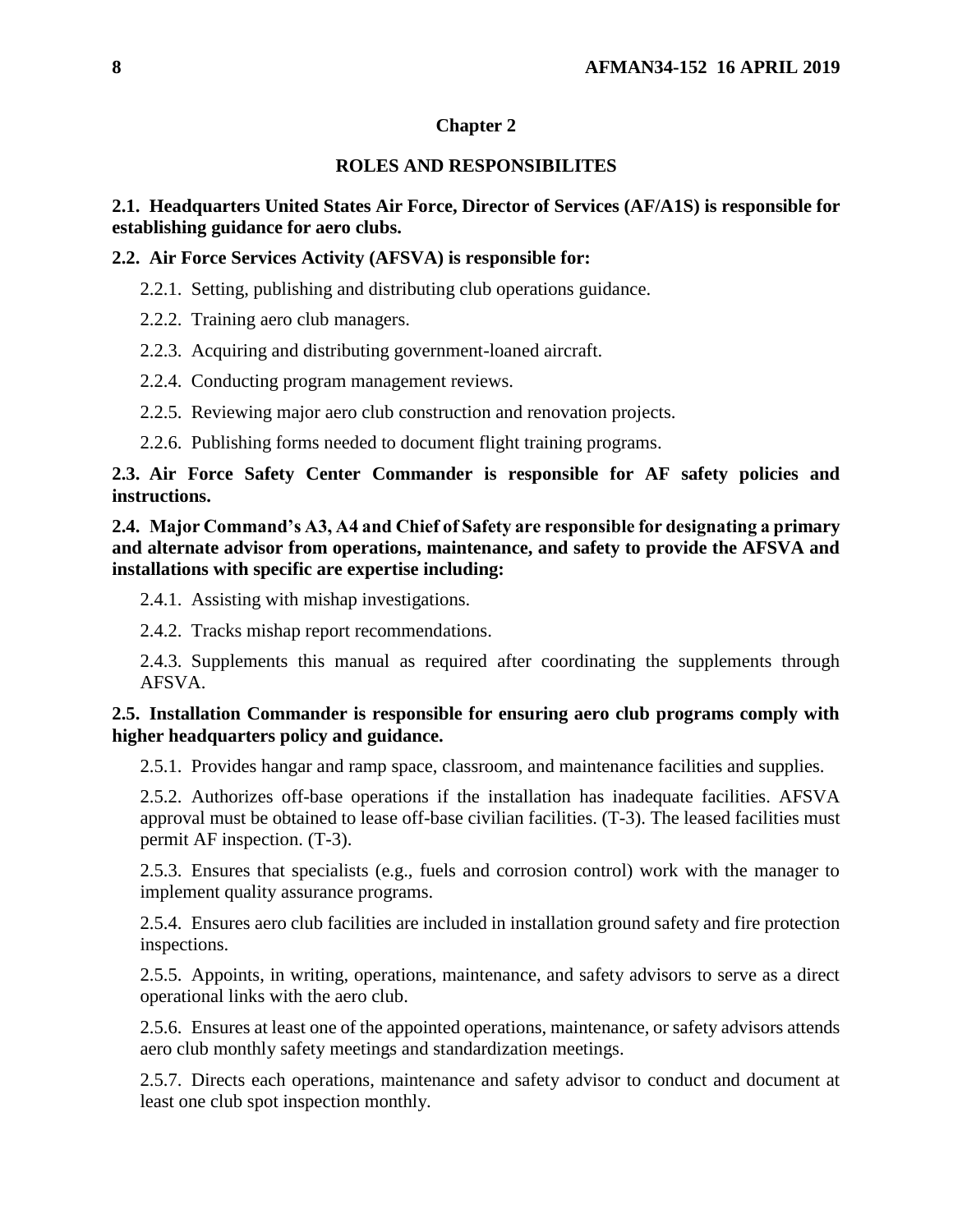2.5.8. May suspend all or a portion (such as night flying) of an aero club's operations if systemic safety failures are suspected or implicated by a mishap.

2.5.9. Revokes membership privileges (e.g., failure to pay dues and unsafe flying)

2.5.10. Supplements this manual as required after coordinating the supplements through AFSVA.

<span id="page-8-0"></span>**2.6. Force Support Commander or Director is responsible for providing resources to accomplish the aero club mission.**

2.6.1. Recommends to installation commander the establishment or closure of program according to this manual and AFI 34-101.

2.6.2. Supervises the aero club manager and notifies AFSVA within five working days of any change in the manager's position.

2.6.3. Investigates and takes appropriate action to including removing from flying activities or aircraft maintenance any employee or contractor who demonstrates, or who is suspected of, negligent acts, willful misconduct, or drug abuse or alcohol abuse.

2.6.4. Approves the aero club standard operating procedures.

2.6.5. Authorizes the aero club manager, if qualified, to perform duties as a flight instructor. NOTE**:** Club management takes precedence over any instructional duties, and the manager must return instructor fees to the club. (T-3).

<span id="page-8-1"></span>**2.7. Installation Operations Advisor is responsible for the operations of the aero club.** The advisor must be a rated military pilot actively flying at the installation (if installation has a flying mission), and if practical, a qualified supervisor of flying. (T-1).

2.7.1. This individual is highly experienced in general aviation and must hold a valid FAA Airman's Certificate. (T-1).

2.7.2. Ensures safety and maintenance advisors to attendance safety and standardization meetings

2.7.3. Advises the manager on operational issues.

2.7.4. Assists club operations officer monitor flight operations and coordinate with installation agencies through spot inspections as required.

<span id="page-8-2"></span>**2.8. Installation Safety Advisor is responsible for overseeing the aero club safety program.** The installation safety advisor is a rated flight safety officer from the servicing safety office (if installation has a flying mission). This individual should be highly experienced in general aviation and should hold a valid FAA Airman's Certificate.

2.8.1. Assists the club safety officer develop an aggressive mishap prevention program.

2.8.2. Provides the club safety officer with mishap prevention information and serves as a link to major command safety Staff and Air Force Sustainment Center.

2.8.3. Conducts mishap investigations in coordination with the NTSB if they are also investigating the mishap.

2.8.4. Participates in the annual activity inspection and follows up on any safety discrepancies found.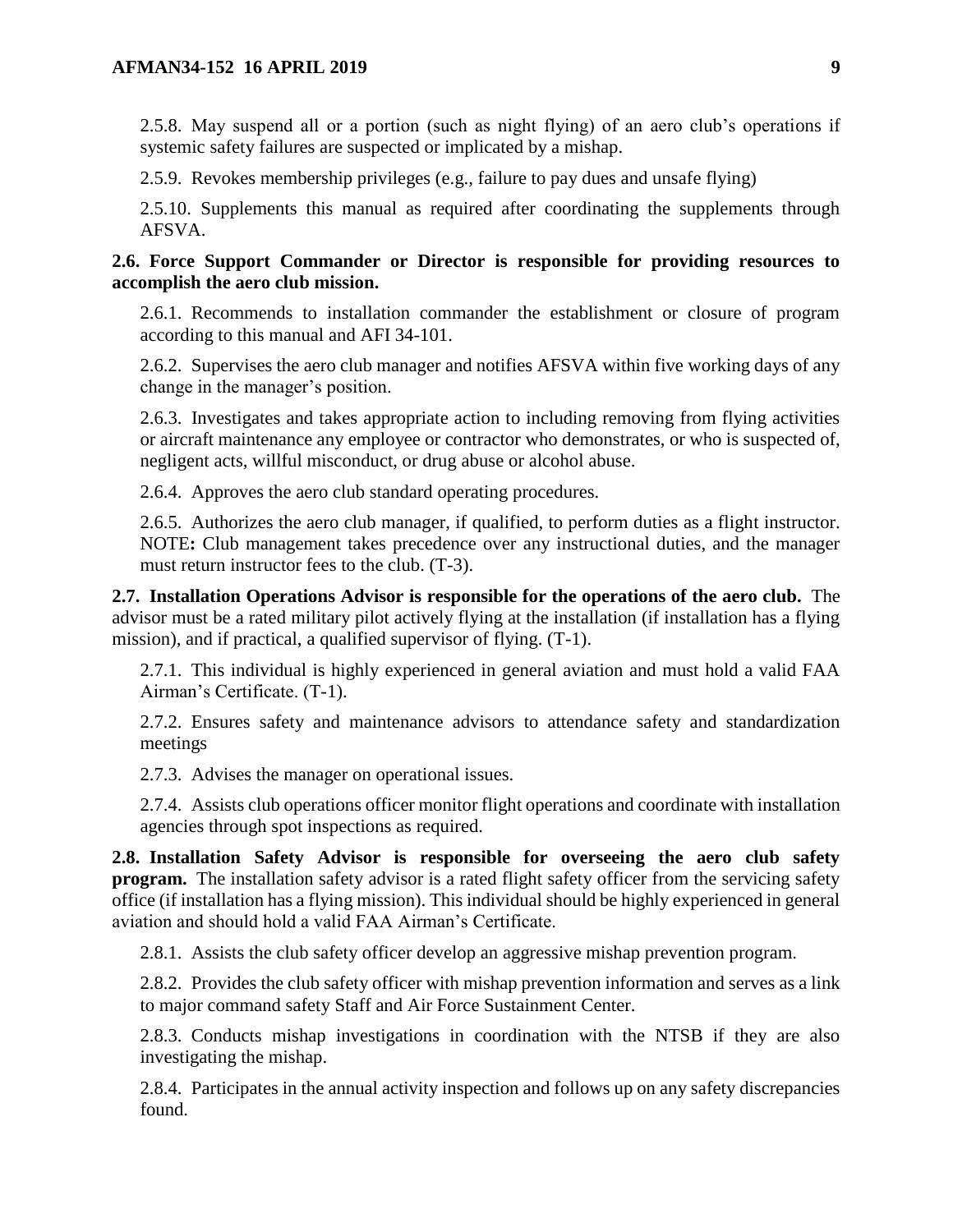2.8.5. Conducts spot inspections.

<span id="page-9-0"></span>**2.9. Installation Maintenance Advisor is responsible for overseeing aircraft maintenance on the installation.** Installation maintenance advisor is a senior maintenance manager familiar with FAA maintenance procedures. This individual should be highly experienced in general aviation and should hold a valid FAA Airframe and Power-plant Certificate.

2.9.1. Helps the maintenance officer to use installation maintenance facilities and equipment.

2.9.2. Coordinates with operation and safety advisor to ensure attendance at each safety meeting and advises the manager on:

2.9.2.1. Overall condition of the aircraft and maintenance facilities.

2.9.2.2. Aircraft maintenance procedures.

2.9.2.3. Fuels quality assurance program.

2.9.2.4. Corrosion control program.

2.9.3. Conducts documented quarterly spot inspections or as required.

## <span id="page-9-1"></span>**2.10. Aero Club Manager is responsible for all aspects of the club's operation.**

2.10.1. Will conduct daily business according to applicable AF publications to include this manual, AFI 34-101, FAA regulations, TSA, NTSB statutes, and local directives. (T-0).

2.10.2. Maintains standard operation procedures, pilot information file, applicable flight information publications, and other documents directed by this manual.

2.10.3. Maintains membership, flight currency, safety, and annual currency records, Transportation Security Administration documentation and training folders.

2.10.4. Reports accidents, incidents, unusual occurrences, or other pertinent safety information immediately to the Force Support commander or director, with a copy to their major command representative, and AFSVA in accordance with **[Attachment 5](#page-49-0)**.

2.10.5. Suspends membership privileges.

2.10.6. Monitors contractor personnel to ensure compliance with contract provisions and reports substandard performance to the Contracting Officer.

2.10.7. Designates safety, operations, and maintenance officers to meet the requirements of this manual.

2.10.8. Designates a chief flight instructor who meets the requirements of 14 Code of Federal Regulations (CFR), Part 141, *Pilot Schools*.

2.10.9. Retains flight and ground instructors as employees or individual contractors. Employees may perform duties as flight and ground instructors when their job descriptions include these duties; however, all fees and revenues from flight and ground instructor duties shall go to the club. (T-3). An employee whose job description does not include instructor duties may provide contract flight or ground instruction under contract for compensation during off-duty hours.

2.10.10. Ensures personnel who lease aircraft to the club are not in a position to affect flight instruction or aircraft scheduling procedures for personal gain.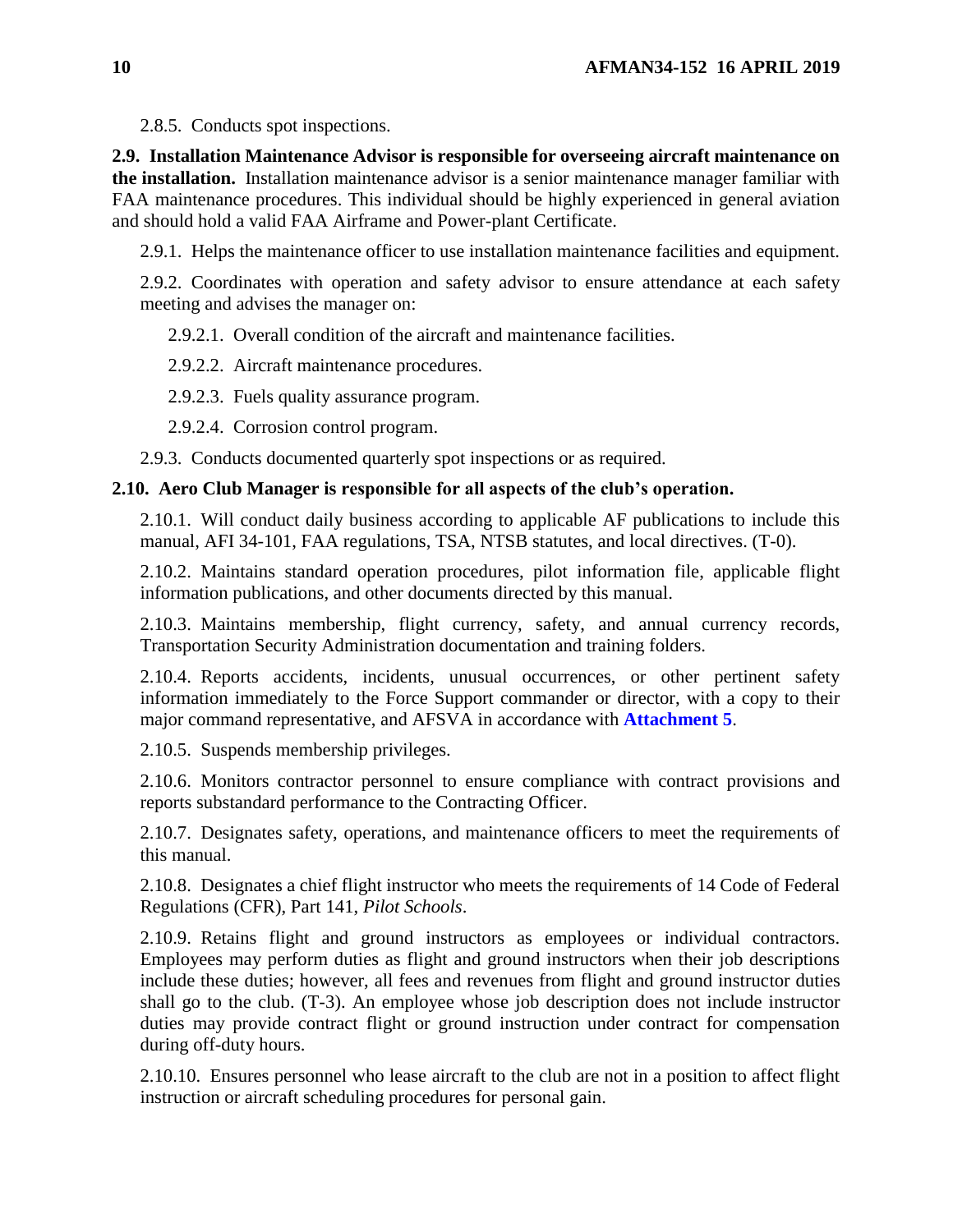### **AFMAN34-152 16 APRIL 2019 11**

2.10.11. Ensure compliance with manufacturer's mandatory service bulletins and FAA maintenance directives, including airworthiness directives that apply to aircraft operated by the club. (T-0).

2.10.12. Must conduct frequent inspections of club maintenance facilities, with particular attention to inventories. (T-3).

2.10.13. Must ensure a positive means of securing unattended aircraft, and implement procedures to prevent members from flying an aircraft with an uncorrected discrepancy that may adversely affect safety of flight. (T-3).

2.10.14. Ensures a quality assurance program is established for fuels, to include periodic replacement of filters, and inspection of fuel storage tanks and pumping equipment sumps for contamination. Commercial fuel vendors must meet the standards established by the American National Standards Institute, and fuel storage facilities must meet the standards prescribed by the National Fire Protection Association. (T-0).

2.10.15. Establishes and posts crosswind limits for each make and model aircraft and pilot category.

2.10.16. Must perform semiannual cost analyses to ensure adequate rental rates. (T-3). Managers should recommend lower dues and initiation fees to the Force Support commander or director for additional family members or as a temporary recruiting initiative.

2.10.17. Completes the AF Form 270, *Aero Club Operations*, according to **[Attachment 6](#page-51-0)**.

2.10.18. Must use base level market data to support planned programs. (T-3).

2.10.19. Accounts for aircraft, equipment, and supplies on loan or issued to aero clubs in accordance with Air Force Handbook (AFH) 23-123v 3, *Air Force Equipment Management*. Managers must account for all equipment purchased from nonappropriated funds in accordance with AFMAN 34-201, *Use of Nonappropriated Funds (NAFs).* (T-1). Managers shall manage nonappropriated fund assets in compliance with AFMAN 34-204, *Property Management.* (T-1).

2.10.20. Managers must obtain AFSVA commander approval to conduct any events open to the general public including demonstration rides. (T-3).

2.10.21. Develops a plan to recall, shelter, or evacuate aircraft in the event of hazardous weather advisories.

2.10.22. Must track and correct any deficiencies noted during base-level inspections or evaluations. (T-3).

2.10.23. Must attend or designate an aero club member to attend all base-level flying safety meetings. (T-3).

2.10.24. Must implement installation bird condition procedures. (T-3).

<span id="page-10-0"></span>2.10.25. Maintains a current automatic dispatch system database on all members.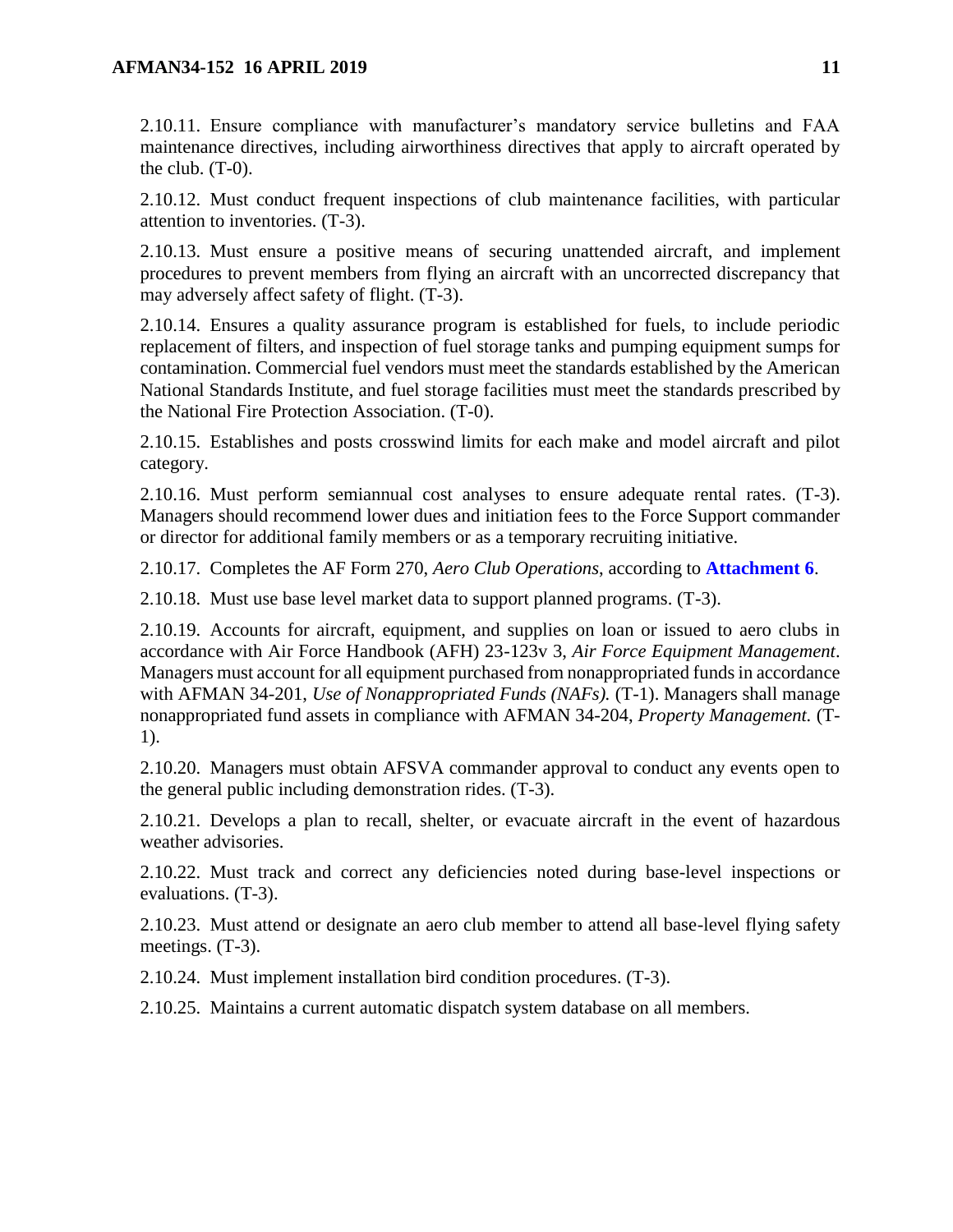**2.11. Aero Club Operations Officer is responsible for monitoring the club's flying operations and works closely with base operations personnel, the commander's appointed operations advisor, and the chief flight instructor to ensure compliance with the standard operating procedures.** The operations officer should hold at least an FAA Private Pilot Certificate.

<span id="page-11-0"></span>**2.12. Aero Club Safety Officer is responsible for conducting an aggressive aviation safety program, working closely with the commander's appointed safety advisor and the major command safety point of proactive mishap prevention program.** The safety officer should be a certificated flight instructor or an experienced pilot. Additionally, having attended a military or civilian flight safety course is desirable. The safety officer should:

2.12.1. Be alert to potential hazards and recommend changes in procedures to minimize their occurrence.

2.12.2. Maintain a flight safety bulletin board.

2.12.3. Coordinate with appropriate agencies to correct safety deficiencies discovered during inspections.

2.12.4. Ensure safety meeting minutes, mishap reviews, and mishap report messages are promptly posted in the pilot information file. Note: Safety officers must obliterate all references to pilot identification, specific location, or identification of aircraft before posting.  $(T-0)$ .

2.12.5. Conduct safety meetings and prepare minutes for membership review. Note: Videotaped meetings may replace safety meeting minutes provided the videotape is kept on file for 1 year.

2.12.6. Must notify the wing safety office of all Aero Club Safety and Standardization Board meetings. (T-3).

<span id="page-11-1"></span>**2.13. Club Maintenance Officer is responsible for maintenance program and should ensure an aggressive, proactive approach is taken to identify, correct, and prevent aircraft**  discrepancies. The maintenance officer works closely with the commander's appointed maintenance advisor and club chief of maintenance to maintain a rigorous quality control program. The maintenance officer should have a background in aircraft maintenance gained from military or civilian aviation. An FAA Airframe and Power-Plant Certificate is desirable.

<span id="page-11-2"></span>**2.14. Chief Flight Instructor is responsible for all flight training and checkout activities according to 14 CFR Part 61,** *Certification: Pilots, Flight Instructors, and Ground Instructors*, 14 CFR Part 91, *General Operating and Flight Rules* and 14 CFR Part 141, this manual, *USAF Aero Club Instructor Standardization Guide*, and the standard operating procedures.

2.14.1. Conducts check activities as specified in this manual and the *USAF Aero Club Instructor Standardization Guide*.

2.14.2. Makes applicant and instructor assignments.

2.14.3. Develops standardized flight check procedures.

2.14.4. Chairs the standardization board meetings.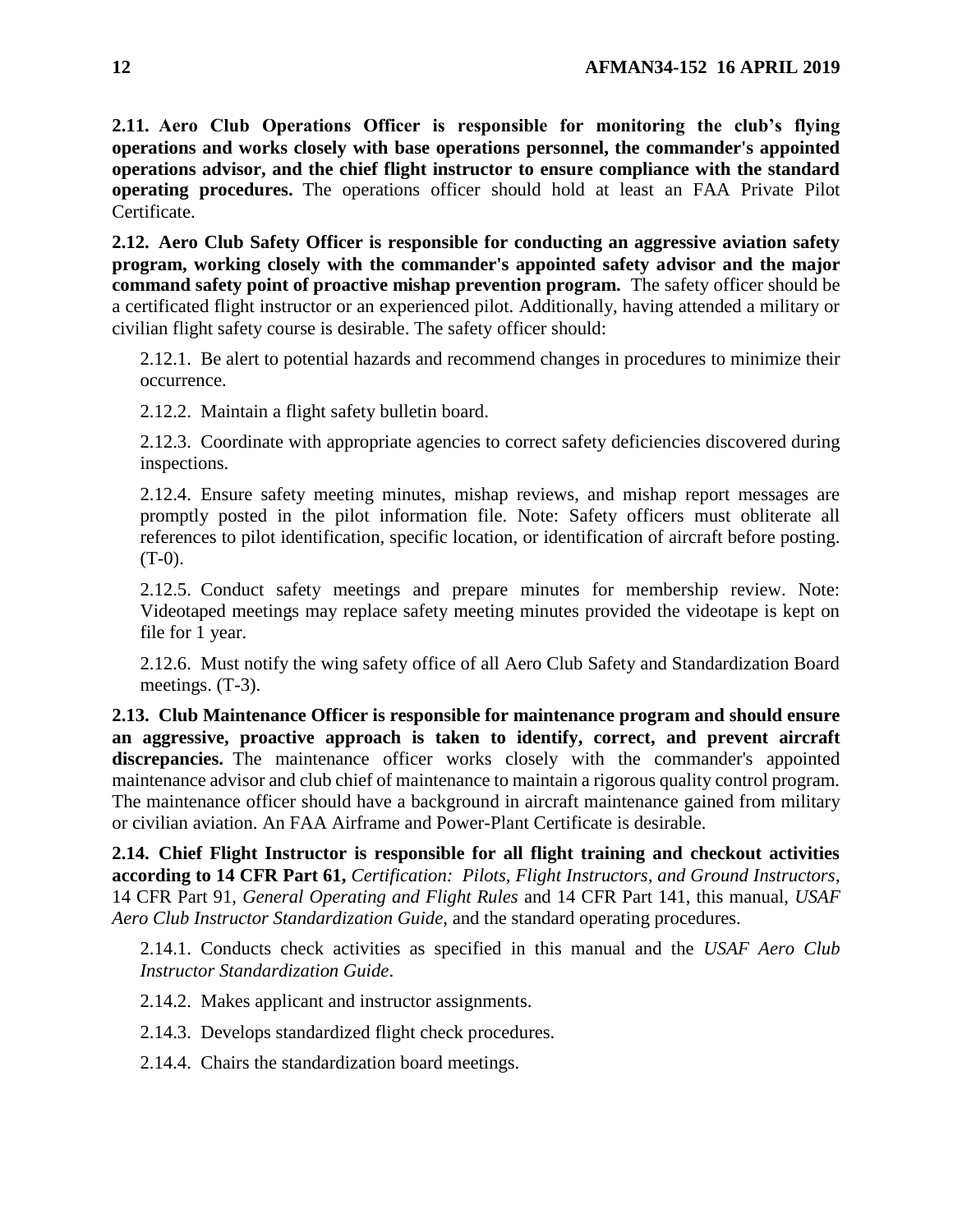2.14.5. Appoints assistants according to 14 CFR Part 141, as needed, for each course of instruction.

2.14.6. Stops any club pilot, whether local or transient, from flying when, in the chief flight instructor's judgment, flight safety may be compromised.

2.14.7. Maintains a valid FAA medical certificate.

## <span id="page-12-0"></span>**2.15. Flight Instructor is responsible for flight instruction.**

2.15.1. Stops any club pilot, whether local or transient, from flying when, in the instructor's judgment, flight safety may be compromised.

2.15.2. Acts as pilot-in-command of the aircraft while conducting flight instruction.

2.15.3. Assists the chief flight instructor, as required, in developing training and checkout procedures.

2.15.4. Conducts training and checkouts according to this manual, *USAF Aero Club Instructor Standardization Guide*, standard operating procedures, and 14 CFR.

2.15.5. Maintains a valid FAA medical certificate.

## <span id="page-12-1"></span>**2.16. Chief of Maintenance is responsible for coordinating the scheduling and priority of all maintenance activities.**

2.16.1. Performs aircraft maintenance.

2.16.2. Supervises aero club mechanics.

2.16.3. Establishes and maintains the maintenance technical library.

2.16.4. Manages the maintenance parts inventory.

2.16.5. Ensure environmental and Air Force Occupational Safety and Health standards are met.

<span id="page-12-2"></span>**2.17. Members are responsible for complying with all applicable directives and operate club aircraft in a safe and prudent manner consistent with AF, FAA, and the aircraft manufacturer's guidance.** Note: Operations that damage aircraft can lead to assessment of pecuniary liability under AFI 34-202, *Procedures for Protecting Nonappropriated Fund Assets.* Examples include: failure to follow checklist procedures, disregarding operating restrictions, flying while out of currency, and careless or reckless operations.

## <span id="page-12-3"></span>**2.18. Standardization Board is responsible to the manager for standardizing the club's flying activities.**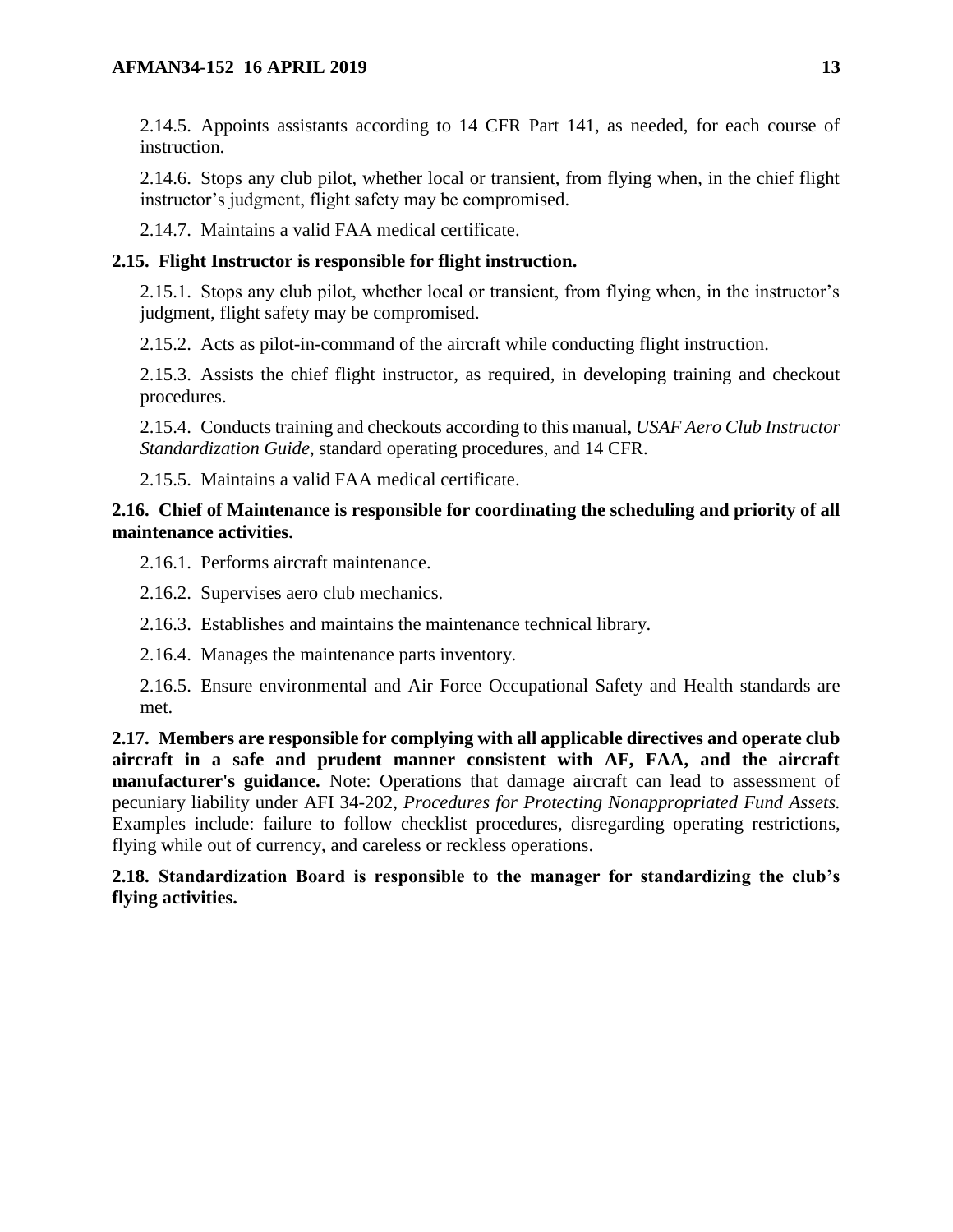### **Chapter 3**

### **GENERAL OPERATING PROCEDURES**

<span id="page-13-1"></span><span id="page-13-0"></span>**3.1. Establishing an Aero Club.** Refer to AFI 34-101. Additionally, installations who wish to establish an aero club will conduct a base-wide survey to determine the potential size of the initial organization, club growth potential, and type of flying desired. (T-1).The installation Force Support commander or director coordinates with the base safety office, civil engineering, and base operations to ensure feasibility; and afterwards, calls a meeting of interested people to study the survey results. If results are favorable, the Force Support commander or director appoints interested individuals eligible for membership to temporarily direct the aero club until a permanent staff assume duties.

3.1.1. Force Support staff assists appointed individuals in obtaining applicable AF publications, writing the club's standard operating procedures, developing the financial plan, and obtaining installation commander's approval.

3.1.2. The club does not begin operation or obligate funds until it has accomplished all of the following.

3.1.2.1. Appointed an aero club manager.

3.1.2.2. Established administrative files according to AFMAN 33-363.

3.1.2.3. Conducted a pre-operational activity inspection by the base safety office, major command, and Air Force Services Activity (AFSVA).

3.1.2.4. Advised AFSVA in writing the club is established.

3.1.3. Once the pre-operational activity inspection is complete, the inspection team briefs the club manager, who will ensure that discrepancies are corrected. (T-1). The corrective action report will be forwarded to the installation commander for approval to begin flight operations.  $(T-1)$ .

<span id="page-13-2"></span>**3.2. Closing an Aero Club.** Refer to AFI 34-101.

<span id="page-13-3"></span>**3.3. Insurance Programs.** Managers must receive permission from AFSVA before their club may operate a newly acquired aircraft. (T-2) AF aero clubs have insurance coverage for liability, hull, club assets, contractors, employees and customers as described in AFMAN 34-208, *Nonappropriated Fund Property and Liability Program*.

<span id="page-13-4"></span>**3.4. Club Membership.** In addition to the authorized persons specified in AFI 34-101, the following individuals are authorized membership:

3.4.1. Individuals authorized Veterans Administration (VA) flight training benefits for the period they are enrolled in a VA approved flight-training course provided local VA flight training facilities are unavailable.

3.4.2. Civil Air Patrol members.

<span id="page-13-5"></span>3.4.3. Flight instructors and mechanics on contract with the Aero Club.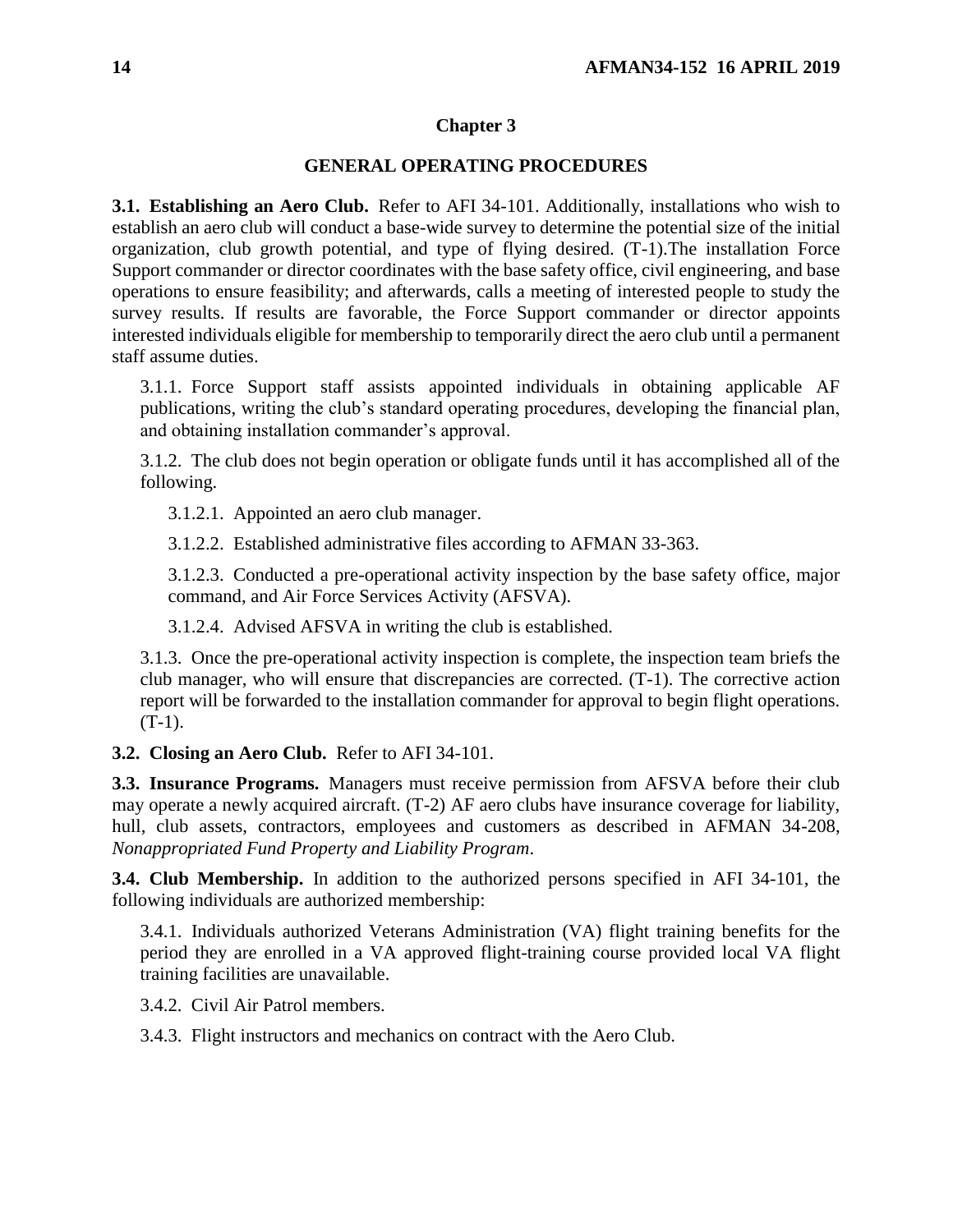**3.5. Member Records and Training Folders.** Aero clubs should maintain a membership record in accordance with **[Attachment 7](#page-54-0)** on each member. Moreover, a training folder is maintained in accordance with the AF Aero Club Instructor Standardization Guide on members who are currently enrolled in a flight-training course leading to the issuance of a Federal Aviation Administration certificate or rating. (T-0).

3.5.1. Members must be given, if requested, a copy of their membership record and training folder(s) (excluding FAA and VA records) and a letter of good standing upon terminating or transferring membership, provided the member has cleared their account and is not under investigation. (T-3).

3.5.2. Members shall present a valid government issued identification card to the manager for identity verification. (T-3).

<span id="page-14-0"></span>**3.6. Program Management Reviews.** AFSVA conducts program management reviews of all aero clubs every 24 months. The inspection and staff assistance team consists of the AFSVA aero club program manager and director of operations and safety. The major command and installation appointed advisors are formally invited and highly encouraged to attend but funding will be at unit expense. (T-1).

<span id="page-14-1"></span>**3.7. Clearing Authority.** Managers who have successfully implemented the latest AFSVA approved version of automatic dispatch system are authorized to use self-clearing procedures for their membership who hold at least a FAA Private Pilot Certificate. This will allow maximum flexibility and reduce aero club manning requirements. Managers must develop procedures to ensure unauthorized members are not given access to aircraft. (T-3).

3.7.1. Student pilots flying solo are not authorized self-clearing privileges. A clearing official will dispatch aircraft to solo student pilots.  $(T-1)$ .

3.7.2. Managers not utilizing the latest approved AFSVA version of automatic dispatch system shall continue to use clearing officials to dispatch aircraft to their membership. (T-3).

3.7.3. If required, clearing authorities are designated by the manager, and they must possess at least a valid FAA Private Pilot Certificate, with a minimum of 200 pilot hours to clear pilots operating under visual flight rules. (T-1).The clearing authority must be a current and qualified instrument rated pilot to clear pilots operating on an instrument flight rules flight plan. (T-1). The clearing authority must have a thorough understanding of this manual, standard operating procedures, and applicable FAA and AF guidance. (T-1). The clearing authority shall ensure each of the following:

3.7.3.1. The pilot is current, qualified, and prepared for the flight. (T-0).

3.7.3.2. The pilot has signed off applicable pilot information file items. (T-2).

3.7.3.3. The pilot and all passengers have completed a *Covenant Not to Sue and Indemnity Agreement* which is found in **[Attachment 9](#page-56-0)**. (T-1).

<span id="page-14-2"></span>**3.8. Standardization Board Function.** Board is chaired by the chief flight instructor and is comprised of the following: 1) all aero club flight instructors, 2) all clearing authorities, 3) club operations and safety officers, and 4) the installation operations and safety advisors.

3.8.1. Flying activities the Board will oversee include: (T-1).

3.8.1.1. Checkout procedures and performance requirements.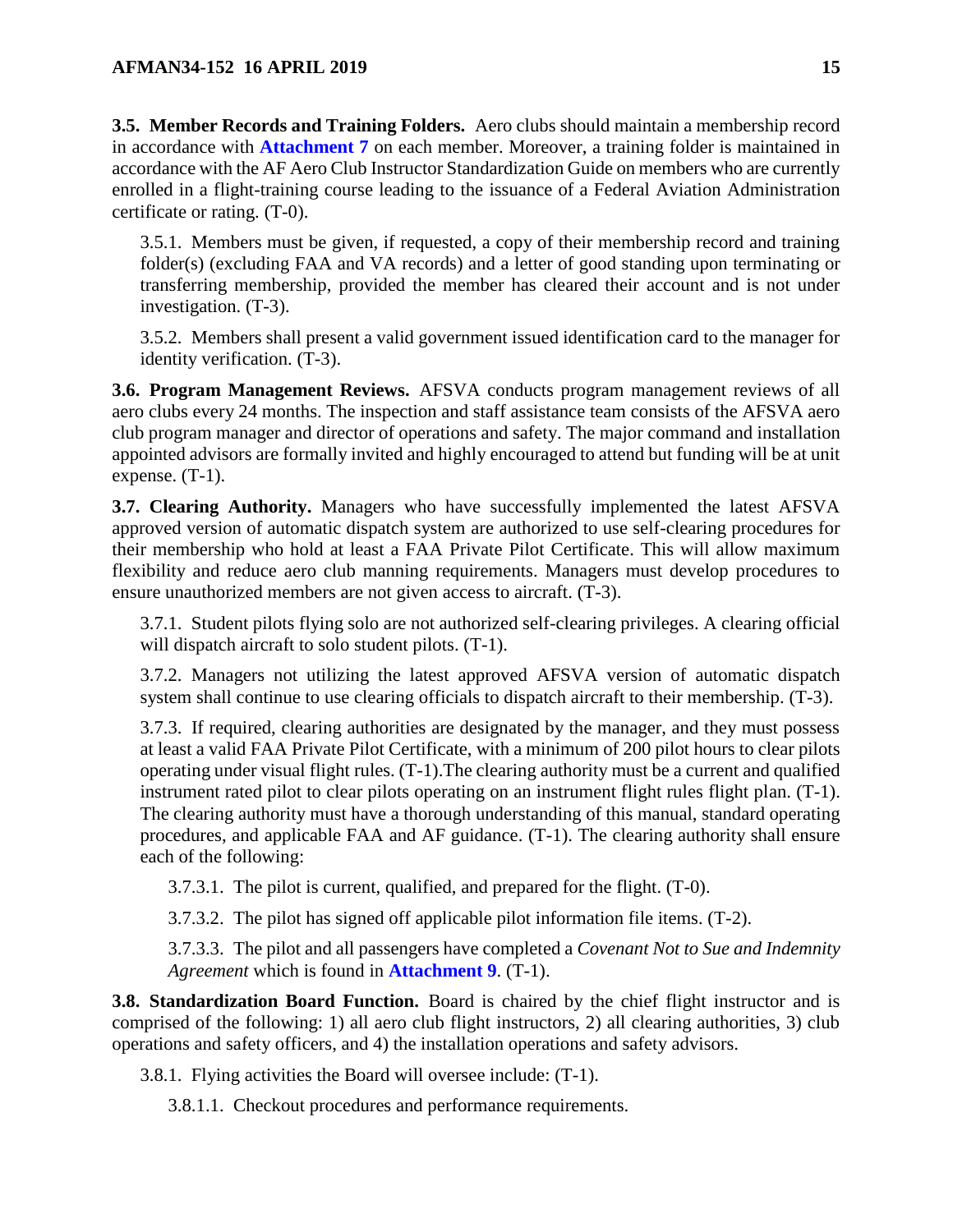- 3.8.1.2. Annual flight checks.
- 3.8.1.3. Training curricula, methods and techniques.
- 3.8.1.4. Identifying applicant or member weaknesses and trends.
- 3.8.1.5. Flight clearing procedures.
- 3.8.1.6. Training folders and currency records.
- 3.8.1.7. Written tests.
- 3.8.1.8. Local area procedures.
- 3.8.1.9. Standard operating procedures.

3.8.2. The Board makes recommendations, through the manager, to the installation commander on matters of pilot discipline. Any board member directly or indirectly involved in an accident, incident, unusual occurrence, or action that may be perceived as a violation of established directives does not participate in the board's deliberations or recommendations. Indirect involvement includes instances where the board member was acting as flight instructor, clearing authority, or in any other capacity whereby the board member's involvement in disciplinary recommendations could create the perception of impropriety.

3.8.3. Meetings should be conducted quarterly. Minutes should be kept and forwarded through the manager to the FSS commander or division chief for review.

<span id="page-15-0"></span>**3.9. Member Suspension.** Any member suspected of having engaged in negligent acts, willful misconduct, drug abuse, or alcohol abuse may be suspended. Suspension must remain in force pending installation commander evaluation. (T-3). While under suspension, the member should not be required to pay dues. Managers must forward results of suspension and revocation actions signed by the installation commander through the major command to AFSVA and inform the FAA if certification review is warranted. (T-1).

### <span id="page-15-1"></span>**3.10. Aero Club Operational Inspection.**

3.10.1. Force support commander or director assembles the inspection team which must consist of at least the installation commander's three appointed advisors (operations, maintenance, and safety) and Force Support resource manager. (T-3).

3.10.2. A consolidated inspection report must be forwarded to the installation commander within five working days of the inspection.  $(T-3)$ .

3.10.2.1. The club manager must present proposed corrective actions within 15 working days of receipt to the Force support commander or director and the amended report to the installation commander within 45 workdays of the inspection. (T-3).

3.10.2.2. Once approved by the installation commander, the completed inspection report must be sent to AFSVA. (T-1).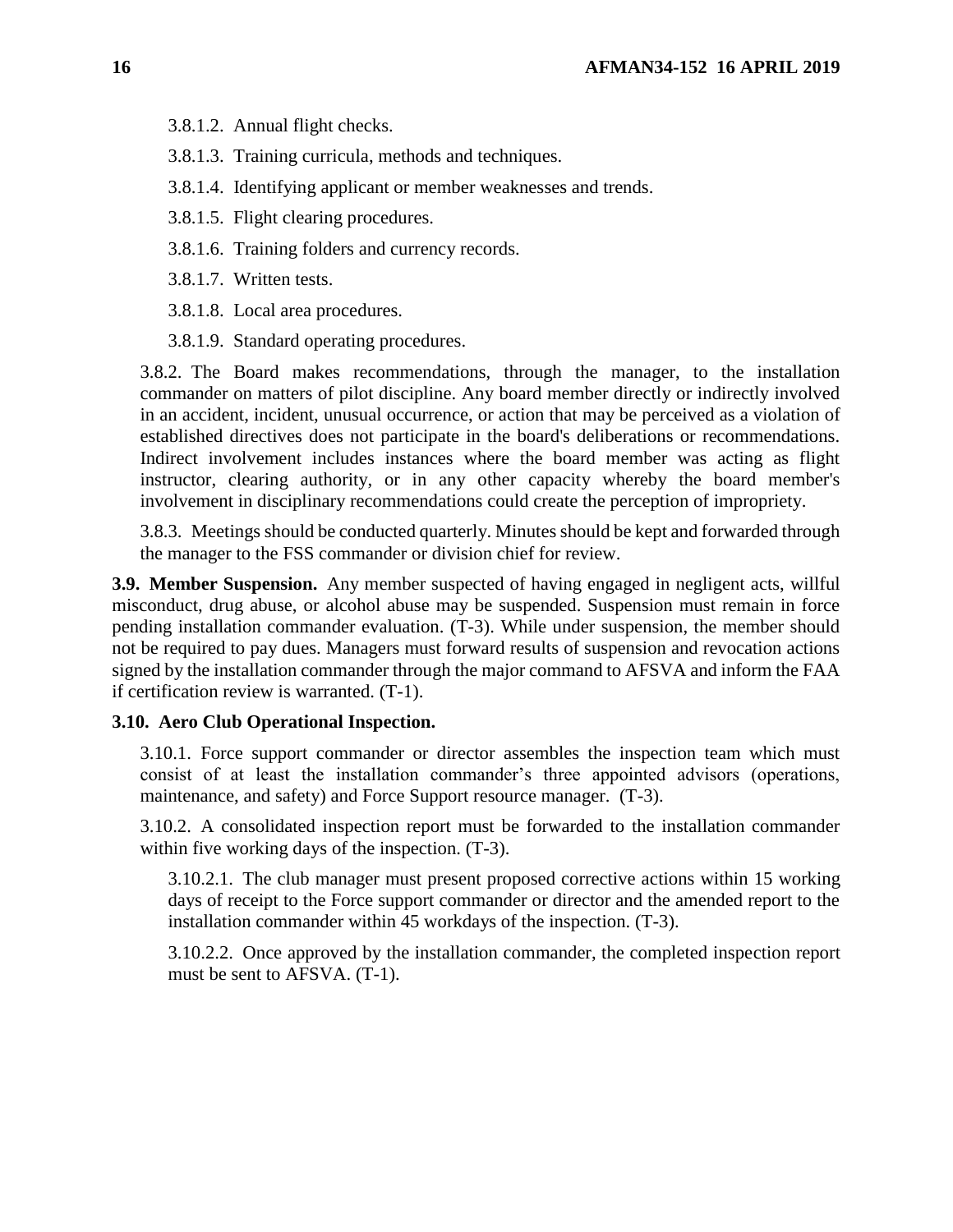## **Chapter 4**

### **AIRCRAFT, EQUIPMENT, AND SUPPLIES**

<span id="page-16-1"></span><span id="page-16-0"></span>**4.1. Purchasing and Leasing Aircraft.** Aero clubs may acquire aircraft by purchase or exclusive-use lease. Obtain approval for leases according to AFMAN 64-302, *Nonappropriated Fund (NAF) Contracting Procedures*.

4.1.1. Make any purchases or leases of aircraft through AFSVA. The nonappropriated funds council and installation commander must approve the purchase. **(T-1).** Once approved, managers shall forward a request for purchase through the internet based purchasing system, including make, model, year, and exact equipment desired, to AFSVA/SVI. 2261 Hughes Avenue., Suite #156, Lackland Air Force Base, TX 78236-9854 for review and action. **(T-1).** If purchasing a used aircraft, managers must include competitive sources or a signed solesource statement listing as a minimum each of the following **(T-1)**:

4.1.1.1. Overall condition.

4.1.1.2. Airframe and engine history.

4.1.1.3. Engine(s), airframe, and propeller(s) total time.

4.1.1.4. Total time since major overhaul of engine(s) and propeller(s).

4.1.1.5. Detailed avionics listing.

<span id="page-16-2"></span>**4.2. Department of Defense (DoD) Loaned Aircraft.** Clubs that acquire government loaned aircraft shall:

4.2.1. Maintain aircraft and engines intact. **Note:** Salvaging government-loaned aircraft and engines, including spare engines, is permitted only with approval from AF/A4MY, Directorate of Maintenance and AF/A8PL, Directorate of Programs. Contact AFSVA for application and procedures. **(T-1).**

4.2.2. Register and maintain aircraft in an airworthy condition according to FAA regulations. **(T-0).**

4.2.3. Remove all Army, Navy, or Marine markings. **(T-2).**

4.2.4. Must create and maintain aircraft and engine logbooks according to 14 CFR Part 91, subpart E. **(T-0).**

4.2.5. File and retain Air Force Technical Order (AFTO) 781 series forms, or aircraft maintenance history documents received with the aircraft at the time of transfer to the club. **(T-1).**

4.2.6. Clubs must notify AFSVA when a loaned aircraft is no longer needed. **(T-2).** AFSVA reassigns aircraft to optimize usage. If AFSVA determines an aircraft should be turned in for salvage or disposal, the club manager must ensure an AFTO Form 92, *Aerospace Vehicle Condition Inspection Report*, is completed, signed by the installation commander, and forwarded to AFSVA for disposition. **(T-1).**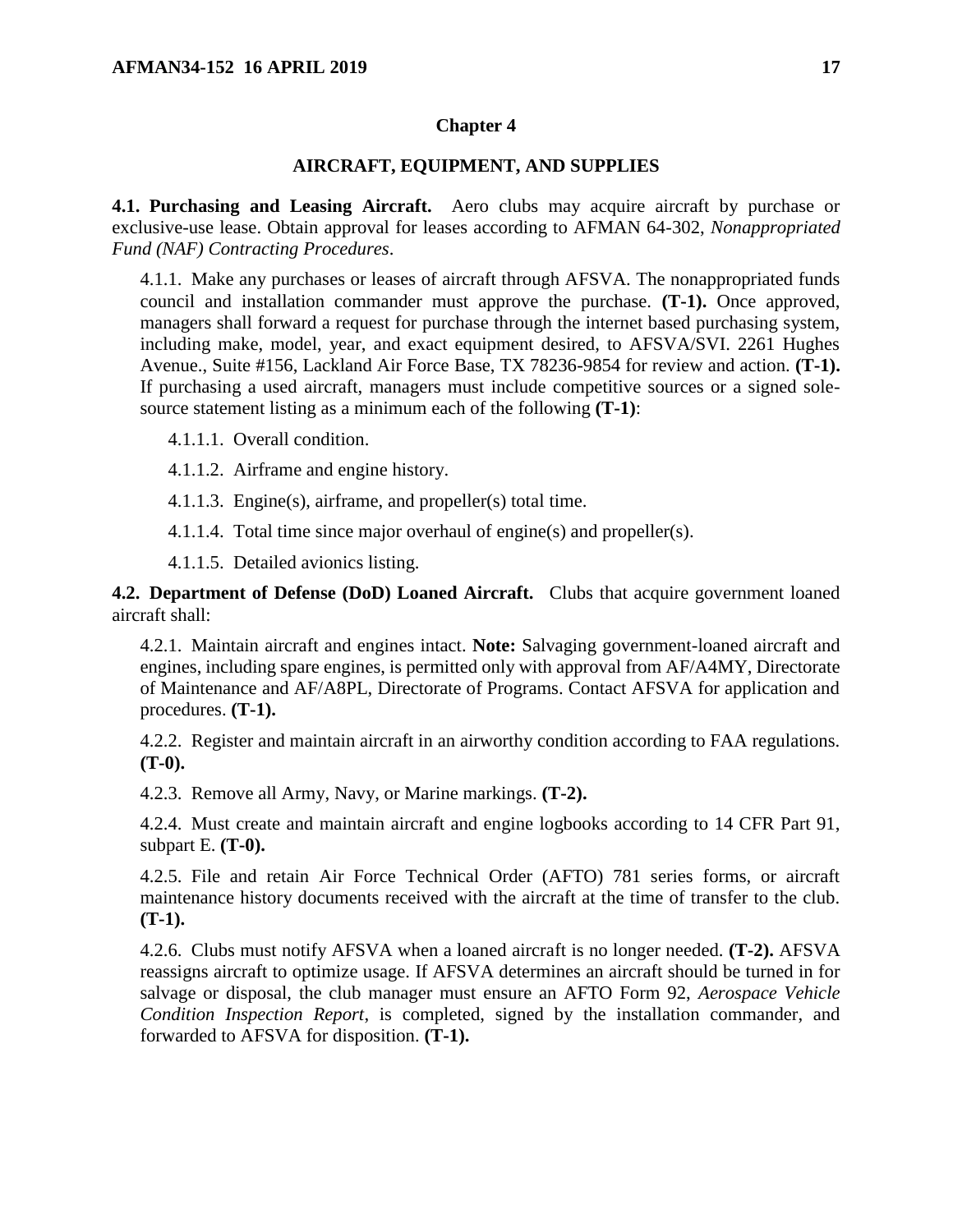4.2.7. Clubs will dispose of non-serviceable aircraft according to AFH 23-123v3*.* Aircraft disposal requires AFSVA approval, and the aircraft must be damaged or worn beyond economical repair. **(T-1).** Consult AFI 51-307, *Aerospace and Ground Accident Investigations,* para 8.4, 8.5 and 8.7 for release from legal hold requirements for certain types of Aero Club mishaps. **Note:** Repair price must normally exceed 50 percent of the national average retailselling price to be considered beyond economical repair. **(T-1).**

<span id="page-17-0"></span>**4.3. AFSVA Loaned Aircraft.** If a club is loaned excess aircraft obtained from the General Services Administration or Civil Air Patrol, gaining clubs must create and maintain aircraft and engine logbooks according to 14 CFR Part 91, subpart E. **(T-0).** Clubs must also notify AFSVA when a loaned aircraft is destroyed, damaged beyond economical repair, or no longer needed. **(T-2).** In addition, the clubs must:

4.3.1. Either reassign excess aircraft or transfer them to the Defense Reutilization and Marketing Office when the aircraft is no longer needed. **(T-1).**

4.3.2. If AFSVA approves an aircraft for salvage or disposal, the club must ensure an AFTO Form 92, *Aerospace Vehicle Condition Inspection Report*, is completed and forwarded to AFSVA for disposition. **(T-1).** Consult AFI 51-307 para 8.4, 8.5 and 8.7 for release from legal hold requirements for certain types of Aero Club mishaps.

<span id="page-17-1"></span>**4.4. Obtaining Aircraft and Engine Parts.** Clubs may get replacement parts on a reimbursable basis from the AF supply system. Clubs can also borrow excess major replacement items according to AFH 23-123v3*.*

4.4.1. Gifts of aircraft to aero clubs should be processed in accordance with AFI 34-201.

4.4.2. Procedures for turning in excess government property are detailed AFH 23-123v3. Procedures for turning in excess nonappropriated property are detailed in AFMAN 34-204*.*

4.4.3. Government-owned engines on loan to clubs may be exchanged for new, remanufactured, or factory overhauled engines of the same type, model, and series.

<span id="page-17-2"></span>**4.5. Obtaining Other Supplies and Equipment.** Managers may obtain other items from base supply as authorized by AFI 65-106, *Appropriated Fund Support of Morale, Welfare, and Recreation (MWR) and other Nonappropriated Fund Instrumentalities (NAFIS).* Clubs establish supply accounts according to AFH 23-123v3.

<span id="page-17-3"></span>**4.6. Maintaining Inventories.** Refer to AFI 34-202 for guidance on establishing, maintaining and controlling these inventories.

4.6.1. A stock of spare parts to minimize aircraft down time should be maintained. This stock should include items having a high turnover rate (i.e., spark plugs, light bulbs, and tires) and items not readily available (i.e., flight instruments). The club should establish and adjust inventory levels based on consumption rates and cost effectiveness. The objective is to establish a stock large enough to meet operational needs, yet small enough to control and manage with minimal cost.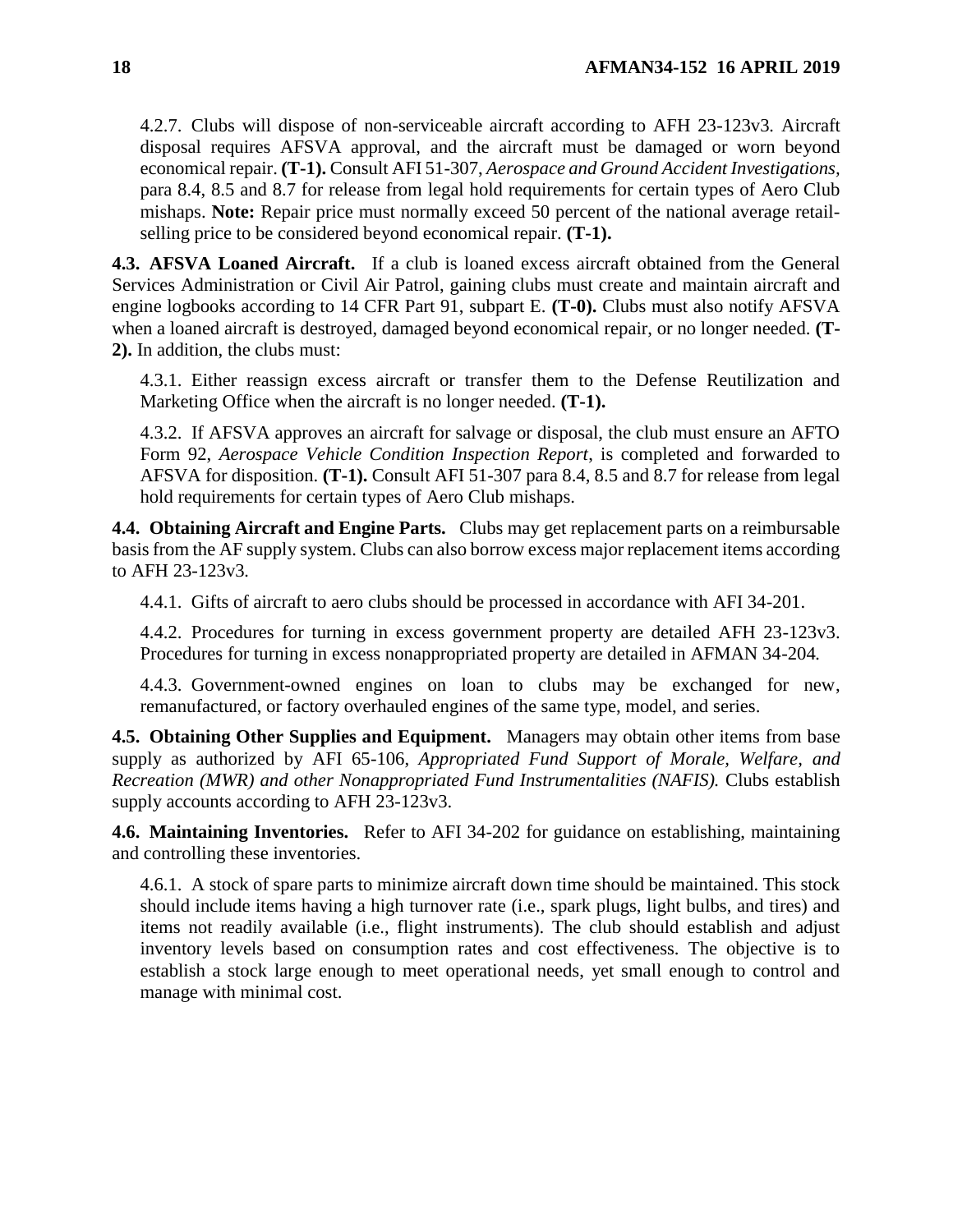4.6.2. Inventory spare parts with a fair market value less than \$50.00 are not required to be inventoried; however, it is advisable to maintain bin cards or other stock records for reordering. This also includes low cost hardware items such as nuts, bolts, screws, gaskets, lubricants, hoses, etc. Spare parts with a fair market value of over \$50.00, as well as aviation fuel, aircraft engine oil, and other lubricants, will be secured in a decentralized storeroom inventory. **(T-1).** Refer to AFMAN 34-214, *Procedures for Nonappropriated Funds Financial Management and Accounting*, for additional guidance.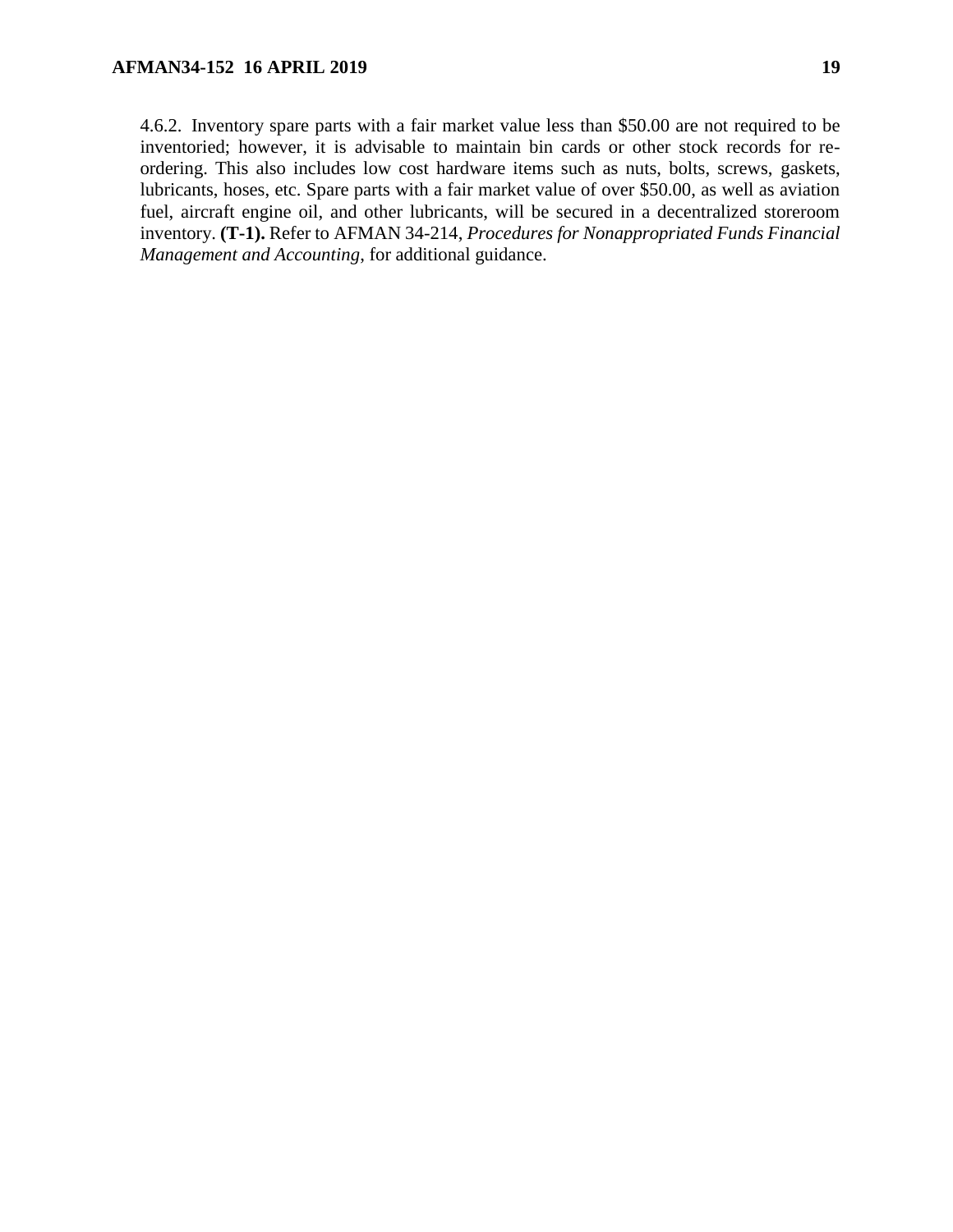## **Chapter 5**

### **SAFETY**

<span id="page-19-1"></span><span id="page-19-0"></span>**5.1. Applicability.** A comprehensive safety program is a vital element in maintaining a successful aero club. Safety is every aero club member's responsibility. Managers, with assistance from the club safety officer, develop and implement an aggressive mishap prevention program.

<span id="page-19-2"></span>**5.2. Safety Meetings.** The club safety officer must hold a club safety meeting for the membership at least once a month. **(T-3).** Any member or flight instructor who fails to attend a mandatory safety meeting is denied pilot-in-command privileges until cleared by the manager. Schedule these meetings when most members can attend. Member and flight instructor currency in aero club aircraft is conditional upon regular attendance at AF aero club safety meetings.

5.2.1. If a safety meeting is missed alternate means of making up the meeting will be prescribed by the manager. **(T-3).** Options include, but are not limited to, the following:

5.2.2. Review videotapes of the missed safety meeting(s).

5.2.3. Review meeting minutes from the missed safety meeting(s).

5.2.4. Receive a briefing from the manager, club safety officer, or designated representative on subjects covered during the missed safety meeting(s).

<span id="page-19-3"></span>**5.3. Safety Meeting Attendance.** The manager or designated representative should document member and flight instructor safety meeting attendance or completion of actions listed in **[para 5.2](#page-19-2)**. in the automatic dispatch system. Safety meeting minutes are posted in the pilot information file within 5 workdays after each meeting.

5.3.1. Any member or flight instructor who misses two consecutive meetings without a reason acceptable to the manager shall be denied flying privileges until they attend a safety meeting or accomplish one of the actions listed in 5.2.1. **(T-3).**

5.3.2. Any member or flight instructor who misses three consecutive meetings must attend a safety meeting prior to regaining flying privileges. **(T-3).**

5.3.3. The installation commander must authorize members and flight instructors to view a videotape of the safety meeting to satisfy attendance requirements. **(T-3).**

5.3.4. The manager may authorize attendance at another military aero club's safety meeting to satisfy attendance requirements.

5.3.5. Safety meeting format is at the discretion of the manager or club safety officer; however, the following topics are recommended for periodic discussion.

5.3.5.1. AF and major command policies and directives.

5.3.5.2. FAA regulations.

5.3.5.3. Local flying area topics, including briefings by safety specialists or representatives from the local FAA office.

5.3.5.4. Midair collision avoidance and prevention.

5.3.5.5. Seasonal flying hazards, including weather.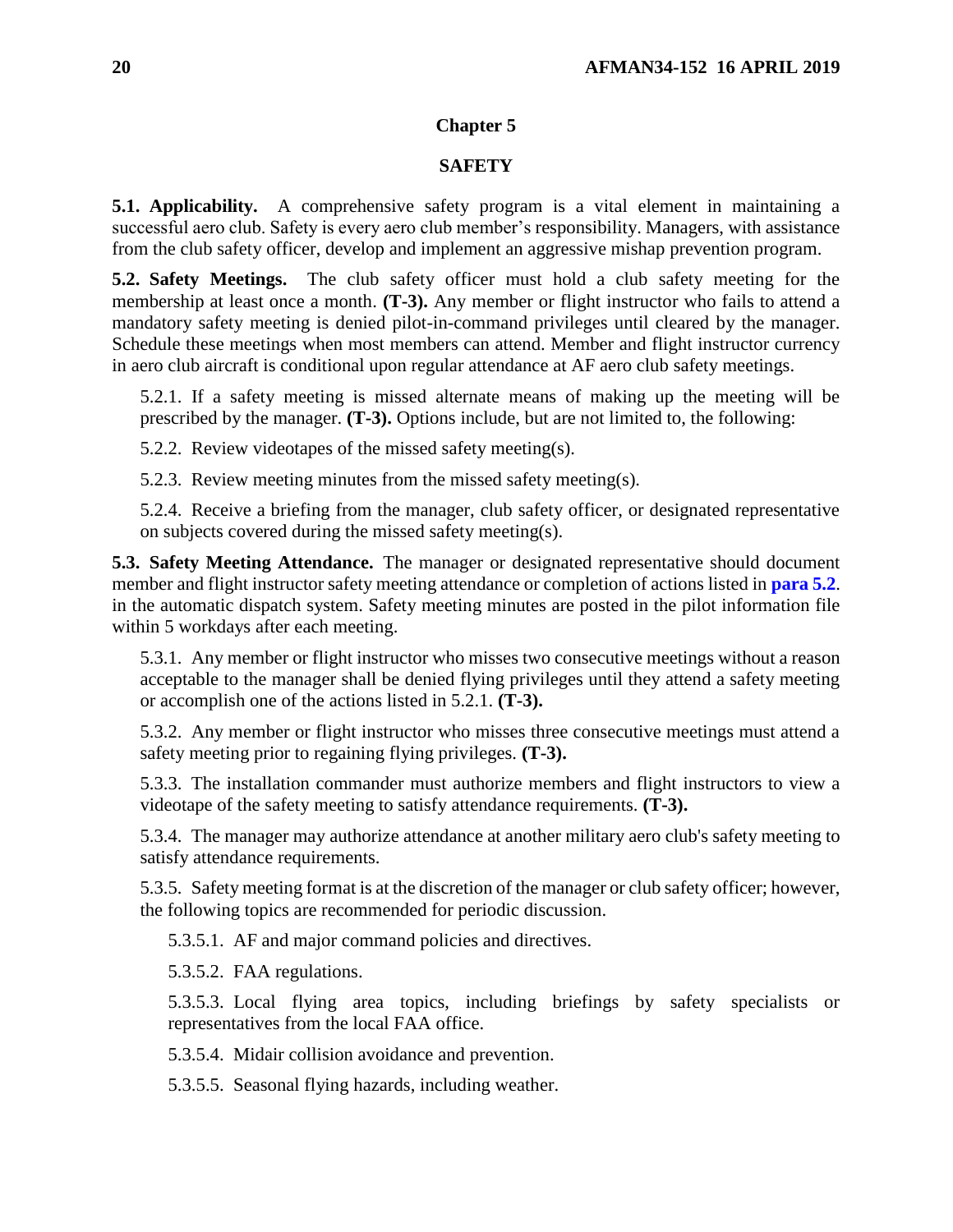- 5.3.5.6. Light aircraft maintenance and potential problem areas
- 5.3.5.7. Light aircraft accident briefs.
- 5.3.5.8. Wake turbulence, flight planning, and fuel management.
- 5.3.5.9. Lost and emergency procedures.
- 5.3.5.10. Spatial disorientation, survival, hypoxia, and effects of medication.
- 5.3.5.11. Mountain flying.
- 5.3.5.12. All aero club mishap reports.

<span id="page-20-0"></span>**5.4. Flight Clothing.** Pilots are encouraged to wear fire resistant clothing, particularly gloves, while flying. Wear of synthetic materials such as nylon and polyester next to the skin is strongly discouraged.

<span id="page-20-1"></span>**5.5. Air Force Occupational Safety and Health Standards.** Safety is every aero club member's responsibility. Club managers must develop and implement an aggressive mishap prevention program which includes a flight, aircraft servicing, ground handling, and maintenance activities. **(T-1)**. Additionally, club managers and his or her staff must comply with applicable portions of Air Force Occupational Safety and Health Standards. **(T-1).** Club managers must hold a safety meeting for the membership at least once a month with attendance documented. **(T-3)**.

5.5.1. Any member or flight instructor who fails to attend a mandatory safety meeting will be denied pilot-in-command privileges by the club manager until the member or flight instructor accomplishes one of the following: **(T-3).**

5.5.1.1. If authorized by the installation commander, reviews videotapes of the missed safety meeting(s).

5.5.1.2. Reviews meeting minutes from the missed safety meeting(s).

5.5.1.3. Receives a briefing from the manager, club safety officer, or designated representative on subjects covered during the missed safety meeting(s).

5.5.2. Any member or flight instructor who misses three consecutive meetings must attend a safety meeting prior to regaining flying privileges. **(T-3).**

5.5.3. Members may attend another military aero club's safety meeting, if authorized by the local club.

5.5.4. Safety meeting format is at the discretion of the club; however, the following topics are recommended for periodic discussion:

5.5.4.1. AF and major command policies and directives.

5.5.4.2. FAA regulations.

5.5.4.3. Local flying area, including briefings by safety specialists or representatives from the FAA.

5.5.4.4. Midair collision avoidance and prevention.

5.5.4.5. Light aircraft maintenance and potential problem areas.

5.5.4.6. Light aircraft accident briefs.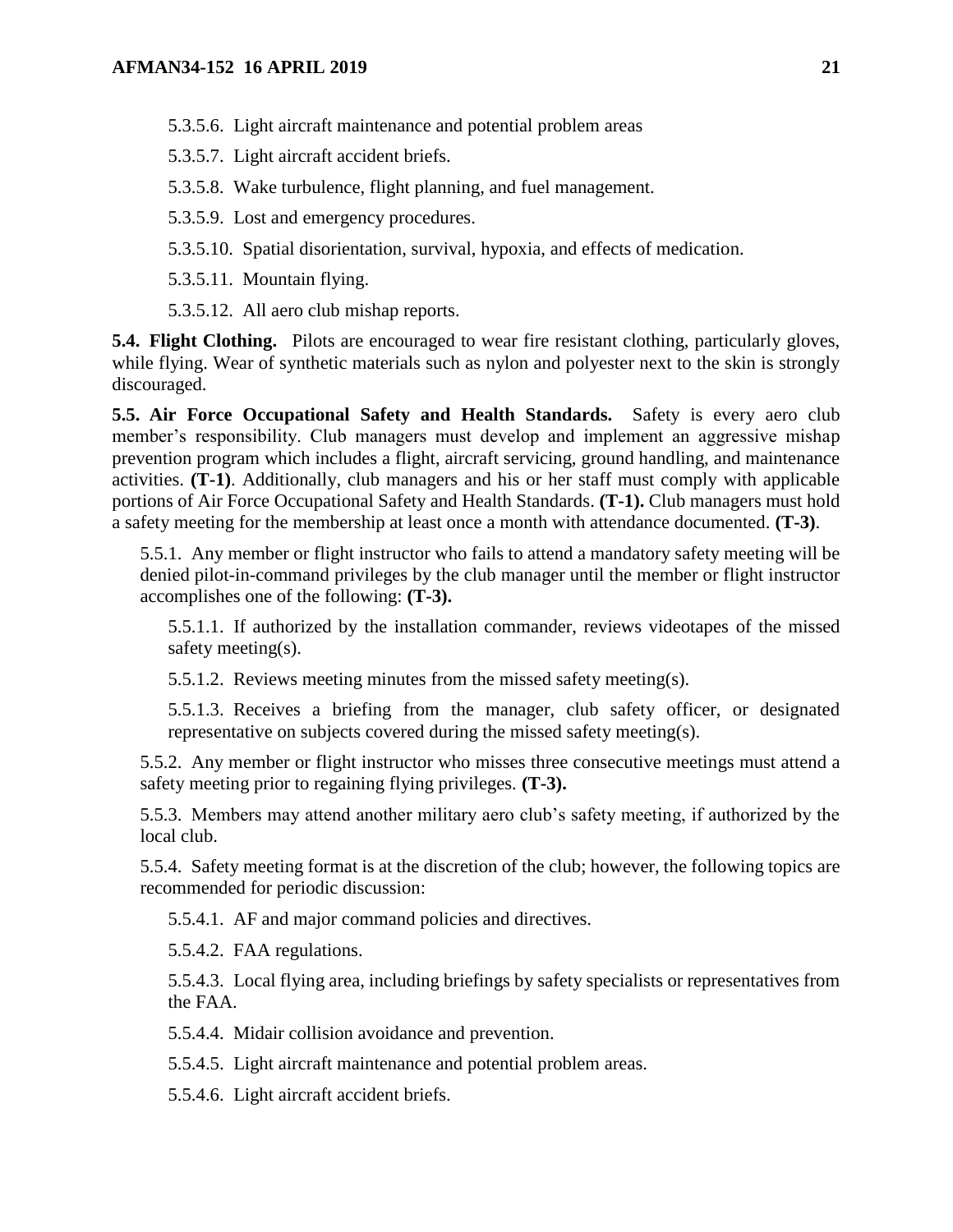5.5.4.7. Wake turbulence, flight planning, and fuel management.

5.5.4.8. Lost and emergency procedures.

5.5.4.9. Spatial disorientation, survival, hypoxia, and effects of medication.

5.5.4.10. Mountain flying.

5.5.4.11. Seasonal flying hazards, including weather.

5.5.5. Club managers must ensure fire extinguishers are readily accessible during engine starts, aircraft maintenance, and aircraft refueling. **(T-1).** Local fire protection authorities determine the amount, locations, and types of fire extinguishers to be used. Fireguards are not required for aero club operations.

<span id="page-21-0"></span>**5.6. Disciplinary Action and Retraining.** The club manager will deny flying privileges to any pilot(s) involved in a flying accident, incident, unusual occurrence, or in actions which may be perceived as a violation of established directives, until a reasonable determination of the facts can be made and the pilot's aero club privileges are reinstated by the installation commander. **(T-1).** Student pilots involved in any of the above-mentioned actions may continue the dual portion of their flight training. However, student pilots will not solo until the investigation is completed and the installation commander reinstates their solo flight privileges. **(T-1).**

5.6.1. The club manager and staff member he or she designates must investigate the event to determine if the pilot(s) knowingly violated established guidance, or whether the pilot(s) should receive additional training. **(T-1).** The club manager presents its findings to the standardization board. The standardization board will make recommendations to ensure this event does not reoccur and forward those recommendations to the installation commander for approval. **(T-1).**

5.6.2. If the installation commander determines the pilot(s) knowingly violated established guidance; the pilot(s) must be removed from the club. **(T-3).** "Knowingly" is interpreted to mean a similarly experienced pilot, in a similar situation, would have known the actions were in violation of established directives. The pilot(s) will not be eligible to reapply to any AF aero club for a period of at least one year. **(T-3).** Club managers must forward a copy of the report of investigation of the events that led to the member's dismissal and approved recommendations to AFSVA. **(T-1).**

<span id="page-21-1"></span>**5.7. Classifying Mishaps.** The installation commander classifies mishaps according to AFI 91- 204, *Safety Investigations and Reports.* **(T-1).**

<span id="page-21-3"></span><span id="page-21-2"></span>**5.8. Investigating Mishaps.** An AF flight safety officer must conduct an official investigation on each reportable aero club mishap according to AFI 91-204. **(T-1).** The flight safety officer works closely with applicable ground safety, NTSB, FAA or host country investigators. The flight safety officer must retain all applicable training and membership records, as well as any applicable aircraft or aircraft component, until a reasonable determination of the facts can be made. **(T-1).** Consult AFI 51-307 para 8.4, 8.5 and 8.7 for release from legal hold requirements for certain types of Aero Club mishaps. In addition, the flight safety officer contacts AFSVA to determine the source and extent of material analysis needed to determine the cause of the mishap.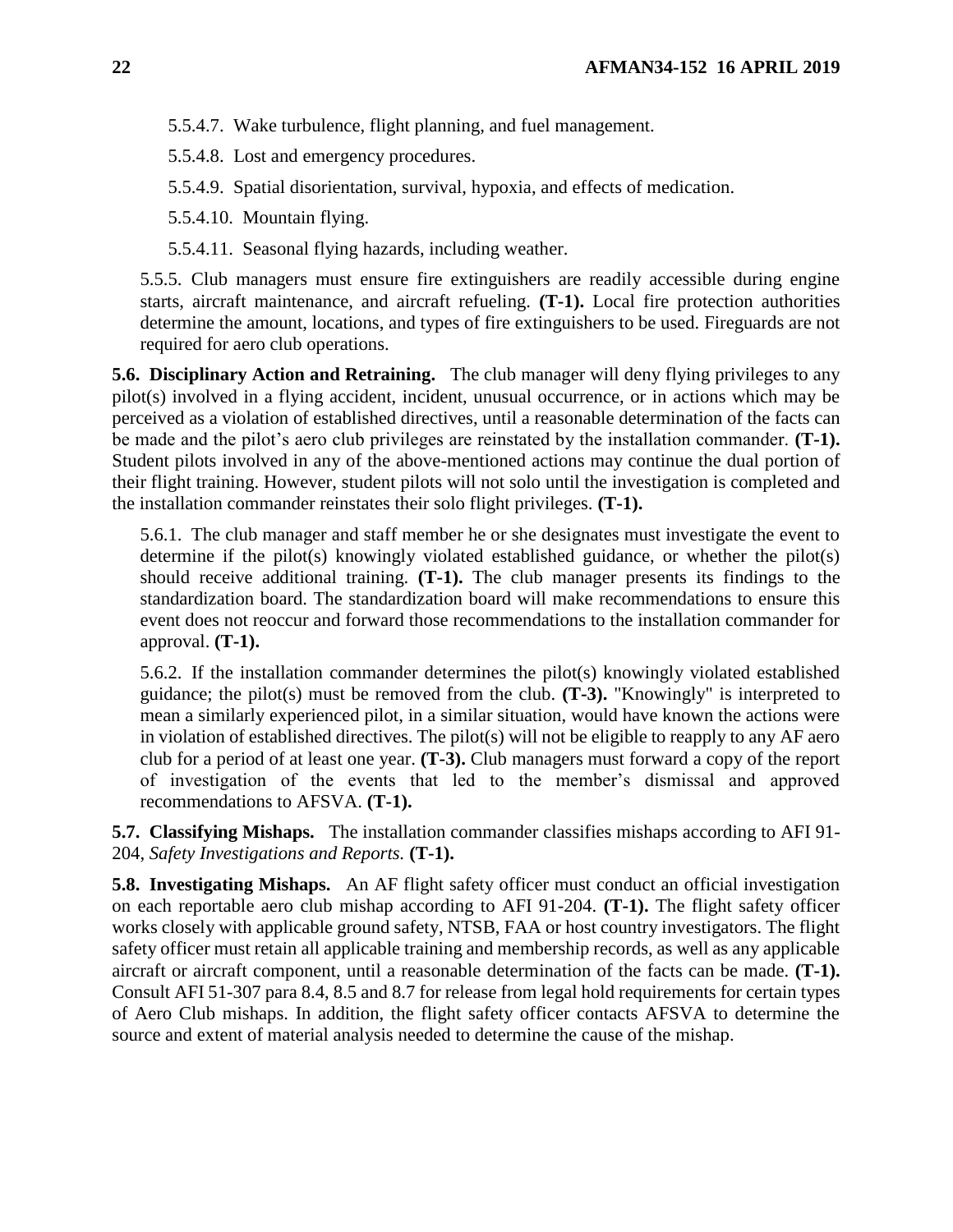## **5.9. Reporting Mishaps.** The manager notifies AFSVA according to **[Attachment 5](#page-49-0)**.

5.9.1. The major command safety staff forwards reports to AFSVA. **(T-2).**

5.9.2. Headquarters Air Force Safety Center renders the final evaluation on all mishaps involving injury to personnel. Refer to AFI 91-204. Both injury and property damage thresholds are used to report mishaps.

<span id="page-22-0"></span>**5.10. Using or Releasing Mishap Reports without Authorization.** If the report is non-injury related, it is maintained at AFSVA; refer requests for release to AFSVA Freedom of Information Act Office. The releasing authority for aero club mishap reports is the Air Force Safety Center director. Refer all requests for release to HQ AFSC Staff Judge Advocate (JA), 9700 Ave G SE, Ste 237, Kirtland AFB, NM 87117-5671.

<span id="page-22-1"></span>**5.11. Ground and Occupational Safety.** Aero club employees must comply with applicable portions of the Air Force Occupational Safety and Health Standards. **(T-0).**

<span id="page-22-2"></span>**5.12. Fire Extinguishers.** Fire extinguishers must be readily accessible during engine starts, aircraft maintenance, and aircraft refueling. **(T-1).** Local fire protection authorities must determine the amount, locations, and types of fire extinguishers to be used. **(T-1).** Fireguards are not required for aero club operations.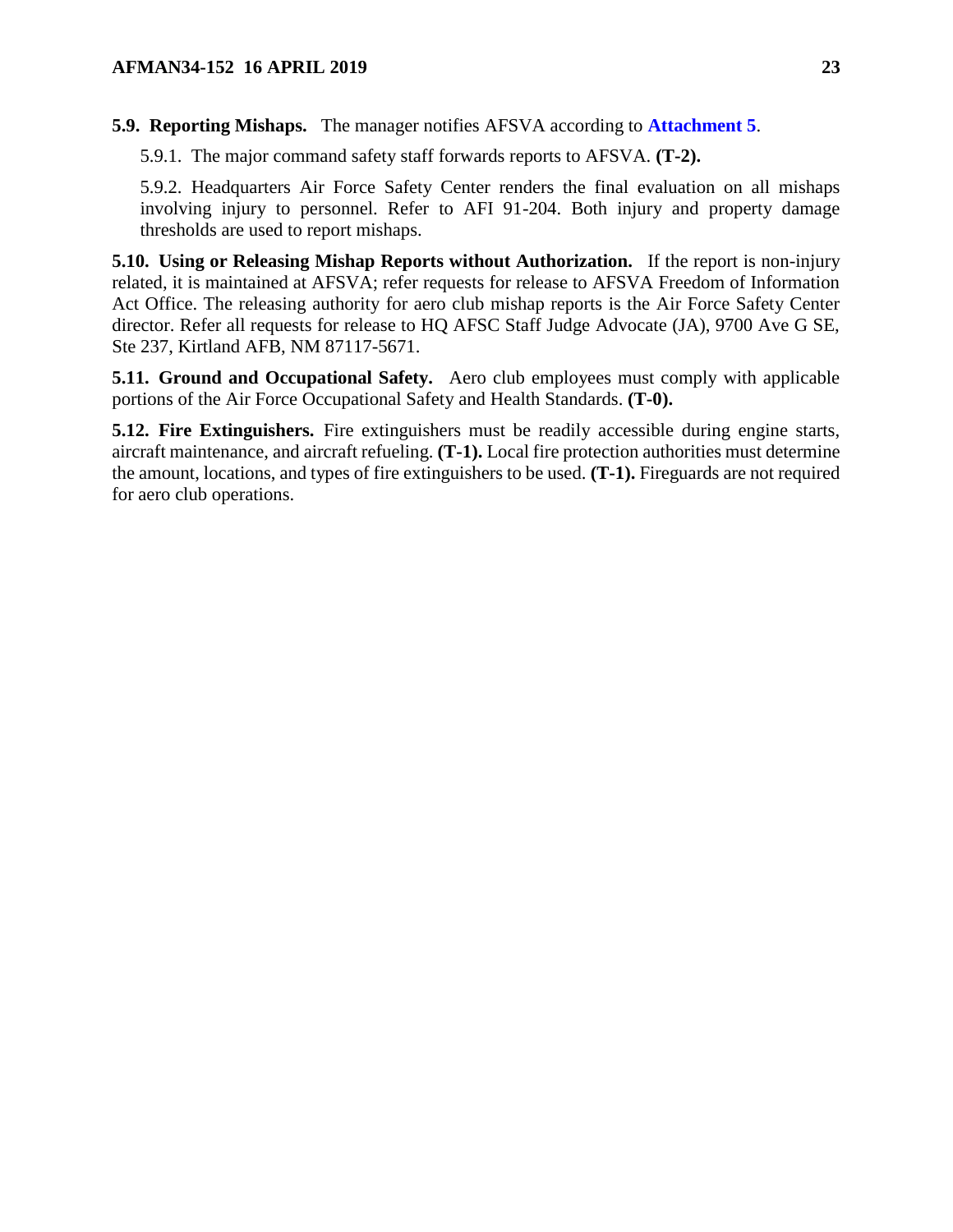#### **Chapter 6**

### **OPERATIONS**

<span id="page-23-1"></span><span id="page-23-0"></span>**6.1. Standard Operating Procedures.** Managers must publish and maintain standard operating procedures approved by the Force Support commander or director. **(T-3).** Managers are strongly encouraged to draw upon experience from club officers, certified flight instructors, maintenance personnel, and installation advisors. Standard operating procedures will be provided (electronic or hard copy) to all members, certified flight instructors, and maintenance personnel. **(T-3).** An electronic version of standard operating procedures and a status page of all changes must be available to all club certified flight instructors and members. **(T-3).** As a minimum, the standard operating procedures must contain items described in **[Attachment 2](#page-44-0)**. **(T-2).**

6.1.2. Update the standard operating procedures as required, by using one or more of the following methods.

6.1.2.1. Pen and ink for minor changes.

6.1.2.2. Remove and replace existing pages.

6.1.2.3. Accomplish a complete rewrite.

<span id="page-23-2"></span>**6.2. AF Aero Club Instructor Standardization Guide.** The purpose of the *USAF Aero Club Instructor Standardization Guide,* located at **[https://www.usafservices.com/Managers/AeroClubs/SupportingStandards.aspx,](https://www.usafservices.com/Managers/AeroClubs/SupportingStandards.aspx)** is to describe aero club pilot checkout requirements and standards, private pilot training requirements, and proper documentation of pilot training and checkouts. All certified flight instructors must adhere to the guidance provided in the *USAF Aero Club Instructor Standardization Guide*. **(T-3).**

<span id="page-23-3"></span>**6.3. Documents and Publications.** Managers must establish flight publications requirements and may use the base flight publication distribution sections on a non-reimbursable account. **(T-3).** Reference material shall include the *Aeronautical Information Manual;* 14 CFR Part 1, *Definitions and Abbreviations*, Part 61, 91, and 141; and 49 CFR Part 830, *Notification and Reporting of Aircraft Accidents or Incidents and Overdue Aircraft, and Preservation of Aircraft Wreckage, Mail, Cargo, and Records*. Additionally, the manager must make the following publications available for flight planning purposes; airport and facility Directories*,* DoD Flight Information Publication, Enroute Low Altitude Charts, Low Altitude Instrument Approach Procedures, Class B Airspace Charts, and Sectional Charts*.* **(T-3).** Base supply should make available to the club the supply publications and documents needed to identify desired AF items. The base publications distribution office provides the club with AFTO for maintaining and using government-loaned aircraft and equipment when these publications are available in the AF publishing system.

<span id="page-23-4"></span>**6.4. Local Flying Area.** The installation commander must determine boundaries of the local flying area based on terrain, special use airspace, and available airports. **(T-3).** A 50 nautical mile radius is recommended. The local area for solo student pilots shall be defined according to FAA regulations or the installation commander, whichever is more restrictive. **(T-0).** Clubs develop a local area map depicting local area limits, training areas, ingress and egress routes, local traffic patterns, and hazards to air navigation. This map should be prominently displayed in the flight planning area. **(T-3).**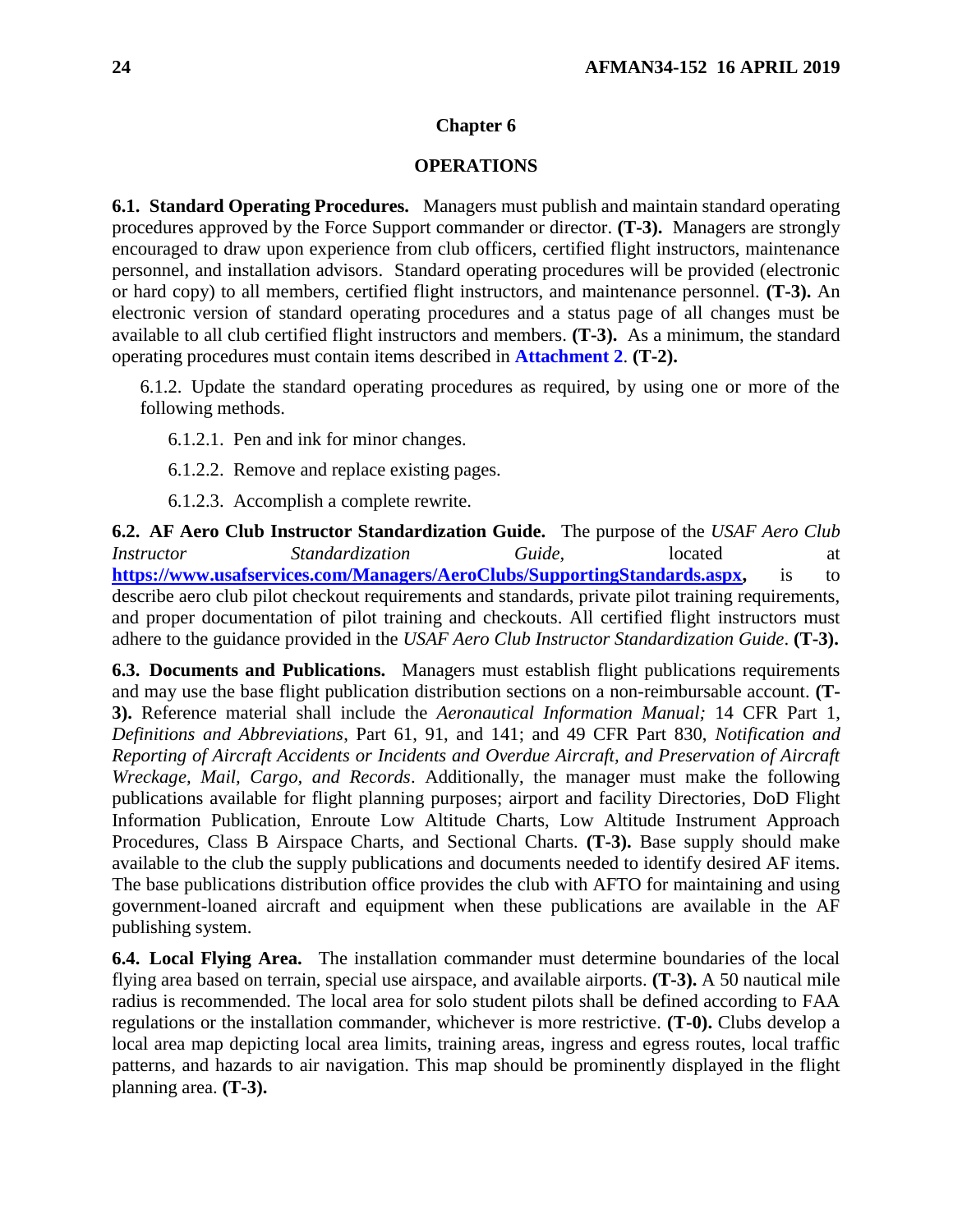<span id="page-24-0"></span>**6.5. Pilot-In-Command.** Only aero club members, employees, or aero club contractors possessing a valid FAA pilot certificate, valid FAA medical certification, and who have successfully completed the applicable checkout requirements may pilot club aircraft. **(T-0).** The AFSVA aero club program manager and director of operations and safety are authorized to act as pilot-in-command of any club aircraft in which they maintain currency, without a local checkout.

6.5.1. Members possessing only a valid Recreational Pilot Certificate shall not act as pilot-incommand of club aircraft except when enrolled in a course of training for a Private, Commercial, or Airline Transport Pilot Certificate. **(T-0).** In this instance, a member holding a Recreational Pilot Certificate must comply with all restrictions in the FAA regulations and this manual pertaining to student pilots. **(T-0).**

6.5.2. Members possessing only a valid Sport Pilot Certificate may only operate light sport aircraft as the pilot-in-command after successfully completing the applicable club checkout requirements. They shall not act as pilot-in-command of other club aircraft except when enrolled in a course of training for a Private, Commercial, or Airline Transport Pilot Certificate. **(T-0).** In this instance, a member holding a Sport Pilot Certificate shall comply with all restrictions in the FAA regulations and this manual pertaining to student pilots. **(T-0).**

6.5.3. The pilot-in-command must occupy the left front seat in side-by-side aircraft or the front seat in tandem aircraft **(T-0).** except in any of the following circumstances.

6.5.3.1. When prohibited by the flight manual.

6.5.3.2. When weight and balance considerations dictate otherwise.

6.5.3.3. When a pilot is enrolled in an instructor pilot training program and has been endorsed by a flight instructor for solo flight in either seat, flying under visual flight rules in the local training area.

6.5.3.4. When the pilot is a flight instructor flying under visual flight rules in the local training area.

6.5.3.5. When the pilot is a flight instructor conducting flight instruction or receiving and administering flight checks.

6.5.4. The Force Support commander or director may authorize a one-time flight for a prospective buyer of a club aircraft; however, a qualified instructor shall act as pilot-incommand. **(T-3).**

6.5.5. No person shall operate or occupy a club aircraft unless they have executed the form **[Attachment 9](#page-56-0)** within the previous 12 months. **(T-0).** This requirement does not apply to FAA inspectors performing official flight examinations.

<span id="page-24-1"></span>6.5.6. When conducting a practical test, an FAA inspector or designated examiner may act as pilot-in-command without meeting the requirements specified in this manual.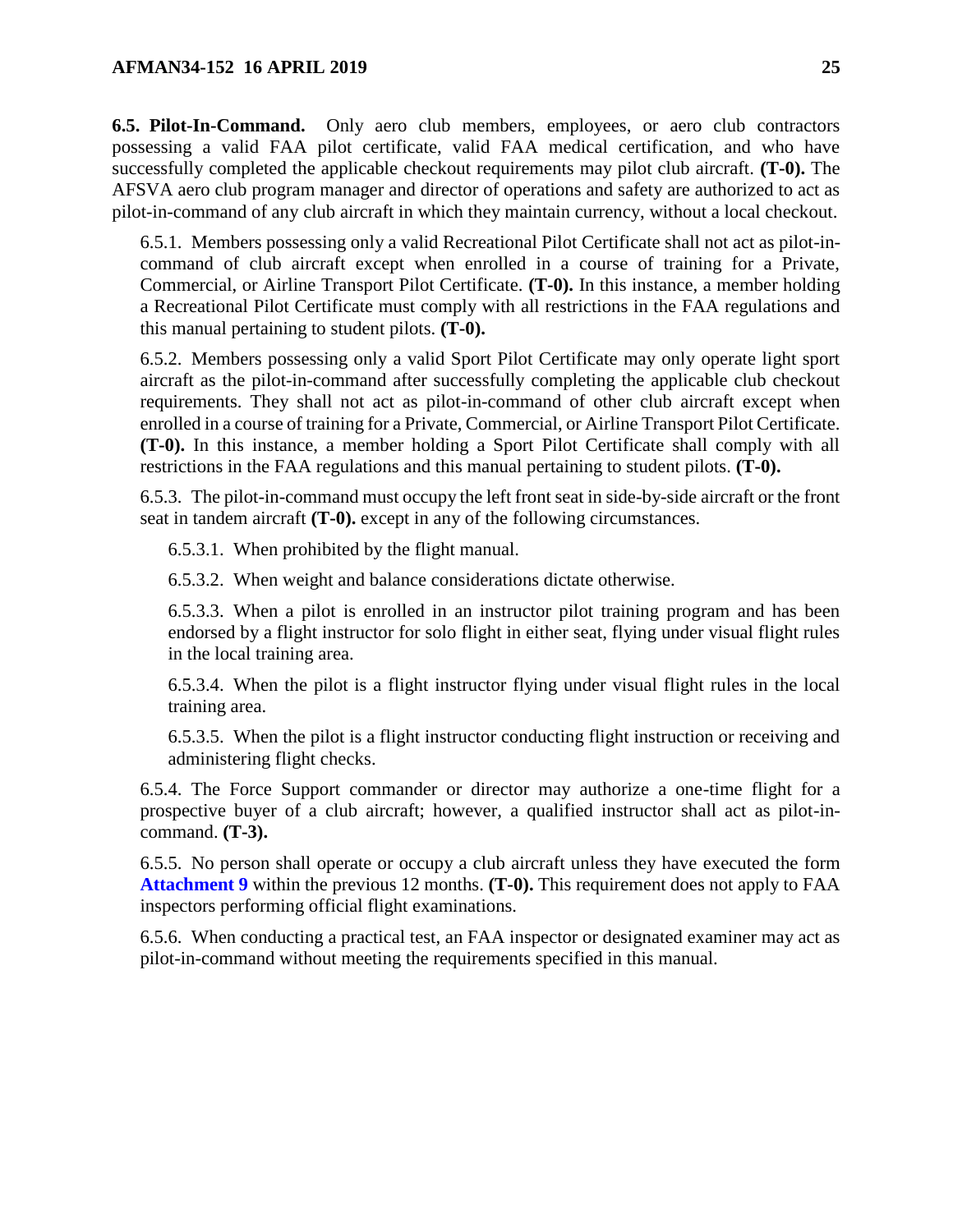**6.6. Checklists.** Clubs must supply a consolidated aircraft checklist for each aircraft operated. **(T-0).** Use of the checklist by pilots is mandatory. **(T-0).** Each checklist page is numbered and includes the revision date. Use of locally developed in-flight guides is highly encouraged.

6.6.1. The checklist includes the applicable items contained in the manufacturer's owner's manual; however, if the owner's manual does not adequately cover the items below, managers shall supplement procedures and include them in the checklist. **(T-0).** As a minimum, the checklist includes the following:

6.6.1.1. Normal procedures.

6.6.1.2. Emergency procedures.

6.6.1.3. Takeoff, climb, and landing data.

6.6.1.4. Crosswind component chart (including locally established crosswind limits).

6.6.1.5. Cruise performance and fuel consumption.

6.6.1.6. Applicable alternate airfield procedures, unless contained in a local in-flight guide.

6.6.1.7. A *Warning* that reads, "Improper leaning procedures will greatly reduce endurance" in the cruise section of the Normal Procedures checklist.

<span id="page-25-0"></span>**6.7. Clearance Procedures.** Clubs use the latest version of the automated dispatch program populated with current data to check pilot-in-command currencies. Members authorized selfclearing privileges as specified in paragraph 2.19. of this manual and clearing authorities shall clear all flights originating at the home station using automatic dispatch guide. Guidance from this manual, major command supplements, installation directives, current pilot information file items, and standard operating procedures must be followed. **(T-0).** The pilot-in-command is the clearing authority for all flights originating off-station. **(T-0).** All flights where a student pilot is flying solo must be cleared by a flight instructor who is familiar with the student's capabilities. **(T-0).**

<span id="page-25-1"></span>**6.8. Pilot Currency.** Pilots record all applicable currency items in their personal logbook and provide the data to the manager for entry into automatic dispatch system. **(T-0).** Computerized logbooks are authorized in lieu of handwritten logbook entries, provided they contain all applicable currency information. Managers may, when deemed in the best interest of the aero club and not specifically prohibited by this manual, may accept currency items achieved via nonstandard means as long as the pilot is in compliance with FAA requirements.

6.8.1. Managers or chief flight instructors may credit pilot activities performed in other than club aircraft to satisfy currency requirements if activity is in the same make and similar model aircraft (e.g., Cessna 182RG could count toward aero club Cessna 182 currency; but Boeing KC-135 will not count toward Piper Seneca currency).

6.8.2. Pilots must fly with, and receive a logbook endorsement from a flight instructor to regain any currency. **(T-0).** The flight instructor will complete an AF Form 1584, *USAF Aero Club Standardization Record*, and update automatic dispatch system. **(T-3).**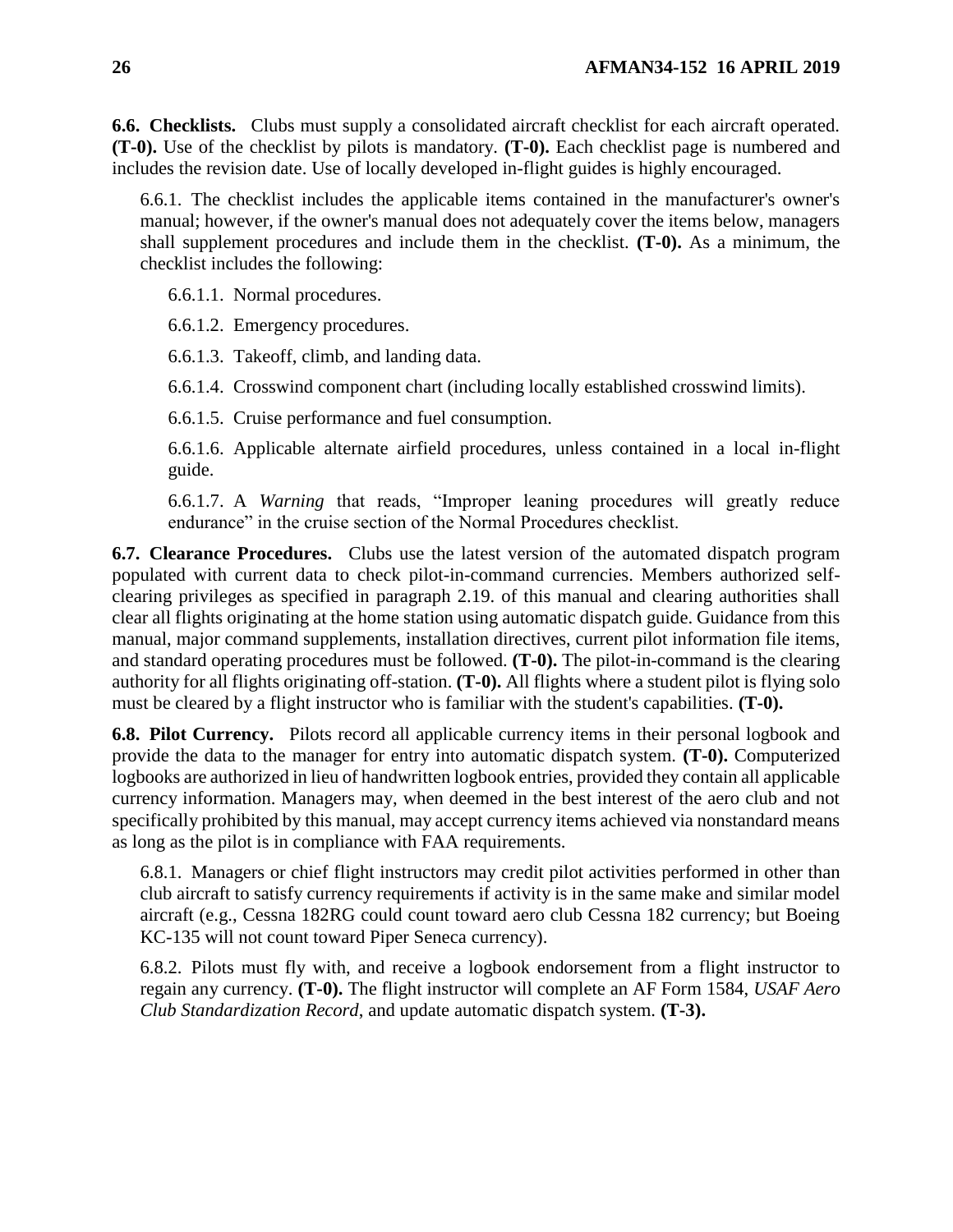6.8.3. To act as pilot-in-command, pilots with less than 200 pilot hours must have accomplished three takeoffs and landings within the preceding 60 days in each make and model aircraft they wish to fly. **(T-0).** Pilots with at least 200 pilot hours shall have accomplished three takeoffs and landings within the preceding 90 days in each category and class aircraft they wish to fly. **(T-0).**

6.8.4. Pilots who have not made three takeoffs and landings in a particular make and model aircraft within the preceding 180 days must accomplish a re-currency check and closed book exam for that make and model aircraft. **(T-0).**

6.8.5. To exercise pilot-in-command privileges in club aircraft at night, pilots must have accomplished at least three takeoffs and three landings to a full stop, at night, within the preceding 90 days, in each aircraft category and class they wish to fly. **(T-0).** If night currency is lost, the pilot must make three takeoffs and landings to a full stop, at night, in each aircraft category and class they wish to fly, with a current and qualified club certified flight instructor. **(T-0).**

<span id="page-26-0"></span>**6.9. Pilot Training.** Managers must prepare and use a ground school and flight-training curriculum certificated by the FAA under 14 CFR Part 141 for training leading to the issuance of an initial private or commercial pilot certificate, or an Instrument rating. **(T-0).** All members training for the initial issuance of a private or commercial pilot certificate or an instrument rating shall be enrolled in, and complete training under, a 14 CFR Part 141 curriculum. **(T-0).** AFSVA must approve all other flight and ground-training courses not certificated under 14 CFR Part 141 before implementation. **(T-2).** Instructors will use the grading procedures described in **[Attachment 3](#page-45-0)**. **(T-1).** Aero clubs located in foreign countries are exempted from 14 CFR 141 certification, but will conduct training as in 14 CFR 141 to the extent practical.

6.9.1. Procedures in the *USAF Aero Club Training Guide*, **[Chapter 2](#page-7-0)**, are used to document all private pilot flight and ground training. However, clubs using commercially available computer-based training programs are exempt from this requirement. All other courses of training will use FAA acceptable training folders. **(T-0).**

6.9.2. Instructors will use the grading procedures specified in **[Attachment 3](#page-45-0)** for all flighttraining courses. **(T-2).** However, clubs using commercially computer based training programs are exempt from this requirement.

6.9.3. Aero clubs should notify AFSVA within 48 hours of receiving any FAA notice of discrepancies.

6.9.4. Aero Clubs should establish a mountain flying training program. Pilots will not fly over mountainous terrain until this training has been satisfactorily completed and documented in automatic dispatch system. **(T-0).**

<span id="page-26-1"></span>**6.10. Aircraft Checkouts.** Pilots must satisfactorily complete a separate flight checkout, given by an aero club certified flight instructor, for each make and model aircraft the member desires to exercise pilot-in-command privileges in. **(T-0).** In addition, pilots must complete all checkouts in an aero club aircraft and demonstrate performance to the applicable standards specified in the *USAF Aero Club Instructor Standardization Guide.* **(T-2).**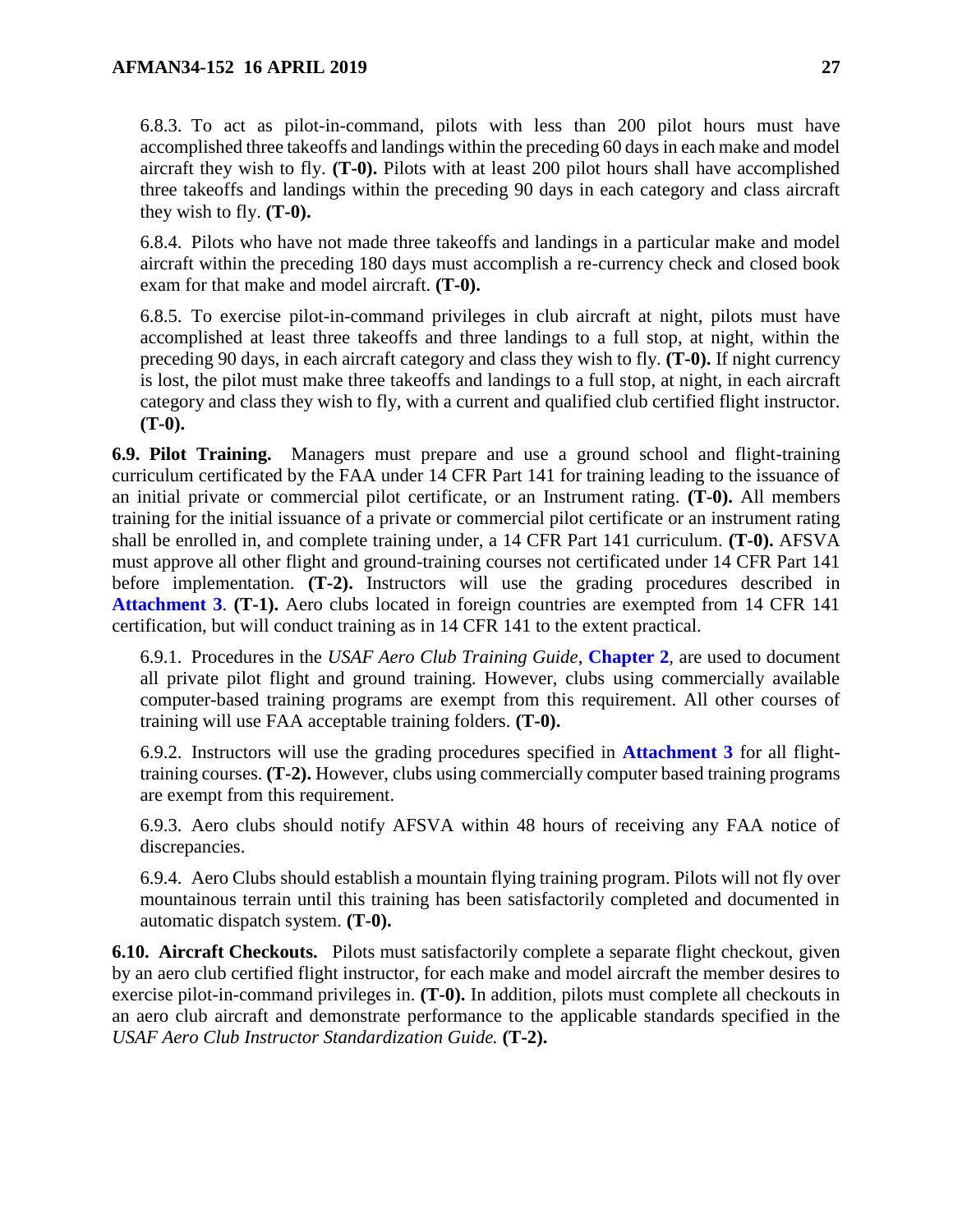6.10.1. Aero club flight checks must include all applicable tasks listed in the *USAF Aero Club Instructor Standardization Guide.* **(T-2).** Satisfactory completion of an aero club flight check will be documented on AF Form 1584 and updated in automatic dispatch system. **(T-2).**

6.10.2. A successful flight check administered by an FAA inspector or pilot examiner may be credited for applicable annual requirements if properly documented on the AF Form 1584 and approved by the manager.

6.10.3. The chief flight instructor must administer all initial flight instructor proficiency checks in accordance with (IAW) 14 CFR Part 141 **(T-0).** Additionally, the chief flight instructor should administer all annual flight instructor proficiency checks; however, they may be delegated to the assistant chief flight instructor or check instructor.

6.10.4. An FAA Inspector or Chief Flight Instructor from another AF aero club shall administer all annual flight checks required by this manual to the Chief Flight instructor. If an FAA inspector or Chief Flight Instructor from another AF aero club is not available or will cause excessive difficulty or cost, aero club managers may coordinate with AFSVA for alternate arrangements. Annual requirements may be credited if the tasks prescribed in the *USAF Aero Club Instructor Standardization* Guide are accomplished during the evaluation and documented on AF Form 1584.

6.10.5. The following flight checks are required of each member desiring to obtain and maintain pilot-in-command privileges, and must be administered by an aero club certified flight instructor. **(T-2).**

6.10.5.1. Initial check in each make and model aircraft.

6.10.5.2. Initial night visual flight rules local check in the most complex aircraft in which the pilot desires to maintain currency.

6.10.5.3. Initial and annual instrument flight check for members desiring instrument flight rules (IFR) privileges.

6.10.5.4. Initial and annual standardization flight check in the most complex aircraft in which the pilot desires to maintain currency.

6.10.5.5. Initial formation flight check for those members desiring to fly aero club aircraft in formation.

6.10.5.6. Initial aerobatic flight check for those members desiring to fly aero club aircraft acrobatically.

<span id="page-27-0"></span>**6.11. Knowledge Examinations.** Members must satisfactorily accomplish knowledge exams designated by the aero club manager prior to acting as pilot-in-command of an aero club aircraft. **(T-2).** Unless otherwise noted, all exams are open book.

6.11.1. Initial and annual standardization. **Note**: Not required for student pilots.

6.11.2. Initial and annual instrument. **Note**: Initial instrument exam waived if the member successfully completed the FAA Instrument Rating-Airplane knowledge exam within the last 12 calendar months.

6.11.3. Initial make and model aircraft. **Note**: Student pilots must complete prior to first solo. **(T-2).**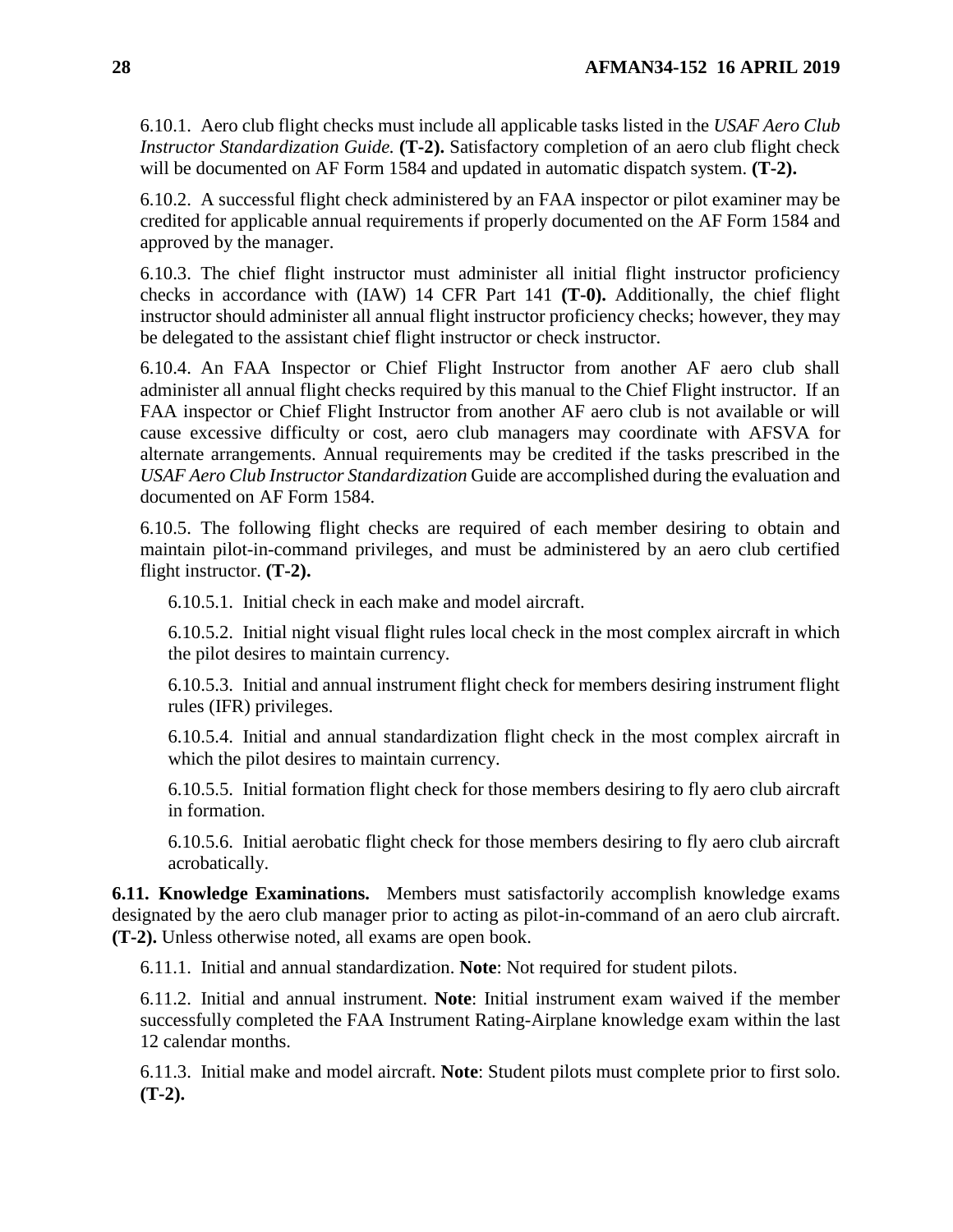6.11.4. Initial closed book make and model aircraft. **Note**: Student pilots must complete prior to first solo. **(T-2).**

6.11.5. Initial and annual certified flight instructor.

6.11.6. Student pre-solo.

6.11.7. Student pre-cross country. **Note**: Waived if the student has successfully completed the FAA Private Pilot Airplane knowledge exam within the last 12 calendar months.

6.11.8. Knowledge examinations issued by AFSVA must be used in lieu of locally developed tests. **(T-2).**

6.11.9. Initial and annual standardization, instrument, and certified flight instructor knowledge exams are valid for 12 calendar months.

6.11.10. Satisfactory exam completion is documented in automatic dispatch system.

<span id="page-28-0"></span>**6.12. Refueling.** The pilot must ground the aircraft prior to fuel servicing operations by bonding the aircraft to the refueling equipment with an approved cable before making any fueling connection to the aircraft. **(T-3).** The ground must be maintained until fueling connections have been removed. **(T-3).** The pilot will bond the nozzle with a nozzle bond cable having a clip or plug to a metallic component of the aircraft that is metallically connected to the tank filler port. **(T-3).** The bond connection must be made before the filler cap is removed. **(T-3).** If there is no plug receptacle or means for attaching a clip, the pilot must touch the filler cap or surrounding area (unpainted surface) with the nozzle spout before removing the cap. **(T-3).** The spout must be kept in contact with the filler neck until the fueling is completed. **(T-3).** Refer to *National Fire Protection Association 407* for further guidance.

6.12.1. A single operator may refuel aircraft if the requirements of the preceding paragraph have been satisfied.

6.12.2. If wearing fire retardant flight clothing, the operator must assure grounding by bare hand contact with the aircraft grounding connector, an unpainted aircraft surface, or a static ground before removing the fuel filler cap or while inserting the ground cable jack on the fuel nozzle. **(T-0).**

6.12.3. No active ignition sources are permitted within 50 feet of an aircraft being refueled. **(T-0).** No preflight involving energized electrical systems, engine starts, or maintenance of aircraft parked within 50 feet of the refueling operation is permitted. **(T-0).**

6.12.4. No passengers or crewmembers are authorized in the aircraft during refueling. **(T-0).**

<span id="page-28-1"></span>**6.13. Flight Restrictions.** The following restrictions and requirements apply to all members operating club aircraft as pilot-in-command.

6.13.1. Weather Minimums.

6.13.2. Day visual flight rule minimums are 1,500-foot ceiling and 3 statute miles visibility. **(T-0).**

6.13.3. Night visual flight rule minimums are 2,500-foot ceiling and 5 statute miles visibility. **(T-0).**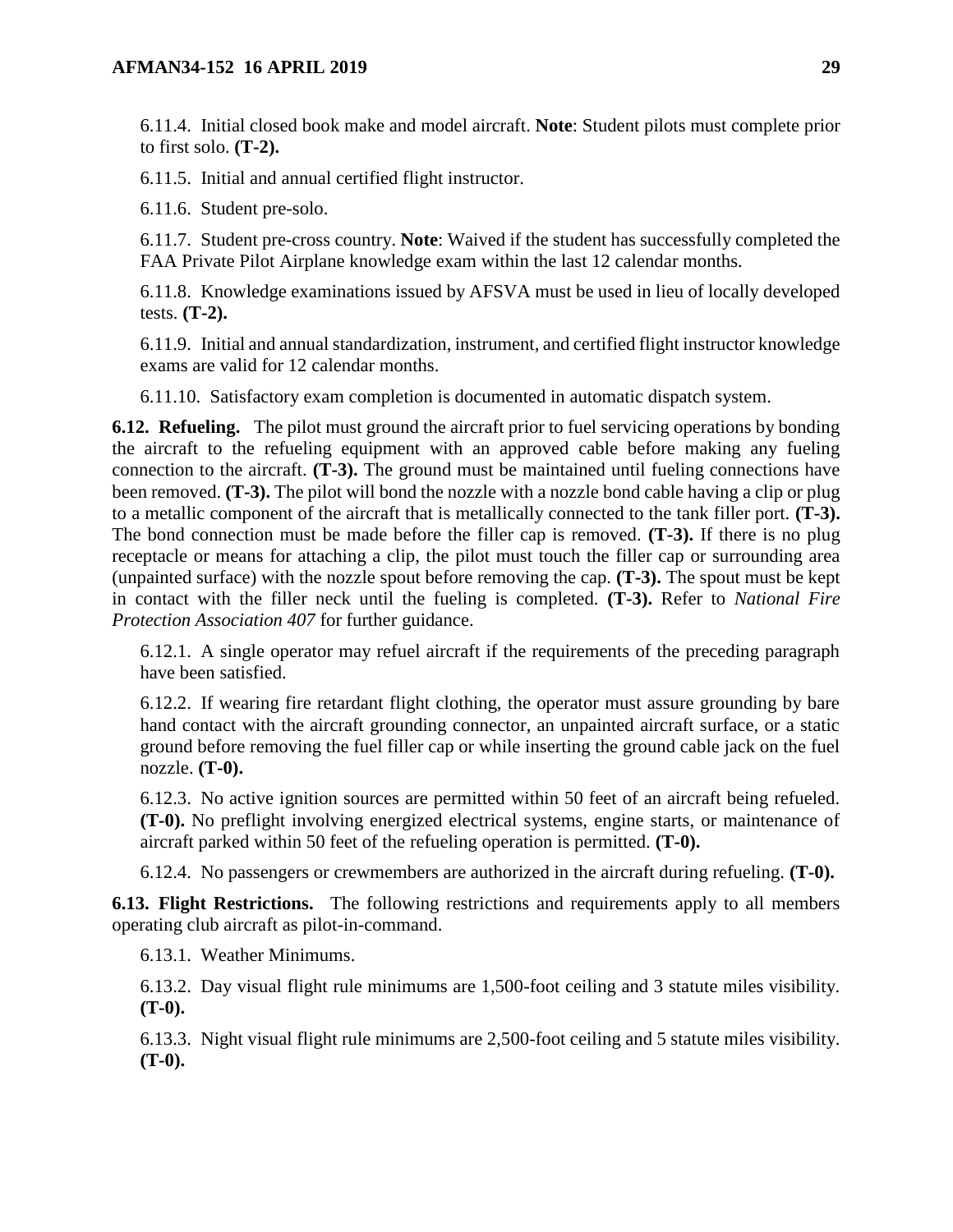6.13.4. Weather minimums for instrument flight rules takeoff must be no lower than the lowest compatible circling minimums, both ceiling and visibility, at the departure airport or the takeoff minimums listed in the Terminal Flight Information publication for the airport, whichever are greater. **(T-0). Note**: Pilots with over 100 hours actual instrument time logged as pilot in command may takeoff when the weather is at or above the lowest compatible approach minimums at the departure airport or the takeoff minimums listed in the Terminal Flight Information publication for the airport, whichever are greater.

6.13.5. Pilots must comply with maximum crosswind components for each pilot rating and make and model aircraft posted in the aircraft checklist. **(T-0).**

6.13.6. Flight will not be initiated if surface winds are forecast to be greater than 30 knots, and flights will be terminated as soon as practicable if surface winds exceed 30 knots. **(T-0).**

6.13.7. Flight under special visual flight rules, as defined in 14 CFR Part 91, is limited to pilots with a current instrument rating, in an aircraft certified for instrument flight, and only at an altitude that assures terrain and obstacle clearance established in Paragraph 4.1.6 of this manual. **(T-0).**

6.13.8. Simulated emergency training is limited to visual meteorological conditions. **(T-0).**

6.13.9. Aero clubs must establish minimum runway condition reading criteria for aircraft, to include maintenance ground run operations. **(T-0).**

<span id="page-29-0"></span>**6.14. Night Flight.** The following must not be performed at night.

6.14.1. Aerobatics. **(T-0).**

6.14.2. Unusual attitudes, stalls, approach to stalls, or flight at minimum controllable airspeed, except as required by a 14 CFR Part 141 approved syllabus of instruction, with an instructor onboard that is qualified to act as pilot-in-command under instrument conditions in the aircraft used for the flight. **(T-0).**

6.14.3. Except for takeoff or landing, visual flight rules fly below 2,000 feet above ground level. **(T-0).**

6.14.4. Operations at airports without runway lighting. **(T-3).**

6.14.5. Visual or non-precision approaches to runways outside the local training area without visual glide path guidance. **(T-1).**

6.14.6. Simulated emergency training, to include forced landings, except to lighted runways. **(T-1).**

6.14.7. Night power-off approaches will only be accomplished with an aero club instructor onboard. **(T-1).** Instructor must be qualified to act as pilot-in-command under instrument conditions in the aircraft used for flight. **(T-0).**

6.14.8. Night power-off approaches will be conducted as 90 degree or 180-degree power off approach only. Guidance found in the *FAA Airplane Flying Handbook FAA-H-8083-3B*, Third Edition must be followed. **(T-0).**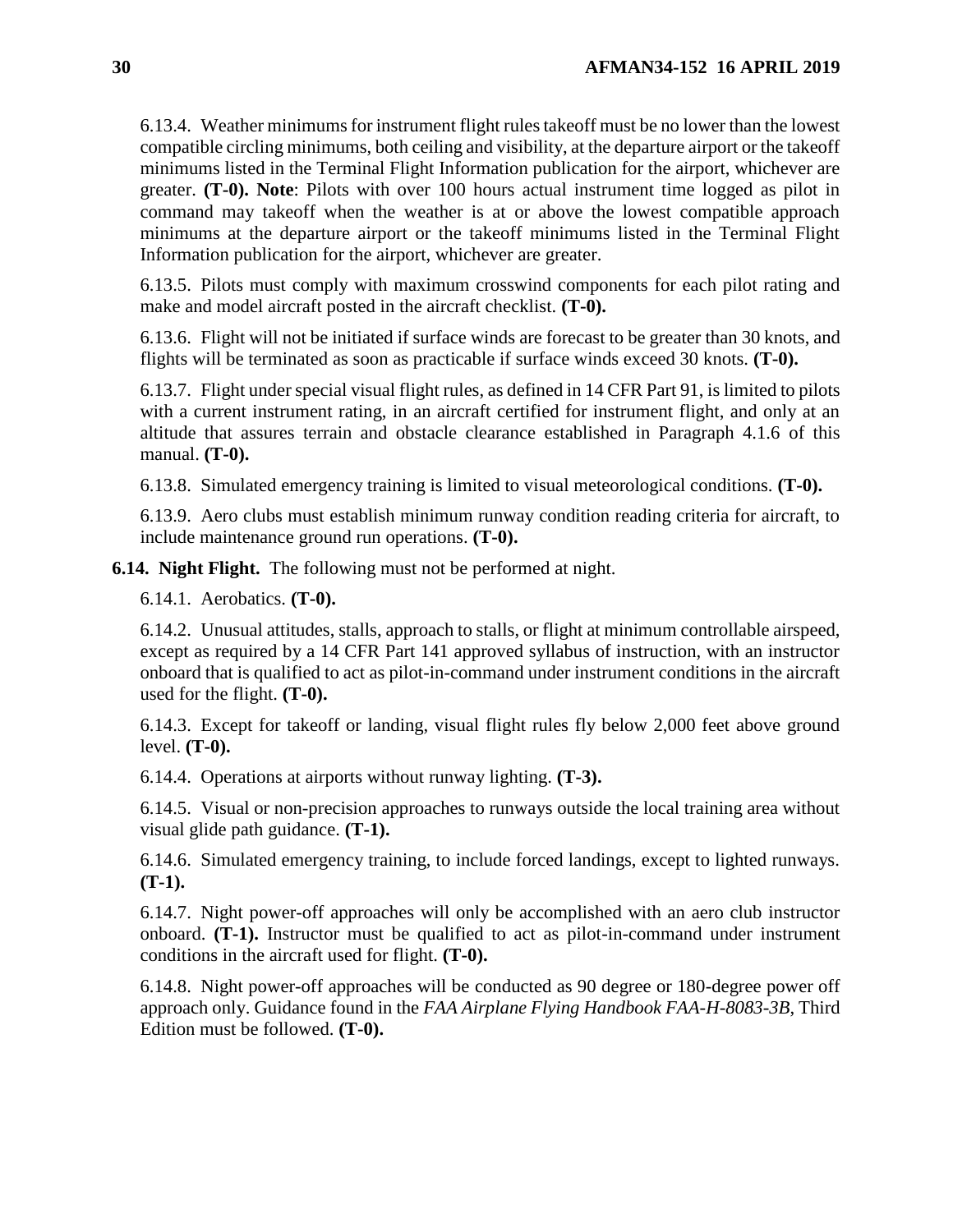6.14.9. Flight outside the local area unless the flight is operated under instrument flight rules, or the flight is required to be conducted under visual flight rules by an approved syllabus of instruction, and the instructor onboard is qualified to act as pilot-in-command under instrument conditions in the aircraft used for the flight. **(T-0).**

6.14.10. Local visual flight rules night flight, unless the pilot has logged at least 50 hours as pilot-in-command and maintains visual contact with an airport approved for night operations, or is a current and qualified instrument rated pilot. **(T-0).**

6.14.11. Simulated night instrument practice in the local area unless a second pilot, with night currency in the aircraft being flown, is onboard as a safety observer and has access to the flight controls. **(T-0.)**

<span id="page-30-0"></span>**6.15. Aircraft Passengers.** The pilot-in-command must not allow any passengers to be carried onboard the aircraft unless they have completed an AF Form 1585, *Aero Club Operations*. **(T-3).**  See **[Attachment 9.](#page-56-0)** Executed forms must not be carried onboard the aircraft, and the form must be re-executed at least every 12 months. **(T-3).**

6.15.1. A parent or legal guardian shall execute the AF Form 1585 (see **[Attachment 9\)](#page-56-0)** on behalf of any person under 18 years of age. If the individual is an emancipated minor, the sponsoring member must execute the document. **(T-0).** Additionally, when the sponsoring member is the individual under 21 years of age, the member can sign AF Form 1585 on their own behalf. **(T-0).** See **[Attachment 9.](#page-56-0)**

6.15.2. Passengers are not authorized on training flights except when approved by the manager or chief flight instructor and an instructor is occupying one of the pilot positions. **(T-3).**

6.15.3. Passengers are not authorized on check flights. **(T-3).**

6.15.4. Simulated emergency procedures are not permitted on any passenger flight except when an instructor occupies a pilot's position, the passengers are applicants enrolled in the same training course, and the chief flight instructor determines the training will benefit all applicants onboard the aircraft. **(T-3).**

6.15.5. Each passenger must occupy a seat with an individual seat belt. **(T-0).** However, children under four years old or less than 40 pounds shall occupy a Department of Transportation approved infant or child seat restrained by an individual seat belt. **(T-0).**

<span id="page-30-1"></span>**6.16. Duty Day Restrictions.** Maximum aero club duty day is 12 hours for a single pilot or 16 hours for two qualified pilots in an aircraft with dual flight controls. Flight duty day begins when the pilot(s) reports to the aero club for the first flight, or to the duty location (place of employment) for the first duty (work) of the day, whichever occurs first. Minimum crew rest between duty days is 10 hours after 8 hours or less of duty time, 12 hours for more than 8 hours duty time.

<span id="page-30-3"></span><span id="page-30-2"></span>**6.17. Flight Plans.** Pilots must file a flight plan for all flights outside the local area. **(T-0).** Before filing to a military field, contact the destination base operations and aero club (if applicable) to ensure they can accept the aircraft, and obtain a "prior permission required" number, if required. Enter the statement "USAF aero club aircraft, please advise base operations" in the remarks section of the flight plan. When departing a military base from other than home station, the pilot must file a flight plan with the local base operations. **(T-0).**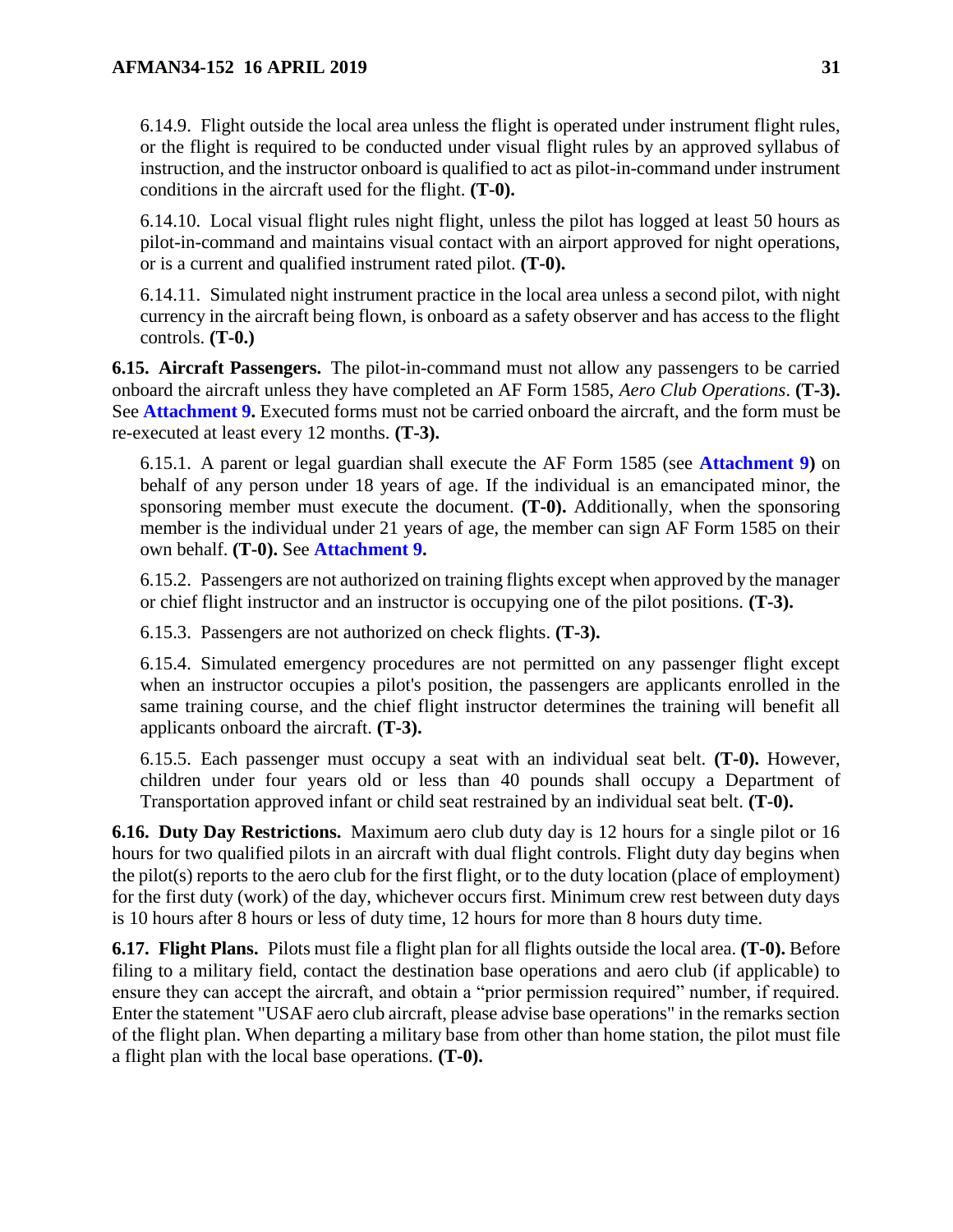**6.18. Approved Airports/Runways/Taxi Procedures.** Pilots must not perform straight-in visual flight instruments approaches to non-towered airports. **(T-0).** This does not apply to practice instrument approaches being flown under radar control when the safety pilot is able to simultaneously monitor approach control and the common traffic advisory frequency and make appropriate position calls on the common traffic advisory frequency.

6.18.1. Pilots must self-announce pattern position on downwind, base, and final leg using the phraseology recommended in the *Aeronautical Information Manual.* **(T-0).**

6.18.2. Pilots must only land at active airports listed in FAA (or host nation equivalent at oversea locations) or Department of Defense (DoD) flight information publications, or those designated by the Installation Commander. **(T-0).** If an emergency or precautionary landing is made at an unauthorized location, the pilot must not takeoff without the club manager's approval. **(T-3).** 

6.18.3. Pilots must not takeoff or land on runways less than 2,000 feet long, or the sum of the aircraft takeoff and landing ground roll, whichever is greater. **(T-3).**

6.18.4. Pilots shall not takeoff or land on runways less than 50 feet wide. **(T-3).**

6.18.5. When approaching a non-towered airfield with unknown runway surface or approach conditions, pilots must make a low approach to the landing runway to determine surface conditions before making an approach to landing. **(T-3).** This may not be applicable not applicable to actual instrument approaches.

6.18.6. Pilots must not accomplish takeoff or landing rolls across raised arresting cables and must use minimum speed if the aircraft must taxi over arresting cables. **(T-0).**

6.18.7. Pilots must not taxi within 10 feet of an obstacle unless wing walkers or designated taxi lines, suitable for the make and model aircraft being operated, are used. **(T-0).**

6.18.8. Unless a higher taxi speed is required to prevent delay of traffic flow, pilots must not exceed a slow walk while taxiing in congested areas, or a brisk walk in all other areas. **(T-0).**

6.18.9. Pilots must not perform touch and go landings in complex aircraft. **(T-3)** Touch and go landings in complex aircraft are permitted when a pilot is accompanied by an Instructor, qualified in the make and model being flown, and approved by the manager.

## <span id="page-31-0"></span>**6.19. Minimum Altitudes (for multiengine aircraft see also paragraph 6.20.).**

6.19.1. Pilots must not fly below 1000 feet above ground level (2000 feet in designated mountainous terrain) unless required by specific regulation, airspace restriction, for takeoff or landing, or when accomplishing requirements directed by an approved syllabus of instruction. **(T-0).**

6.19.2. Pilots shall not descend below 500 feet above ground level during simulated forced landings, except to approve runways.

6.19.3. Pilots must ensure proper engine operation at least every 500 feet when performing simulated engine failures in single engine aircraft. **(T-0).**

6.19.4. Pilots must not conduct aerobatic maneuvers below 2,500 feet above ground level. **(T-0).**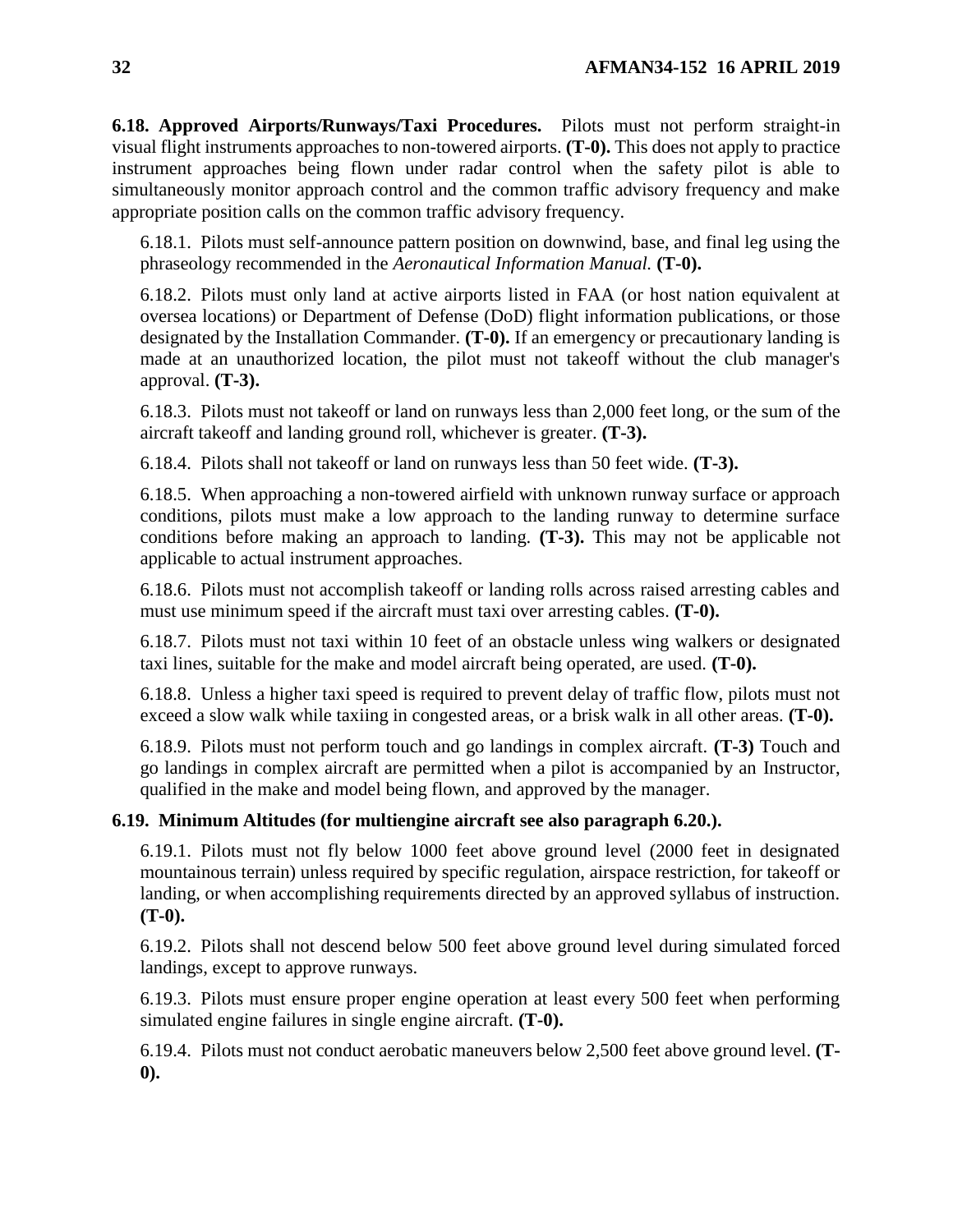6.19.5. During the day, pilots must not descend below 1,500 feet above ground level when performing stalls, turns over 45 degrees of bank, slow flight, or unusual attitudes in single engine aircraft. **(T-0).**

6.19.6. At night, pilots must not descend below 2,000 feet above ground level when performing stalls, turns over 45 degrees of bank, slow flight, or unusual attitudes in single engine aircraft. **(T-0).**

## <span id="page-32-0"></span>**6.20. Minimum Altitude Multi-Engine Aircraft.**

6.20.1. Pilots shall not descend below 3,000 feet above ground level when performing stalls, turns over 45 degrees of bank, slow flight, or unusual attitudes. **(T-0).**

6.20.2. Engine failures must not be simulated on the runway at an airspeed greater than onehalf minimum control airspeed, and only if the aircraft is still on the runway with sufficient runway remaining for a normal stop. **(T-0).**

6.20.3. Flight instructors may accomplish a simulated engine failure during climb-out in multi-engine aircraft by retarding a throttle, but not below 500 feet above ground level, nor below recommended Vsse or Vyse, whichever is greater. **(T-0).**

6.20.4. Feathering of one propeller during a simulated engine failure must only be demonstrated above 3,000 feet above ground level and in a position where a safe landing can be accomplished on an approved runway, should difficulty be encountered in unfeathering the propeller. **(T-0).**

6.20.5. While airborne, a simulated engine failure below 3,000 feet above ground level must only be performed by initially retarding the throttle of the selected engine to the minimum power setting authorized, then setting zero thrust. **(T-0).**

6.20.6. Simulated single engine go-arounds shall not be initiated or continued below 500 feet above ground level. **(T-0).**

6.20.7. Minimal control speed demonstrations will not be performed below 3,000 feet above ground level. **(T-0).** Recovery will be made at the first indication of loss of directional control, stall warning, or buffet, whichever occurs first. **(T-0).**

6.20.8. Smoking is prohibited in or within 50 feet of club aircraft. **(T-1).**

<span id="page-32-1"></span>**6.21. Formation Flight.** Pilots must not conduct formation flights without the installation commander's approval and have satisfactorily completed a formation checkout. **(T-3).** The installation commander may delegate this authority to the manager, and a copy of this delegation authority must be maintained in the standard operating procedures. **(T-3).**

## <span id="page-32-2"></span>**6.22. Student Pilots.**

6.22.1. Solo student pilots must not fly when the actual or forecast crosswind component for takeoff or landing exceeds 10 knots. **(T-0).**

6.22.2. Solo student pilots must not fly when the actual or forecast surface winds exceed 20 knots. **(T-0).**

6.22.3. Solo student pilots shall not perform touch-and-go landings. **(T-0).**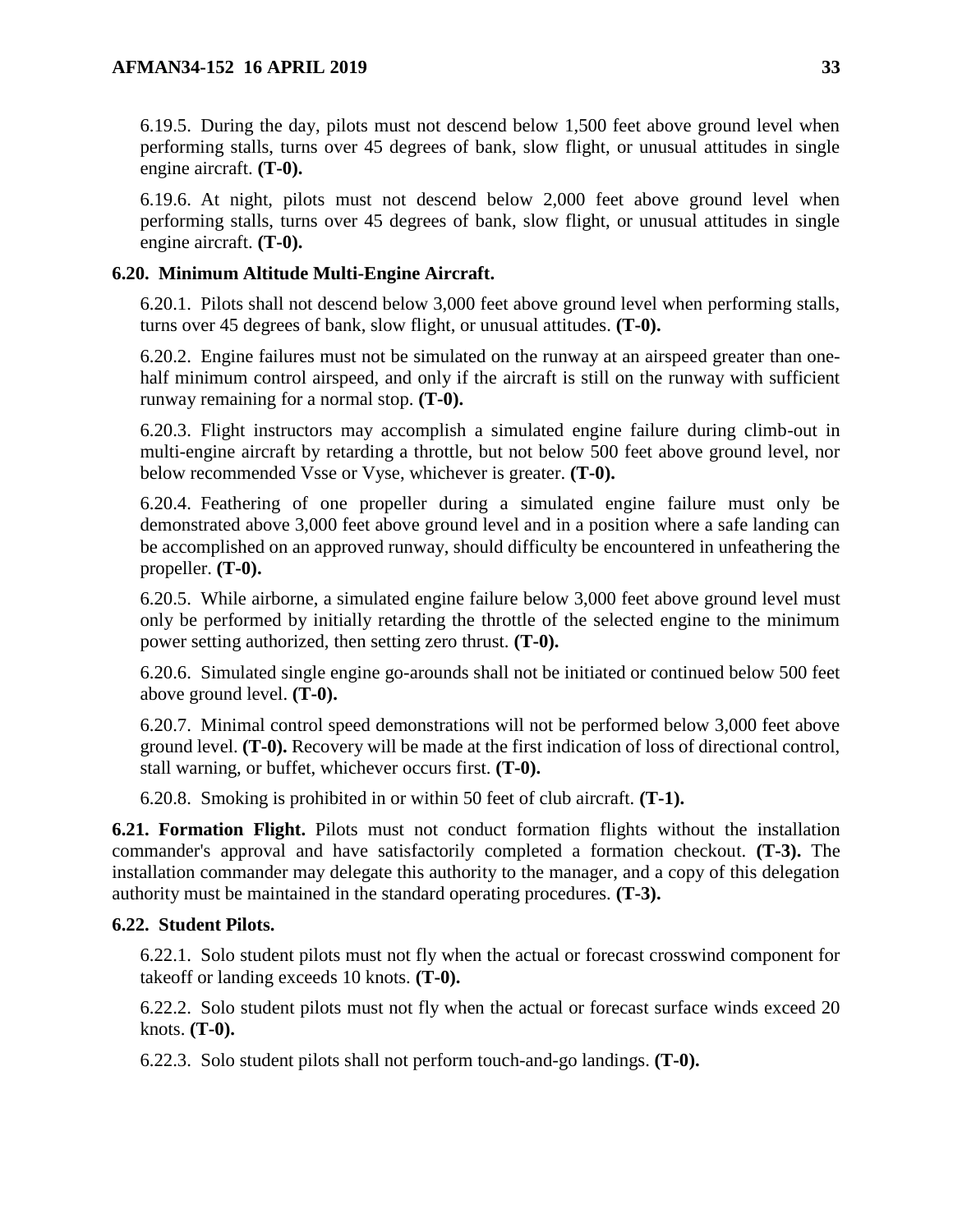6.22.4. Student pilots will not fly more than 10 hours solo or exceed 30 days without a dual proficiency flight. **(T-0).**This flight will include all items listed in 14 CFR Part 61.87 (d) and (e). **(T-0).**

6.22.5. Student pilots shall not fly solo at night. **(T-0).**

6.22.6. Solo student pilots will not conduct simulated emergency procedures, to include simulated forced landings. **(T-0).**

6.22.7. The chief flight instructor must develop standard training cross-country routes for student pilots. **(T-0).** Only the chief flight instructor may authorize the use of other routes. **(T-0).**

6.22.8. All dual portions of supervised solo flights shall include three student landings and one go-around at the airfield where the student will solo. **(T-0).** Flight instructors must ensure adequate student proficiency and be present at the airport during the solo portion of the flight. **(T-0).** Prior to a student pilot's first unsupervised solo flight, the student pilot must have completed a satisfactory flight check with the chief or assistant chief flight instructor. **(T-0).**

6.22.9. On the first two solo cross-country flights, students must fly to airfields where they have previously demonstrated satisfactory traffic patterns to a flight instructor. **(T-0).** Students may then fly the remainder of the solo cross-country requirements to other airports approved by the chief flight instructor.

6.22.10. Unless restricted by local area procedures, solo student pilots will use the student pilot radio identification procedure as specified in the *Aeronautical Information Manual*. **(T-1).**

<span id="page-33-0"></span>**6.23. Aerobatic Flight.** Pilots shall not conduct aerobatic flight unless they have satisfactorily completed an aerobatic checkout. **(T-3).**

## <span id="page-33-1"></span>**6.24. Fuel Reserves.**

6.24.1. Pilots will not begin a flight unless there is sufficient fuel to complete the flight to the point of intended landing, fly from that airport to an alternate (if an alternate is required), and then fly after that for at least 1 hour at normal cruise consumption. **(T-0).**

6.24.2. If a flight extends to a point where less than 1 hour of fuel remains, the pilot-incommand will land at the nearest suitable airport to obtain additional fuel. **(T-0).**

6.24.3. For flight planning purposes, the pilot-in-command will calculate fuel consumption using the aircraft or engine manufacturer's data, whichever is greater. **(T-0).**

## <span id="page-33-2"></span>**6.25. Other Restrictions.**

6.25.1. Pilots will not use club aircraft for towing gliders or sail planes. **(T-2).**

6.25.2. Pilots will not use club aircraft for parachuting or skydiving. **(T-2).**

6.25.3. Club members will not use club aircraft for commercial purposes. **(T-1).**

6.25.4. For all flights, pilots will compute takeoff and landing performance for each airport of intended use based on actual or forecast conditions. **(T-0).** In addition, pilots will check actual aircraft takeoff performance against computed data, and abort the takeoff if aircraft performance is inadequate. **(T-0).**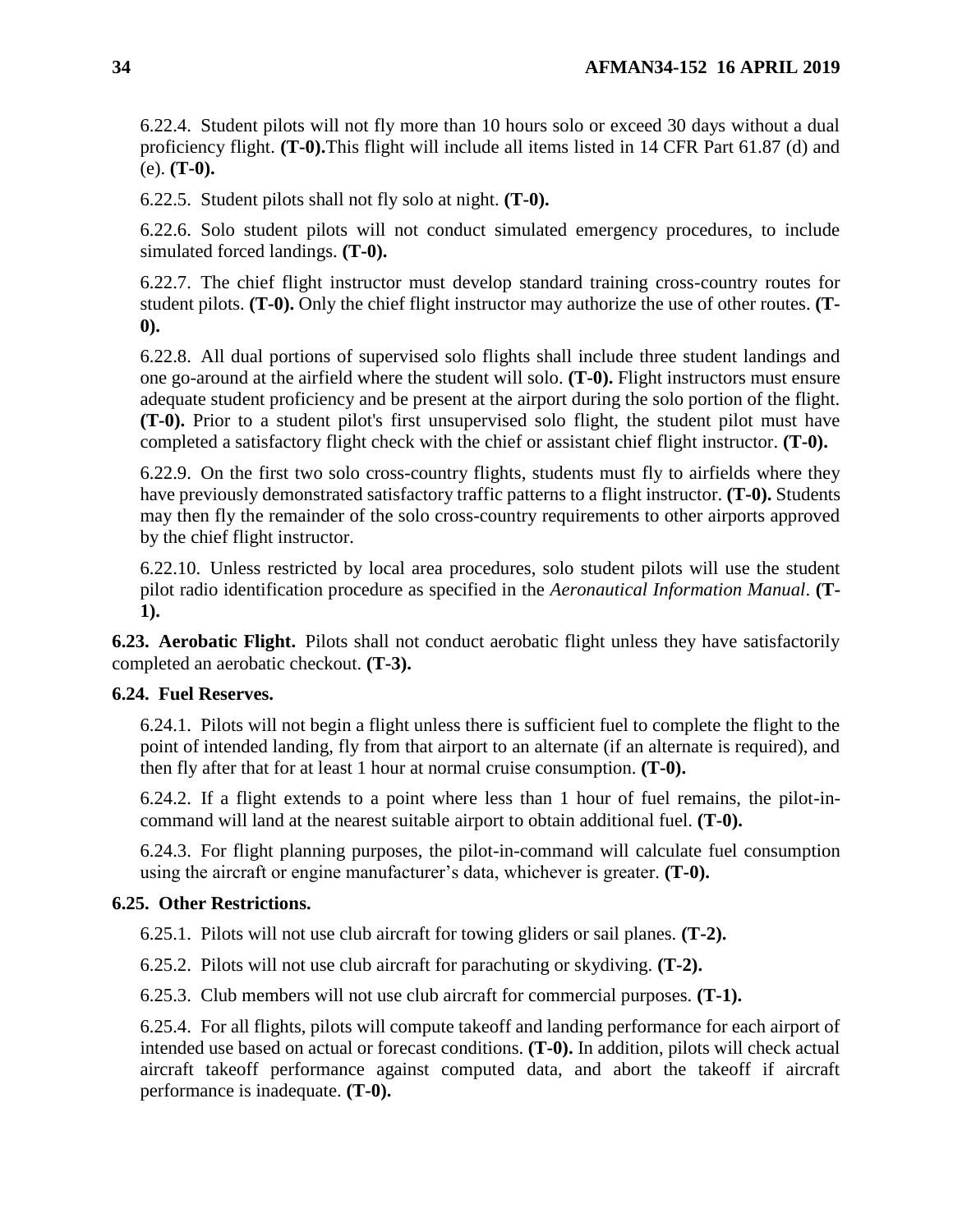6.25.5. Pilots will calculate weight and balance data for each flight. **(T-0).**

6.25.6. Pilots will not takeoff with snow or frost on the aircraft. **(T-0).**

6.25.7. Pilots will not hand prop aero club aircraft certified to operate with an electrically driven starter. **(T-1).**

6.25.8. Pilots will not taxi an aero club aircraft until all persons onboard have properly fastened their seat belts. **(T-0).**

6.25.9. Pilots will comply with established bird condition procedures. **(T-0).**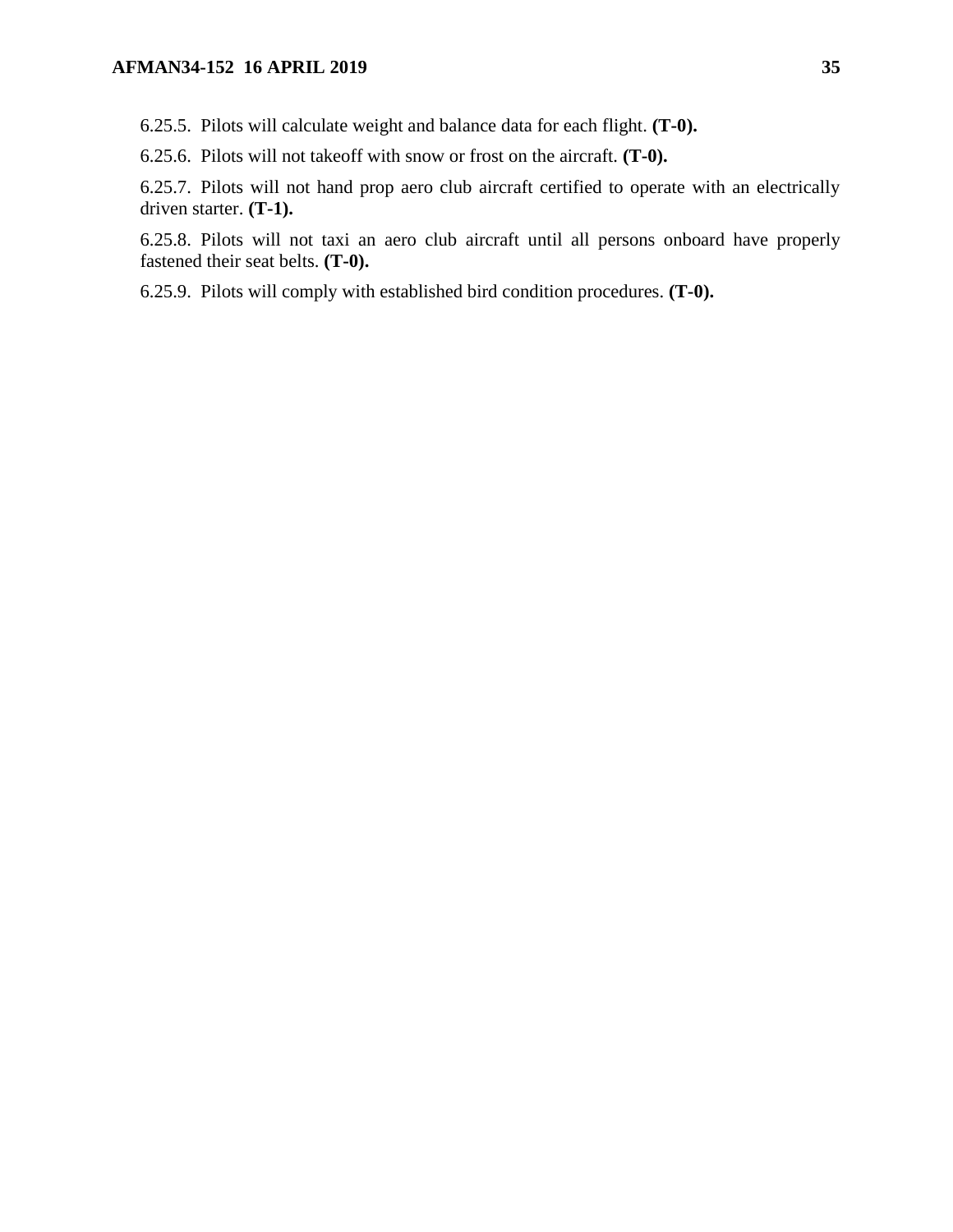### **Chapter 7**

### **MAINTENANCE**

<span id="page-35-1"></span><span id="page-35-0"></span>**7.1. General Maintenance Information.** Managers will ensure aircraft records are maintained according to manufacturer's maintenance manuals (including recommended procedures), FAA directives, and this manual, consistent with AFMAN 33-363, Management of Records, and the AF Records Disposition Schedule in accordance with the Air Force Records Information Management System Records Disposition Schedule. **(T-1).**

7.1.1. Managers will establish a maintenance program of scheduled inspections, routine maintenance, and component overhauls; and develop a maintenance procedures and training manual that contains, at a minimum, the following:

7.1.1.1. Manual review, annual training documentation, and personnel roster. **(T-1).**

7.1.1.2. Purpose.

7.1.1.3. Responsibilities and duties.

7.1.1.4. Aircraft inspections.

7.1.1.5. Working procedures.

7.1.1.6. Documentation procedures.

7.1.1.7. Write-up and grounding procedures.

7.1.1.8. Corrosion Control.

7.1.1.9. Tool and foreign object damage control including tool accountability.

7.1.1.10. Engine ground run and taxi procedures for each aircraft operated.

7.1.1.11. Material control.

7.1.1.12. Occupational Safety and Health Administration, Air Force Occupational Safety and Health, and hazardous materials requirements.

7.1.1.13. Nondestructive testing.

7.1.1.14. Fuels quality assurance.

7.1.1.15. Other local training as required.

7.1.2. The maintenance program must ensure no one operates any aircraft with a discrepancy that would make the aircraft non-airworthy. **(T-1).**

7.1.3. 100 hour and annual inspections prescribed by 14 CFR Part 91.409 are required for all aero club aircraft operations. **(T-0).** These inspections must be IAW the manufacturer's checklist. **(T-0).** However, if a manufacturer's checklist is not available, one must be developed that meets the requirements of 14 CFR Part 43, *Maintenance, Preventive Maintenance, Rebuilding, and Alteration,* Appendix D. **(T-0).**

7.1.4. Aero clubs will document the circumstances resulting in any overflight of an annual or 100-hour inspection. **(T-0).**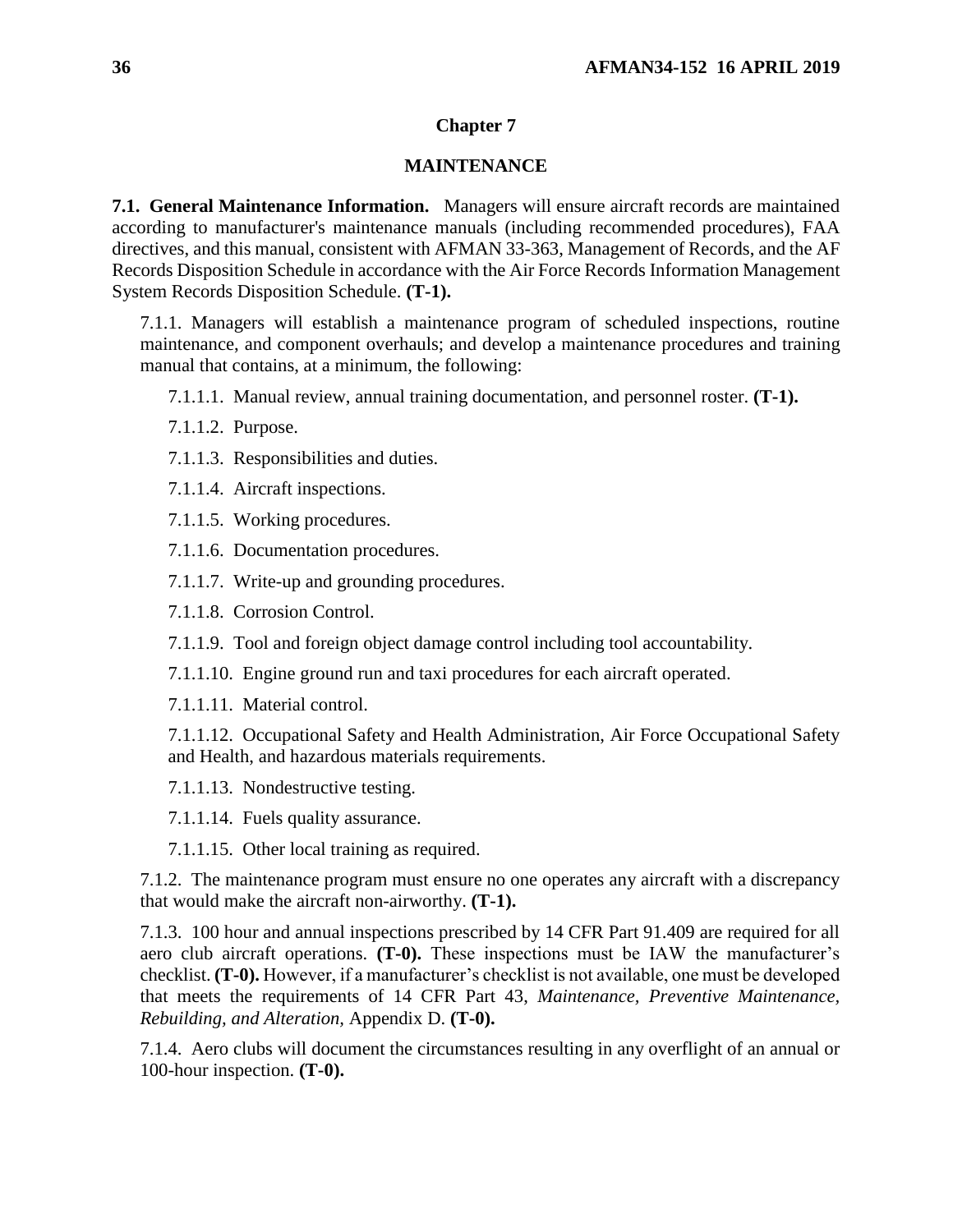7.1.5. Aero clubs will notify AFSVA within 48 hours of receiving any FAA notice of maintenance discrepancies. **(T-2).**

## <span id="page-36-0"></span>**7.2. Time Between Overhaul.**

7.2.1. Overhaul aircraft components at the manufacturer's recommended time between overhaul.

7.2.2. If engines meet airworthiness standards at time between overhaul, aero clubs may delay engine overhaul, rebuild, or replacement until time between overhaul plus 20 percent, provided they conduct actions prescribed by FAA regulations for 100-hour inspections every 50 hours on the engine(s).  $(T-0)$ .

7.2.3. Aero clubs will use suppliers designated by Air Force Services Activity (AFSVA) for engine overhauls. **(T-2).** Aero clubs will not overhaul or rebuild engines without approval from AFSVA. **(T-2).** Overhauled or rebuilt engines should have detailed logbooks, serviceability tags, and appropriate break-in procedures. If appliances are included with the engine, they should also have serviceability tags.

<span id="page-36-1"></span>**7.3. Compliance with Manufacturer's Service Bulletins.** Unless specifically exempted or modified by AFSVA, clubs will complete all actions directed by manufacturer's mandatory service bulletins. **(T-0).**

<span id="page-36-2"></span>**7.4. Grounding an Aircraft.** Any aero club pilot or airframe and power plant mechanic, or the manager must ground an aircraft, if in their opinion; the aircraft is not in an airworthy condition. **(T-0).** AFTO 781A, *Maintenance Discrepancy and Work Document* (or equivalent), will be used to document discrepancies, which caused the grounding action. **(T-1).** The aircraft will not be operated until released by a club airframe and power plant mechanic with appropriate documentation. **(T-0).**

<span id="page-36-3"></span>**7.5. Maintenance Records.** The manager, with assistance from the club maintenance officer or chief mechanic, will ensure aircraft maintenance records are maintained in accordance with applicable FAA and Air Force (AF) guidance. **(T-0).** Minor unscheduled maintenance must be recorded on an AFTO Form 781A, *Maintenance Discrepancy and Work Document*, or equivalent substitute. **(T-1).** As a minimum, the AFTO Form 781A substitute will have discrepancy, corrective action, and certification sections. **(T-0).** The individual performing the repair or inspection will certify their corrective actions in the maintenance record. **(T-0). NOTE**: Technical Orders Series 00-20 does not apply to the maintenance of these forms, and use of other AFTO forms in the 781 series is optional.

7.5.1. The AFTO Form 781A, or its substitute, will be maintained in 100-hour increments between required inspection cycles, and maintained for the previous 200 hours of operation. **(T-0).** When these records exceed the 200-hour retention requirement, dispose of them in 100 hour increments according.

7.5.2. The club will maintain a technical library on each aircraft maintained by club mechanics, containing as a minimum, the following:

7.5.2.1. Aircraft, engine, and propeller service manuals and, if applicable, the appliance service manual (i.e. heater, etc.). **(T-0).**

7.5.2.2. Airworthiness directives, service letters, and service bulletins for each make and model aircraft maintained. **(T-0).**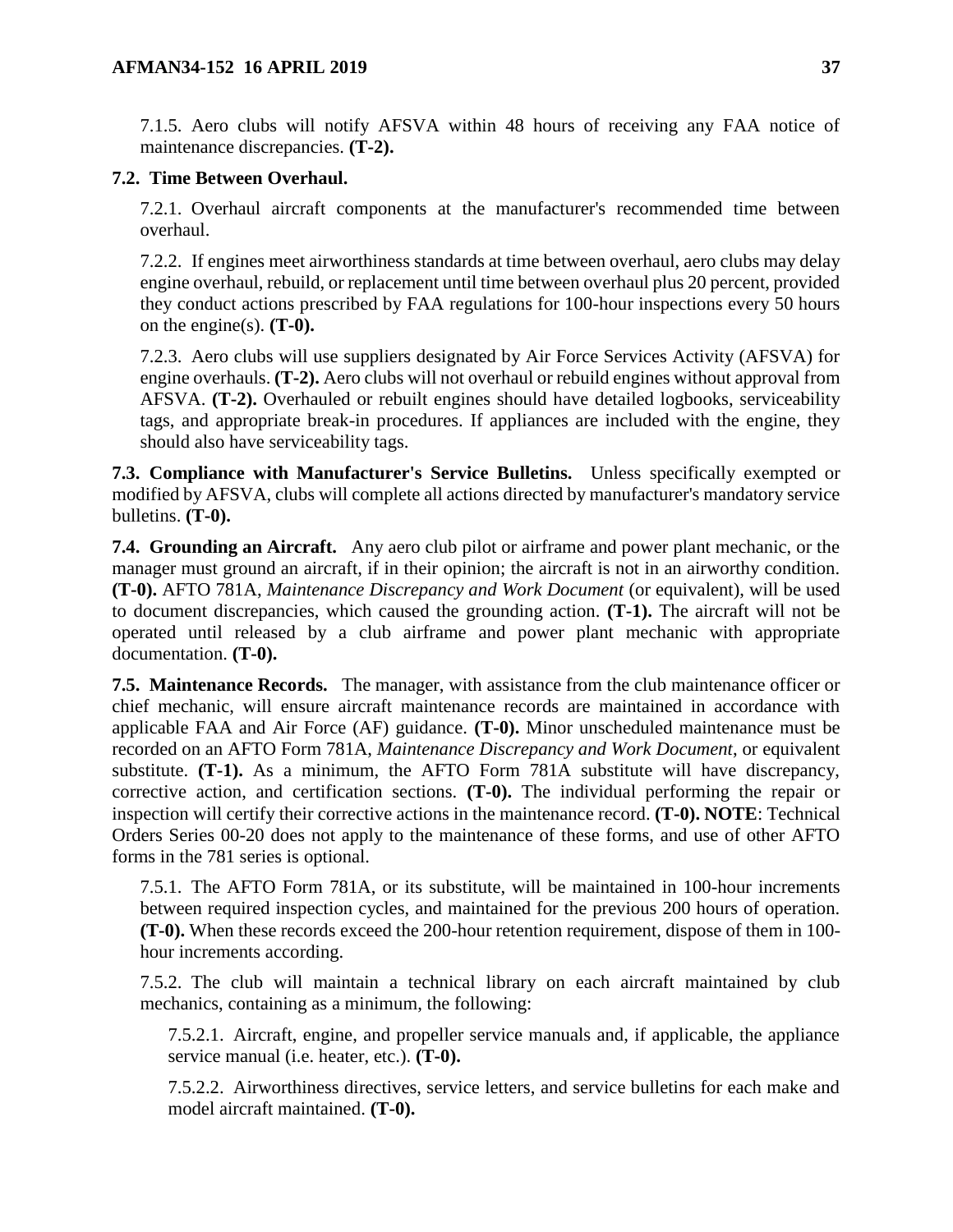7.5.2.3. All applicable FAA regulations and advisory circulars (e.g., 14 CFR Part 23, *Airworthiness Standards: Normal Category Airplanes,* Part 39, *Airworthiness Directives,* and Part 43; FAA Advisory Circular 43 Series). **(T-0).**

7.5.3. In addition to the requirements specified in 14 CFR, Part 43 and FAA Advisory Circular 43.9C, *Maintenance Records*, logbook entries shall contain the following:

7.5.3.1. Reference to the manufacturer's service manual, or other technical data acceptable to the FAA Administrator, used to complete all maintenance performed. **(T-0).**

7.5.3.2. Part number(s), model number(s), and serial number(s), if applicable, of all parts installed during the maintenance process. **(T-0).**

7.5.4. Club mechanics will make all date entries using a two number day, three letter month, and two number year format (e.g., 15 Sep 96). **(T-3).**

<span id="page-37-0"></span>**7.6. Maintenance Status.** The manager will ensure the current maintenance status of each club aircraft is available to the pilot, containing as a minimum:

7.6.1. FAA registration number. **(T-0)**.

7.6.2. Instrument flight rules and visual flight rules capable. **(T-0).**

7.6.3. Status (operational or grounded). **(T-0).**

7.6.4. Date next overhaul is due for engine(s) and, if applicable, propeller(s). **(T-0)**.

7.6.5. Date the annual inspection is due. **(T-0).**

7.6.6. Date the 100-hour inspection is due (50 hours for aircraft engines over time between overhaul). **(T-0).**

7.6.7. Date oil change is due. **(T-0).**

7.6.8. Dates other 14 CFR Part 91 inspections are due (i.e., transponder and pitot-static tests, if applicable). **(T-0).**

7.6.9. Date the emergency locator transmitter battery is due replacement or change. **(T-0).**

7.6.10. Automatic dispatch system may be used to provide inspection status.

<span id="page-37-1"></span>**7.7. Use of Base Facilities.** Aero clubs may use base maintenance and repair facilities when authorized by the appropriate commander. The installation maintenance advisor should assist the aero club in gaining access to these facilities.

#### <span id="page-37-2"></span>**7.8. Aircraft Parts.**

7.8.1. All items or components undergoing maintenance, repairs, and alterations in the aero club will have the items or components segregated, and if possible, placed in containers to assure that all parts of the same unit(s) are kept together. **(T-3).** Suitable trays, racks, stands, and protective coverings, as required, shall be available to ensure maximum protection of all parts. **(T-3).**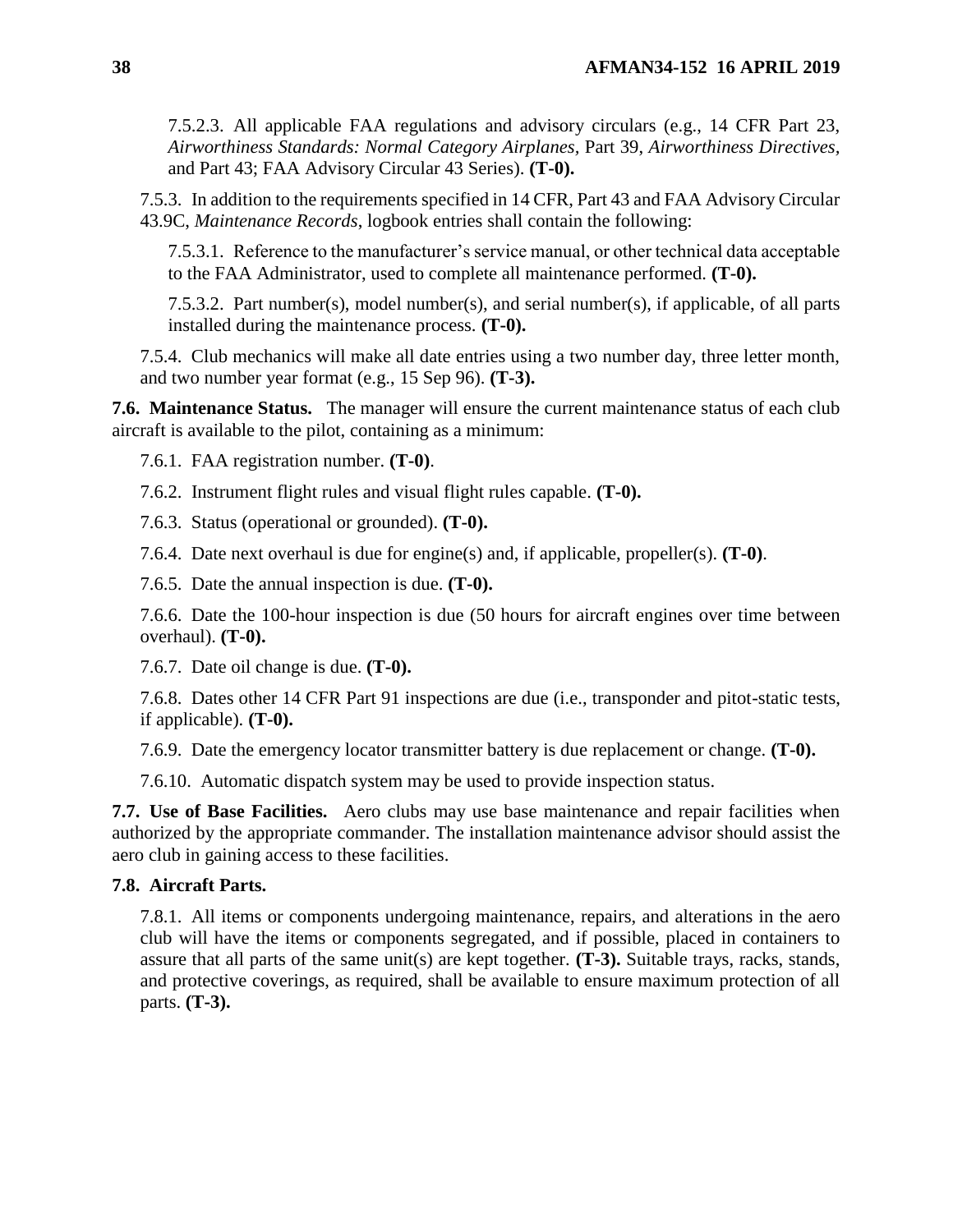7.8.2. The manager or chief mechanic will ensure all aircraft parts are labeled as to their serviceability. **(T-3).** DD Form 1577, *Unserviceable (Condemned) Tag-Material*, 1577-2, *Unserviceable (Repairable) Tag-Material*, and 1574, *Serviceable Tag-Material*, are authorized for this purpose. Components having unknown conditions will be tagged with DD Form 1575 *Suspended Tag-Material*, (or its equivalent) until a conformity inspection or operational check is performed. **(T-0).**

7.8.3. New components manufactured under a type or production certificate, or in accordance with a Technical Standard Order (or similar FAA approved technical data), or components which have been rebuilt by the manufacturer to production specifications, require a visual receiving inspection. **(T-0).** Any repaired or overhauled components received from an FAA certified repair station do not normally require more than a visual receiving inspection before being returned to service. Repaired or over hauled components that are received from other than an FAA certified repair station, in addition to the normal visual receiving inspection, will be functionally checked before being returned to service. **(T-0).**

<span id="page-38-0"></span>**7.9. Precision Measuring Equipment.** Managers will ensure all precision measurement tools are calibrated at least annually according to requirements listed in 14 CFR Part 43, manufacturer's instructions, and AF guidance. **(T-0).** If Air Force equipment (aero club owned) is used or available for the club's use, it will be calibrated as required by the applicable technical order. **(T-0)** Each piece will be labeled, and identify the unit by manufacturer, model, and serial number. **(T-0).** The label must also indicate the last calibration date and next due date. **(T-0).**

<span id="page-38-1"></span>**7.10. Service Difficulty Reports and Malfunction Defect Reports.** Clubs will forward a copy of all service difficulty reports and malfunction defect reports to AFSVA for trend analysis. **(T-2).**

<span id="page-38-2"></span>**7.11. Functional Check Flight.** A Functional check flight is required for aircraft being returned to service after having undergone alterations or repairs, which in the opinion of the chief mechanic could alter the flight characteristics of the aircraft, affect the navigation systems of the aircraft or adversely affect the operability of aircraft systems that cannot be adequately ground tested. **(T-0)** Managers will designate by letter, highly qualified pilots to perform functional check flights on aircraft being returned to service following maintenance. **(T-1).** The number of functional check flight pilots designated should be kept to a minimum. The functional check flight pilot and chief mechanic develop the functional check flight profile to be accomplished.

<span id="page-38-3"></span>**7.12. Deferred Maintenance.** The manager is the final authority for approving those discrepancies the chief mechanic has determined may safely be deferred until the next scheduled inspection. Discrepancies the chief mechanic does not wish to defer are grounding items.

<span id="page-38-4"></span>**7.13. Tool Control Program.** The manager and chief mechanic will develop procedures to ensure tools are not inadvertently left inside aircraft during maintenance. **(T-2).** These procedures are included in the maintenance procedures manual. As a minimum, the tool control program procedures should cover the following:

- 7.13.1. Control of personal items.
- 7.13.2. Positive control of all tools used in or around the aircraft.
- 7.13.3. Methodology for establishing tool ownership.
- 7.13.4. Permanent marking of all aero club and government owned tools and equipment.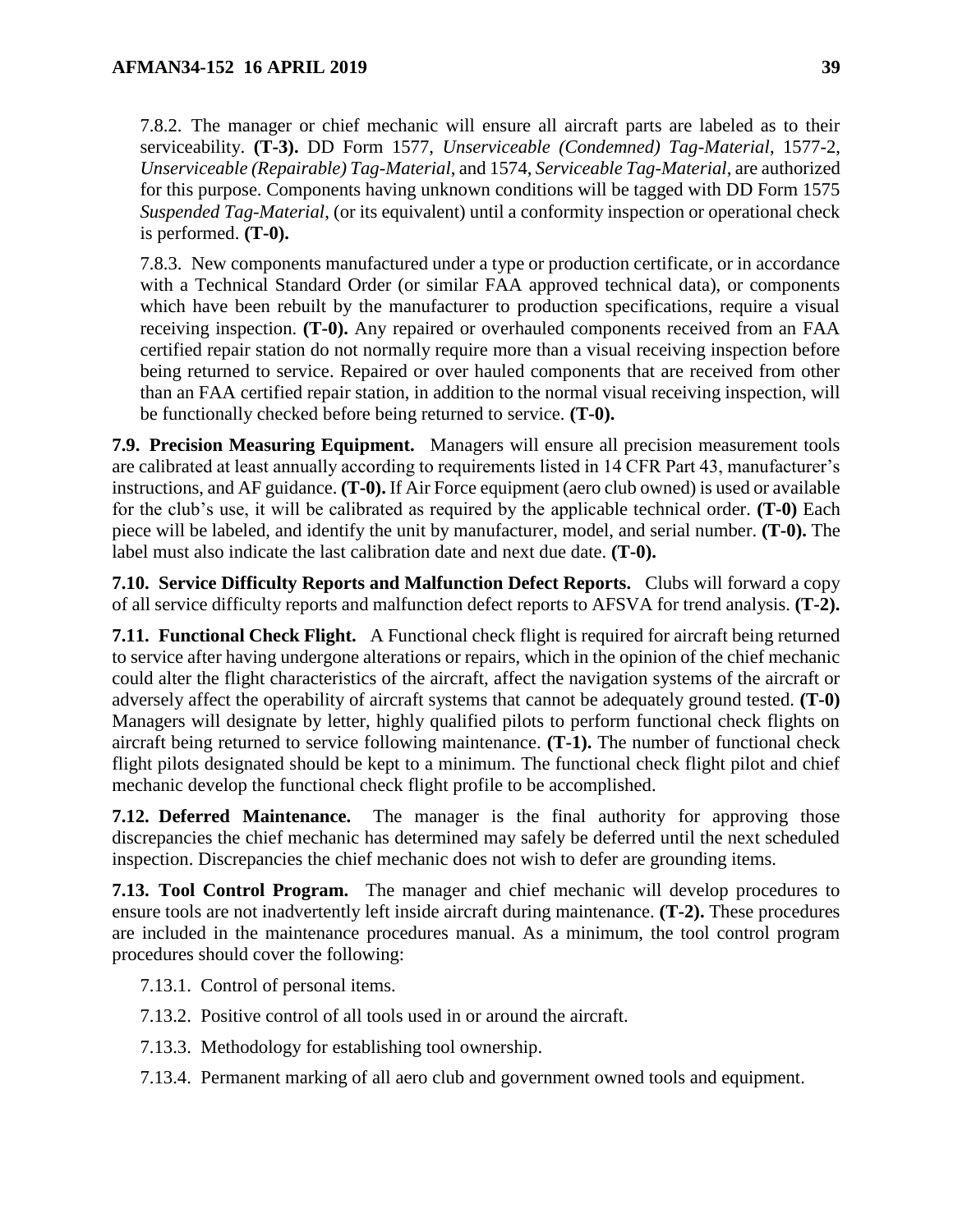<span id="page-39-0"></span>**7.14. Maintenance Training.** The manager will develop, conduct, and document initial training for all nonappropriated employee aero club mechanics; and require documentation that contract aero club mechanics have received such training. **(T-2).**

<span id="page-39-1"></span>**7.15. Corrosion Control.** Aircraft shall be treated for corrosion according to Advisory Circular 43-4, Corrosion Control for Aircraft. As a minimum, all flight control and trim surfaces, brackets, and mounting hardware must be free of corrosion. **(T-0).**

> SHON J. MANASCO Assistant Secretary of the Air Force (Manpower and Reserve Affairs)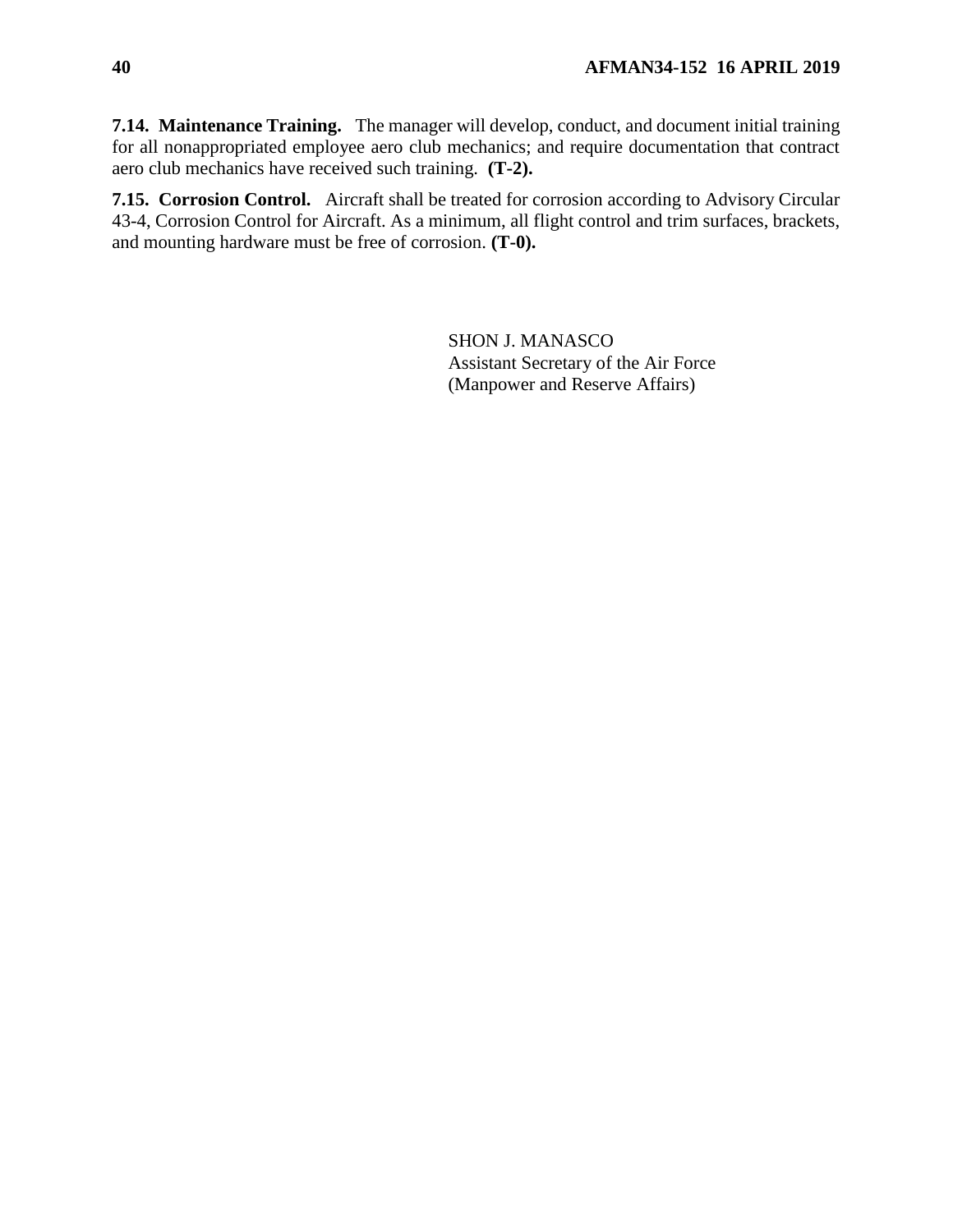#### **GLOSSARY OF REFERENCES AND SUPPORTING INFORMATION**

#### <span id="page-40-0"></span>*References*

Air Force Policy Directive 34-1, *Air Force Services*, 24 July 2018

AFI 34-101, *Air Force Morale, Welfare, and Recreation (MWR) Programs and Use Eligibility*, 24 July 2018

AFMAN 33-363, *Management of Records*, 1 March 2008

14 CFR Part 141, *Pilot Schools*

AFH 23-123v3, *Air Force Equipment Management,* 29 September 2017

AFMAN 34-201, *Use of Nonappropriated Funds (NAFs)*, 28 September 2018

AFMAN 34-204, *Property Management*, 9 October 2018

14 CFR Part 61, *Certification: Pilots, Flight Instructors, and Ground Instructors*

14 CFR Part 91, *General Operating and Flight Rules*

*USAF Aero Club Instructor Standardization Guide*, November 1996

AFI 34-202, *Procedures for Protecting Nonappropriated Fund Assets*, 22 December 2015

AFMAN 34-208, *Nonappropriated Fund Property and Liability Program*, 18 September 2018

AFMAN 64-302, *Nonappropriated Fund (NAF) Contracting Procedures,* 8 November 2016

AFI 51-307, *Aerospace and Ground Accident Investigations,* 18 March 2019

AFI 65-106, *Appropriated Fund Support of Morale, Welfare, and Recreation (MWR) and other Nonappropriated Fund Instrumentalities (NAFIS),* 15 January 2019

AFMAN 34-214, *Procedures for Nonappropriated Funds Financial Management and Accounting*, 14 February 2006

AFI 91-204, *Safety Investigations and Reports*, 27 April 2018

Aeronautical Information Manual, 2018

14 CFR Part 1; *Definitions and Abbreviations*

*National Fire Protection Association 407, 2017 edition*

*FAA Airplane Flying Handbook FAA-H-8083-3B*, Third Edition

14 CFR Part 23, *Airworthiness Standards: Normal, Utility, Acrobatic, and Commuter Category Airplanes*

14 CFR Part 39, *Airworthiness Directives*

14 CFR Part 43, *Maintenance, Preventive Maintenance, Rebuilding, and Alteration*

FAA Advisory Circular 43.9C, *Maintenance Records*, 8 June 1998

49 CFR Part 830 *Notification and Reporting of Aircraft Accidents or Incidents and Overdue Aircraft, and Preservation of Aircraft Wreckage, Mail, Cargo, and Records*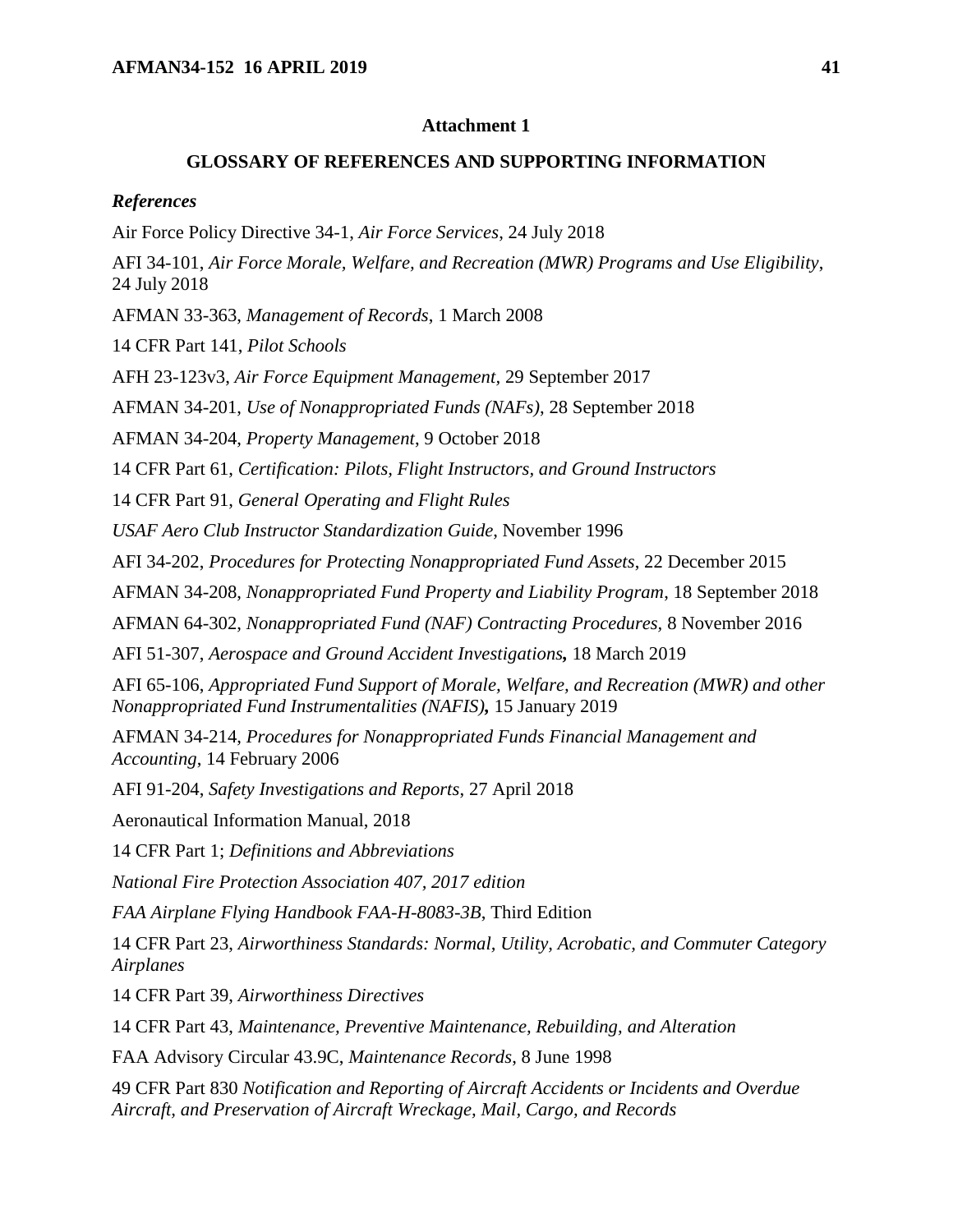## *Prescribed Forms*

AF Form 1584, *USAF Aero Club Standardization Record* AF Form 1585, *Air Force Covenant Not to Sue* AF Form 270, *Aero Club Operations*

## *Adopted Forms*

AF Form 847, *Recommendation for Change of Publication* AFTO Form 781A, *Maintenance Discrepancy and Work Document* AFTO Form 92, *Aerospace Vehicle Condition Inspection Report*  DD Form 1574 – *Serviceable Tag - Materiel* DD Form 1575- *Suspended Tag - Materiel* DD Form 1577, *Unserviceable (Condemned) Tag – Materiel* DD Form 1577-2, *Unserviceable (Reparable) Tag – Materiel*

## *Abbreviations and Acronyms*

**AF**—Air Force

**AF/A1S**—Headquarters United States Air Force, Director of Services

**AFH**—Air Force Handbook

**AFI**—Air Force Instruction

**AFMAN**—Air Force Manual

**AFR**—Air Force Reserve

**AFSVA**—Air Force Services Activity

**ANG**—Air National Guard

**CFR**—Code of Federal Regulations

**DoD**—Department of Defense

**DSN**—Defense Switching Network

**FAA**—Federal Aviation Administration

**IAW**—In Accordance With

**IFR**—Instrument flight rules

**MWR**—Morale, Welfare and Recreation

**NTSB**—National Transportation Safety Board

**OPR**—Office of Primary Responsivity

**TSA**—Transportation Security Administration

**US**—United States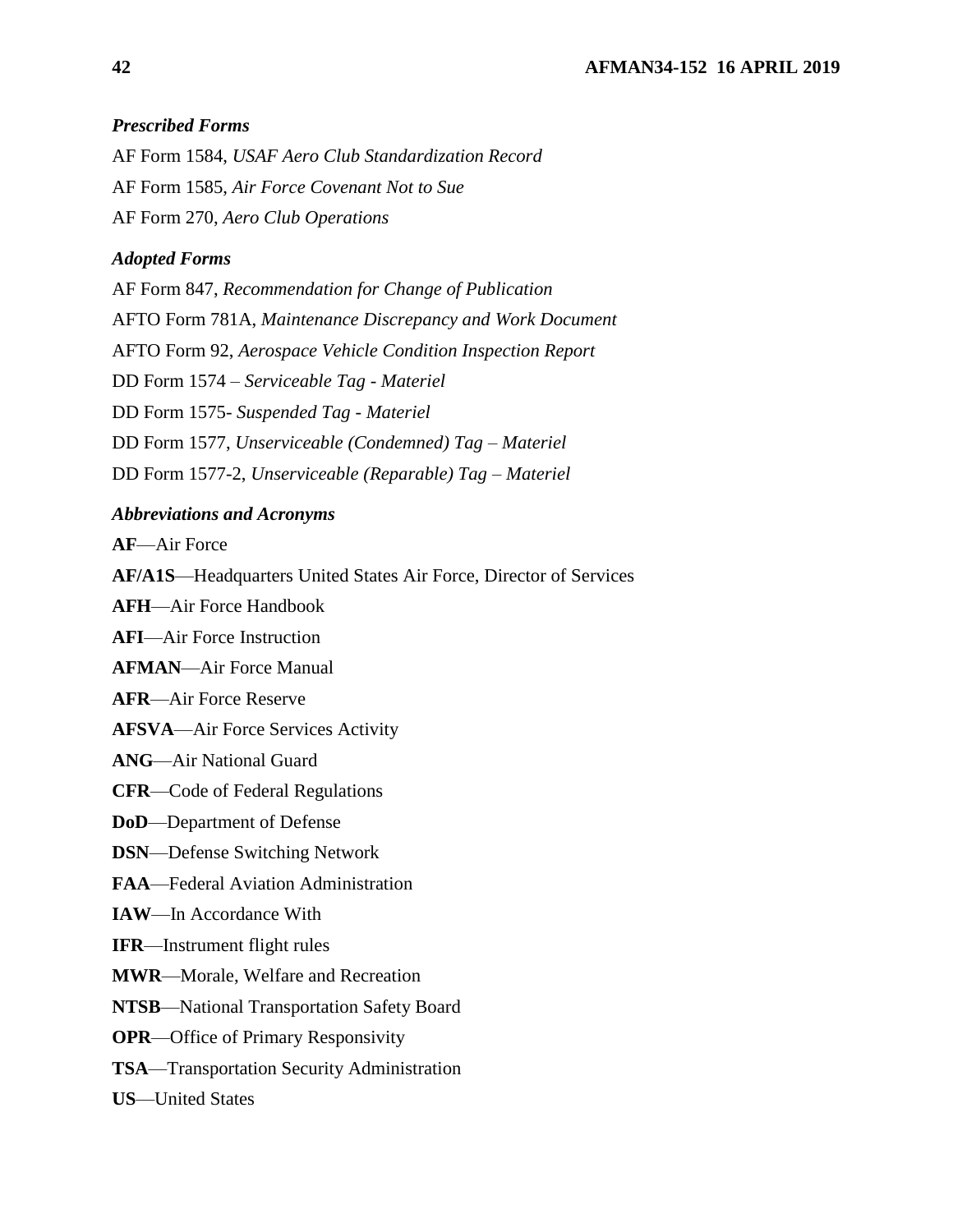## **AFMAN34-152 16 APRIL 2019 43**

**USAF**—Untied States Air Force

## *Terms*

Aero Club—An aero club is a MWR program offering a variety of activities to meet aviation enthusiasts with flight training and recreational flying.

**Aircraft Accident**—Accidents are when there physical damage to an aircraft and/or injury as a result aircraft mishap.

**Aircraft Incident**—An incident is when flight operations result the compromise of flight safety such as two planes nearly colliding with each other.

**Applicant**—A member enrolled in a course of training leading to the issuance of a pilot rating or certificate.

**Certificate**—Refers to a valid airman's certificate as defined by Federal Aviation Regulations.

**Club**—Unless specified otherwise, the term "club" refers to the aero club.

**Flight Instructor**—Refers to an FAA certificated flight instructor who has completed all checkout requirements prescribed by this manual and has been approved by the manager to conduct flight instruction. Additionally, an "instrument" flight instructor is one who holds a valid FAA instrument flight instructor rating and has been approved to conduct instrument flight training by the manager.

**Hobbs Meter**—measures the time that an aircraft is in use

**Ground Instructor**—Refers to an FAA certificated ground instructor who has been approved by the manager to conduct ground instruction.

**Group I Aircraft**—Club owned aircraft.

**Group II Aircraft**—Government and AFSVA loaned aircraft.

**Group III Aircraft**—Leased aircraft.

**Manager**—Unless specified otherwise, the term "manager" refers to the appointed aero club manager.

**Member**—An authorized individual, who has joined the aero club, is paying dues and is following guidance provided in AFI 34-101 and AFMAN 34-232.

**Month**—When used in conjunction with currency requirements refers to the end of the calendar month.

**Nondestructive testing**—A wide group of analysis techniques used in science and technology industry to evaluate the properties of a material, component or system without causing damage.

**Pilot**—Refers to the individual acting as pilot-in-command of an aero club aircraft.

**Student**—Refers to an individual training for, but not yet certificated as a private pilot. This also applies to any individual holding a recreational pilot certificate, or another country or military certificate but does not yet hold a private pilot certificate or higher.

**T-1 hours**—Hours flown where the primary purpose was training leading to the issuance of a new rating or pilot certificate. This includes solo time flown for this purpose.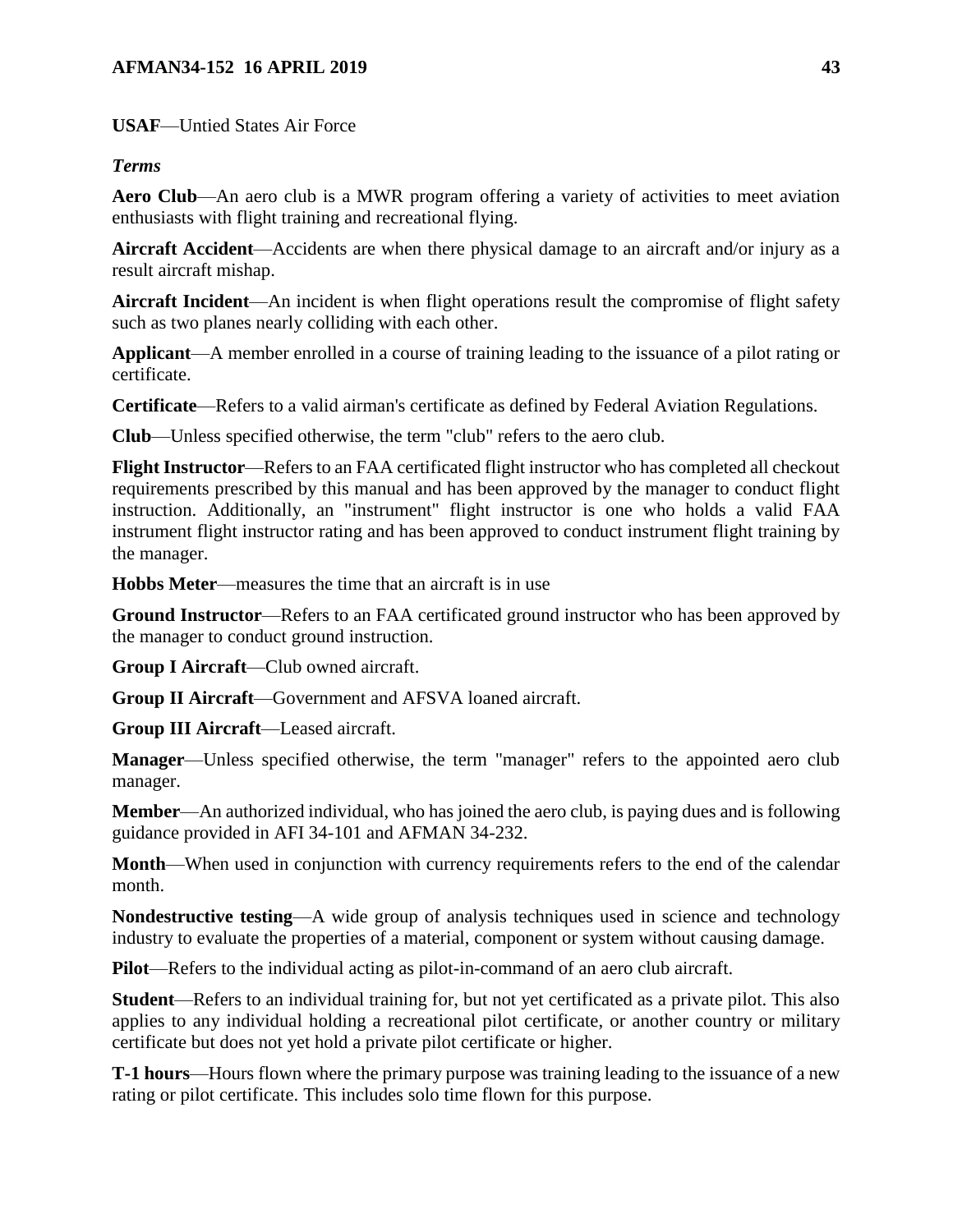**T-2 hours**—Hours flown where the primary purpose of the sortie was training conducted for currency, recurrency, annual, or aircraft checkout requirements.

**T**—**3 hours** - Hours flown for other than T-1, or T-2 purposes.

**Vsse**—The minimum speed at which intentional engine failures are to be performed. This speed is selected by the manufacturer to reduce the accident potential from loss of control due to simulated engine failures at inordinately slow airspeeds.

**Vyse**—Best rate of climb speed with a single operating engine in a light, twin-engine aircraft – the speed that provides the most altitude gain per unit of time following an engine failure, while maintaining a small bank angle that should be presented with the engine-out climb performance data.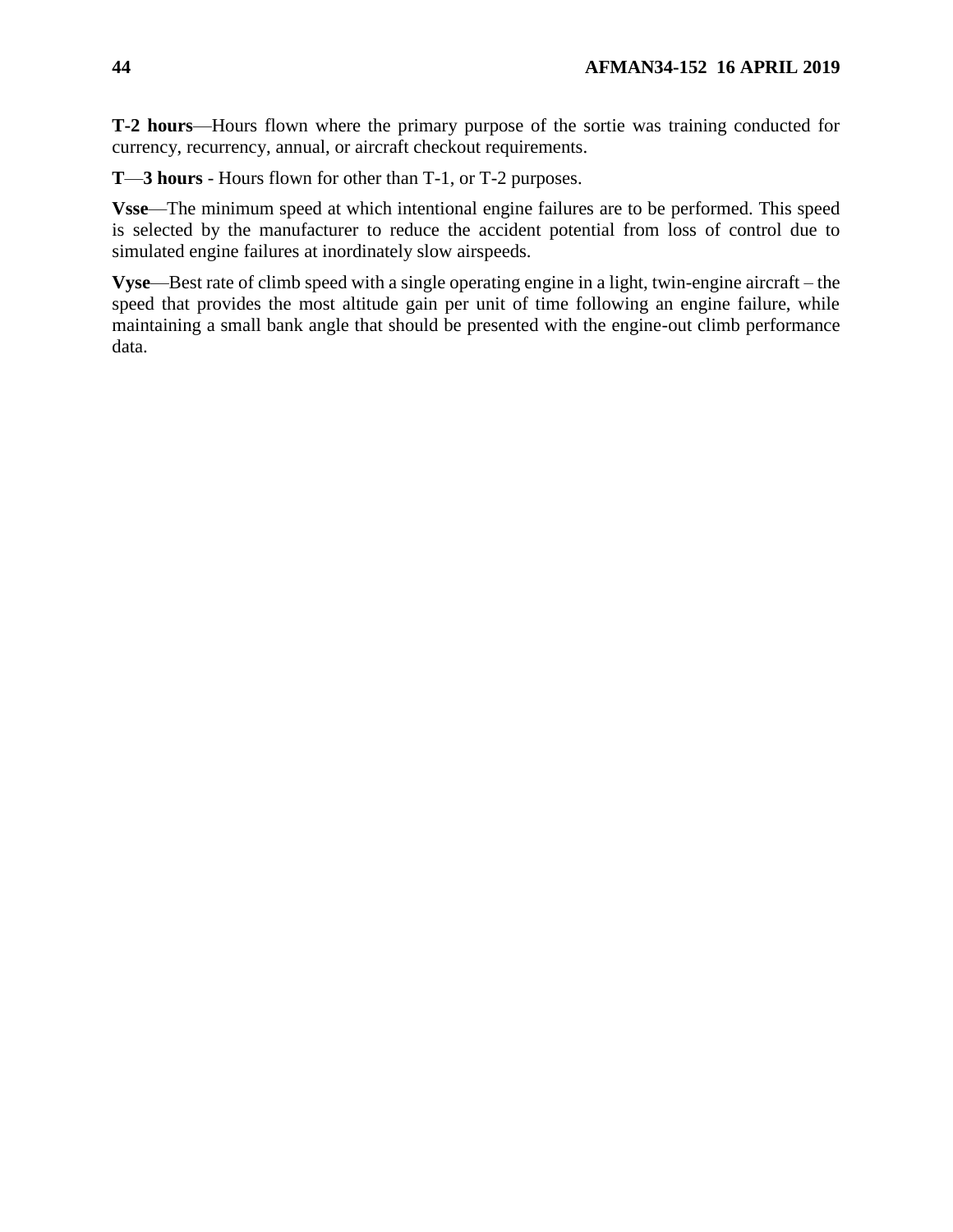#### **FORMAT FOR STANDARD OPERATING PROCEDURES**

<span id="page-44-0"></span>**A2.1. Chapter 1:** Administration.

- A2.1.1. Membership application, resignation, and expulsion procedures.
- A2.1.2. Quorums and meetings.
- A2.1.3. Aircraft scheduling procedures.
- **A2.2. Chapter 2:** Pilot Currency Requirements.
- **A2.3. Chapter 3:** Operational Restrictions and Local Area Procedures.
	- A2.3.1. Restrictions and Requirements.
	- A2.3.2. Clearing Authority and Clearance Procedures.
	- A2.3.3. Lost Communications Procedures.
	- A2.3.4. Lost and Alternate Airfield Procedures.
	- A2.3.5. Weather Recall and Aircraft Evacuation Procedures.
- **A2.4. Chapter 4:** Student Pilot Procedures.

A2.4.1. This chapter should contain only restrictions and requirements applicable to student pilots.

**A2.5. Chapter 5:** Safety.

A2.5.1. Accident and Incident Reporting Procedures. A2.5.2. Ground Safety.

- **A2.6. Chapter 6:** Maintenance Procedures.
- **A2.7. Chapter 7:** Flight Instructor Responsibilities.
- **A2.8. Attachments:** As needed.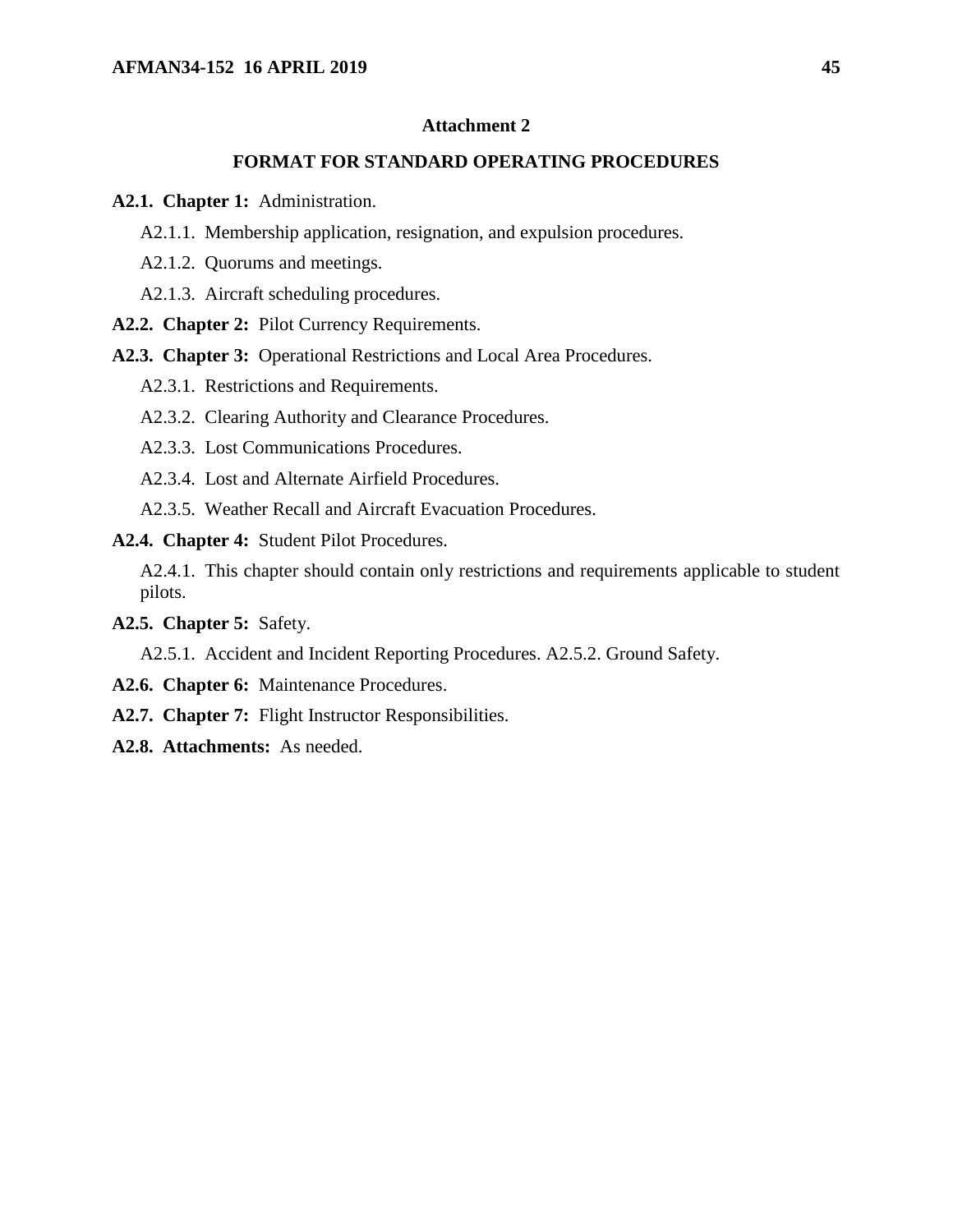## **GRADING PRACTICES**

<span id="page-45-0"></span>**A3.1.** Ensure all instructors are grading against a uniform standard and the applicant's progress is assessed against their ability to meet the requirements of FAA Practical Test Standards for the desired certificate or rating. Unless waived by AFSVA, the following grades shall be used on the applicant's training record. **(T-1).**

## **A3.2. Individual Maneuver and Task Grade**

 $A3.2.1$ .  $P =$  Proficient. The applicant meets the applicable FAA Practical Test Standards for the individual maneuver and task without intervention or verbal assistance from the flight instructor.

A3.2.2. S = Safe**.** While the applicant does not fully meet the Practical Test Standards, they are able to consistently perform the maneuver and task safely, without flight instructor intervention or verbal assistance. The applicant is cleared to perform this maneuver and task solo.

 $A3.2.3. A = Accomplished.$  Unsafe to perform this maneuver and task solo. The applicant is unable to perform the maneuver and task without demonstration, intervention, or verbal assistance from the flight instructor, or the applicant's relative experience makes it impossible to determine if they could perform the maneuver and task without assistance.

A3.2.4.  $D =$  Demonstrated Only. The flight instructor demonstrated the maneuver and task; however, the student was not allowed to accomplish the maneuver/task. **Note**: If the instructor demonstrated the maneuver and task and then allowed the applicant to perform it, the grade shall reflect the applicant's performance. **(T-1).**

A3.2.5. Check Accomplished while Solo. Student pilots will place an individual check in the appropriate box to indicate they performed the maneuver one or more times while solo.

## **A3.3. Overall Grade.**

A3.3.1. The following grades will be used to assess the students overall performance for the flight. If an applicant receives a grade of *below average* or *below acceptable standards*, the chief flight instructor shall review the applicant's performance with their flight instructor prior to the applicant's next flight. **(T-1).**

A3.3.2.  $1 =$  Excellent. The applicant's performance exceeded expectations, given their phase of training, experience, etc.

A3.3.3. 2 = Above Average. The applicant's performance was above average, given their phase of training, experience, etc.

A3.3.4.  $3 =$  Average. The applicant's performance was average, given their phase of training, experience, etc.

A3.3.5. 4 = Below Average. The applicant's performance was below average, given their phase of training, experience, etc.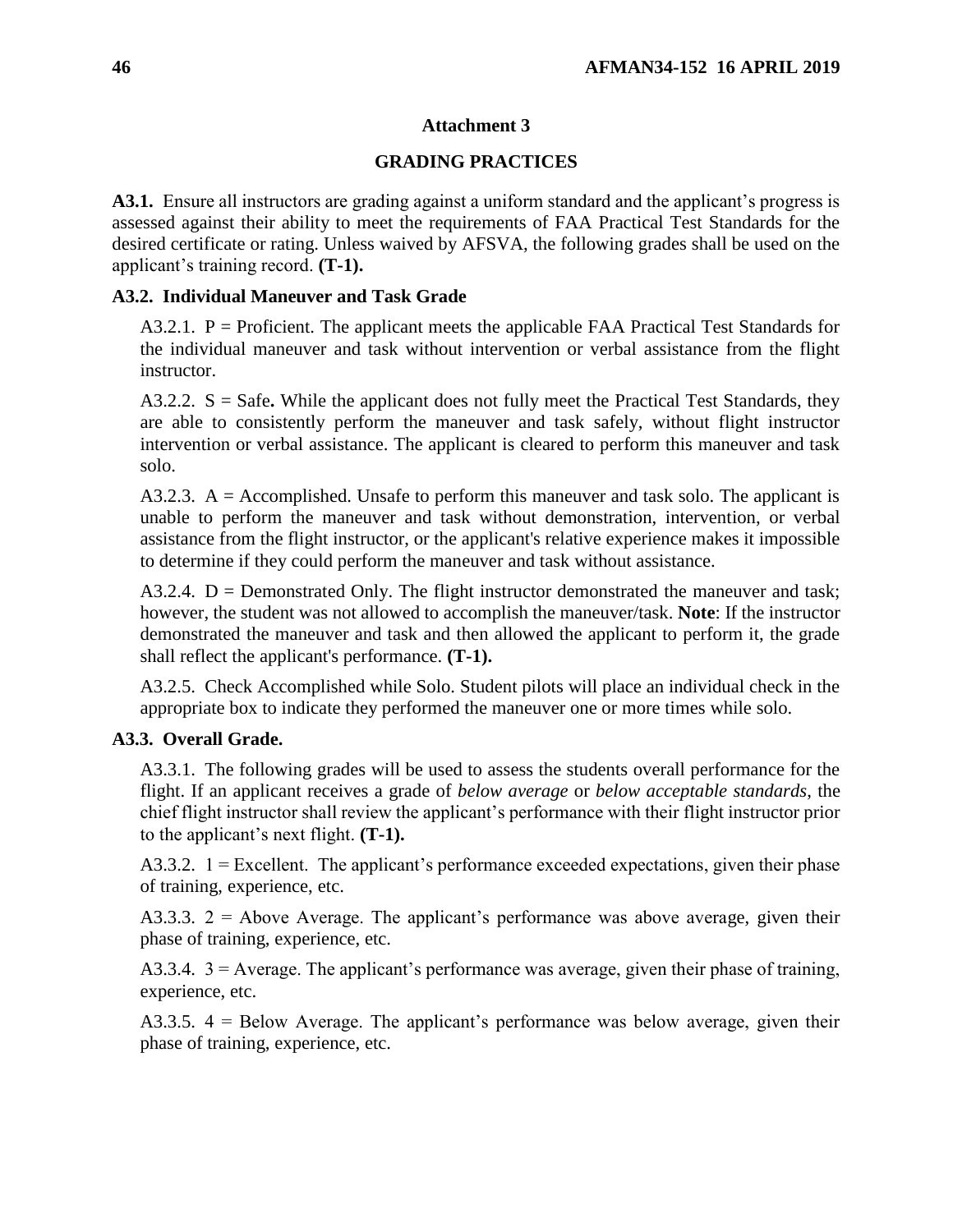A3.3.6.  $5 =$  Below Acceptable Standards. The applicant's performance was below average given their phase of training, experience, etc. **Note**: The FAA Practical Test Standards does not fully cover all maneuvers/tasks; therefore, the chief flight instructor shall supplement the Practical Test Standards in instances where the PTS performance level is not specific or adequate. **(T-1).**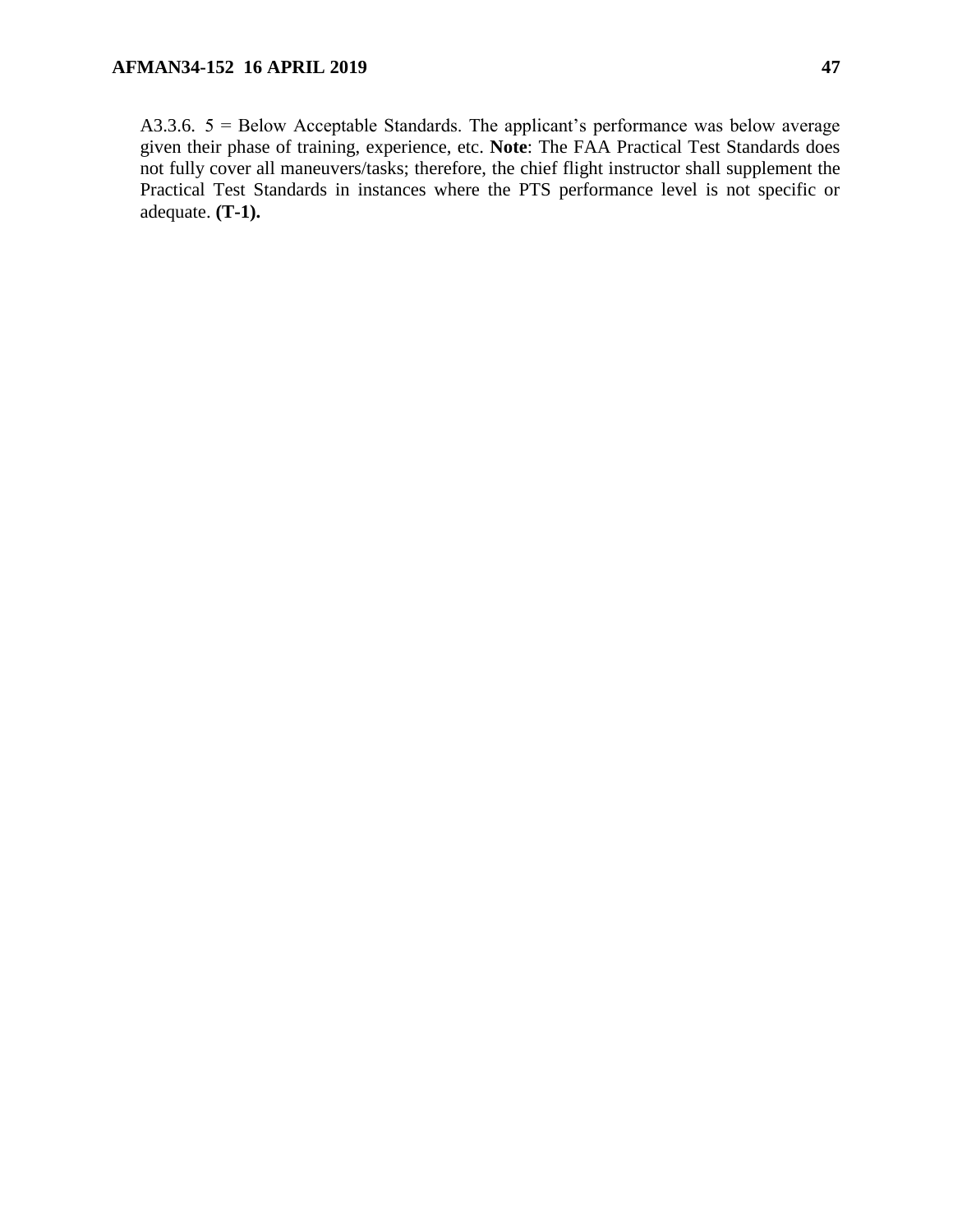### **PILOT CHECKOUT REQUIREMENTS**

<span id="page-47-0"></span>**A4.1.** Below are the minimum certificate and time requirements a pilot must obtain prior to exercising pilot-in-command privileges in that category and class of aircraft. **(T-1).** Checkouts will not be completed until the pilot has met these requirements. For example, a pilot desires to fly a 230 horsepower complex single engine aircraft and has logged only 10 hours of complex time, of which 3 hours was in make and model. In this case, the pilot would need to complete the entire approved training program.

#### **A4.2. Single Engine Fixed Gear Aircraft**

A4.2.1. 200 horsepower or less:

A4.2.1.1. Airman's certificate (single engine land): student, private, commercial, or airline transport pilot.

A4.2.1.2. Pilot time: 0 hours.

A4.2.1.3. Pilot-in-command time in aircraft with less than 200 horsepower: 0 hours.

A4.2.1.4. Pilot-in-command time in make and model: 0 hours.

A4.2.2. 201 – 236 Horsepower: T-41C aircraft are considered in the "200 Horsepower or Less" category. (FAA requirements for endorsement still apply)

A4.2.2.1. Airman's certificate (single engine land): Student, Private, Commercial, or ATP.

A4.2.2.2. Pilot Time: 75 hours, or 50 hours in make and model.

A4.2.2.3. Pilot-in-command time in aircraft with 201 - 236 horsepower: 5 hours; or 5 hours pilot-in-command make and model; or completion of an approved training program of not less than 5 hours.

A4.2.3. 237 Horsepower or greater:

A4.2.3.1. Airman's certificate (single engine land): Private, Commercial, or ATP.

A4.2.3.2. Pilot Time: 100 hours.

A4.2.3.3. Pilot-in-command time in piston aircraft with 237 horsepower or greater: 10 hours; or 5 hours pilot-in-command in make and model; or completion of an approved training program of not less than 10 hours. Pilots may proficiency advance with the approval of the chief flight instructor; however, in no circumstances will the flight phase be less than 5 hours. **(T-1).**

#### **A4.3. Single Engine Retractable Gear Aircraft**

A4.3.1. 200 Horsepower or Less:

A4.3.1.1. Airman's certificate (single engine land): private, commercial, or airline transport pilot.

A4.3.1.2. Pilot time: 125 hours.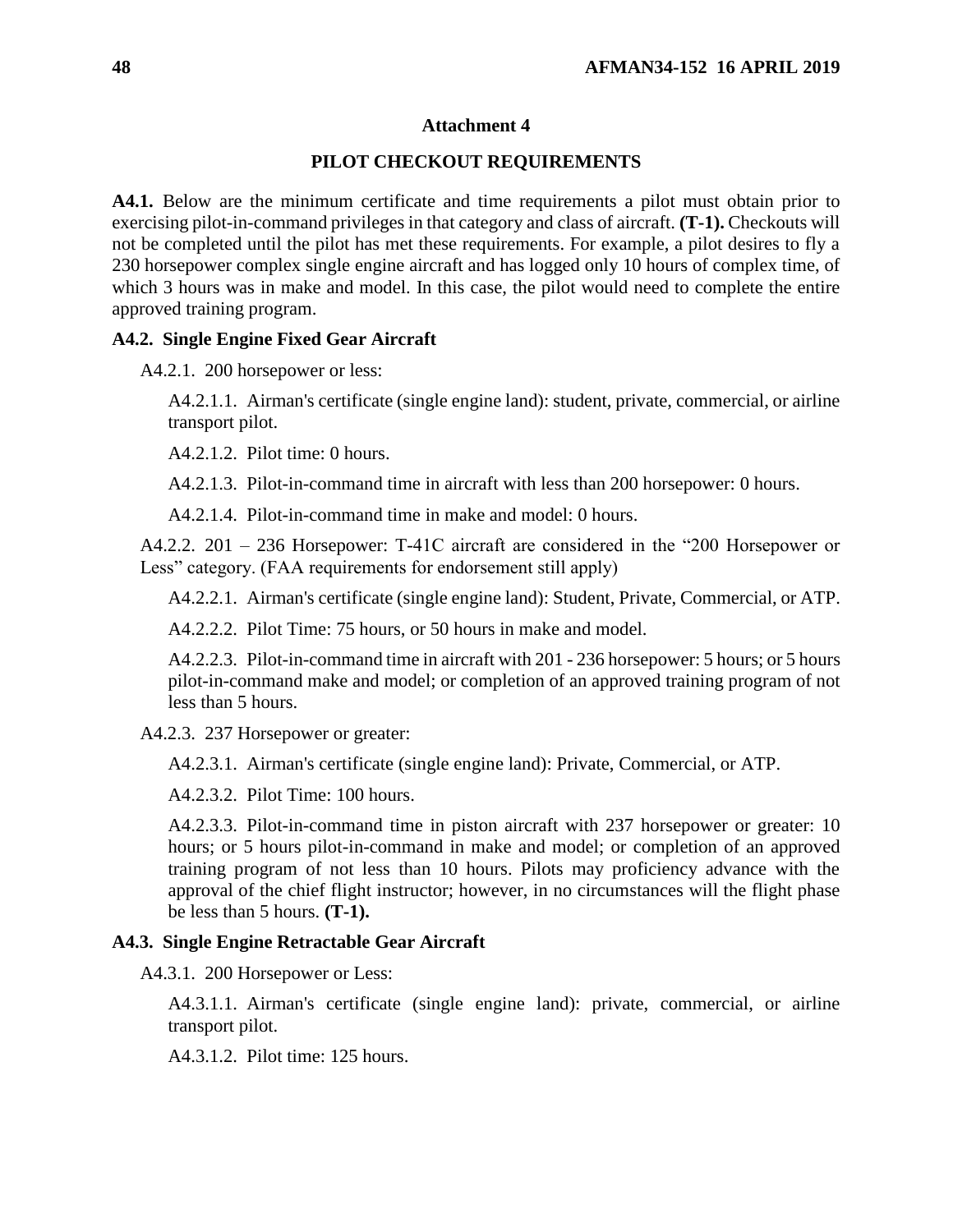A4.3.1.3. Pilot-in command time in piston complex aircraft: 10 hours; or 5 hours pilot-incommand make and model; or completion of an approved training program of not less than 5 hours.

A4.3.2. Greater than 200 horsepower:

A4.3.2.1. Airman's certificate (single engine land): private, commercial, or airline transport pilot.

A4.3.2.2. Pilot Time: 125 hours.

A4.3.2.3. Pilot-in-command time in position complex aircraft: 25 hours; or 5 hours in make and model; or completion of an approved training program of not less than 10 hours. Pilots may proficiency advance with the approval of the chief flight instructor; however, in no circumstances will the flight phase be less than 5 hours. **(T-1).**

## **A4.4. Multi-Engine Aircraft.**

A4.4.1. All horsepower ratings:

A4.4.1.1. Airman's certificate (multiengine land: private, commercial, or airline transport pilot.

A4.4.1.2. Pilot time: 250 hours, of which 50 must be in complex aircraft. **(T-1).**

A4.4.1.3. Pilot-in-command time in piston multi-engine aircraft: 25 hours; or 5 hours pilot-in-command in make and model; or completion of an approved training program of not less than 10 hours. Pilots may proficiency advance with the approval of the chief flight instructor; however, in no circumstances will the flight phase be less than 5 hours. **(T-1).**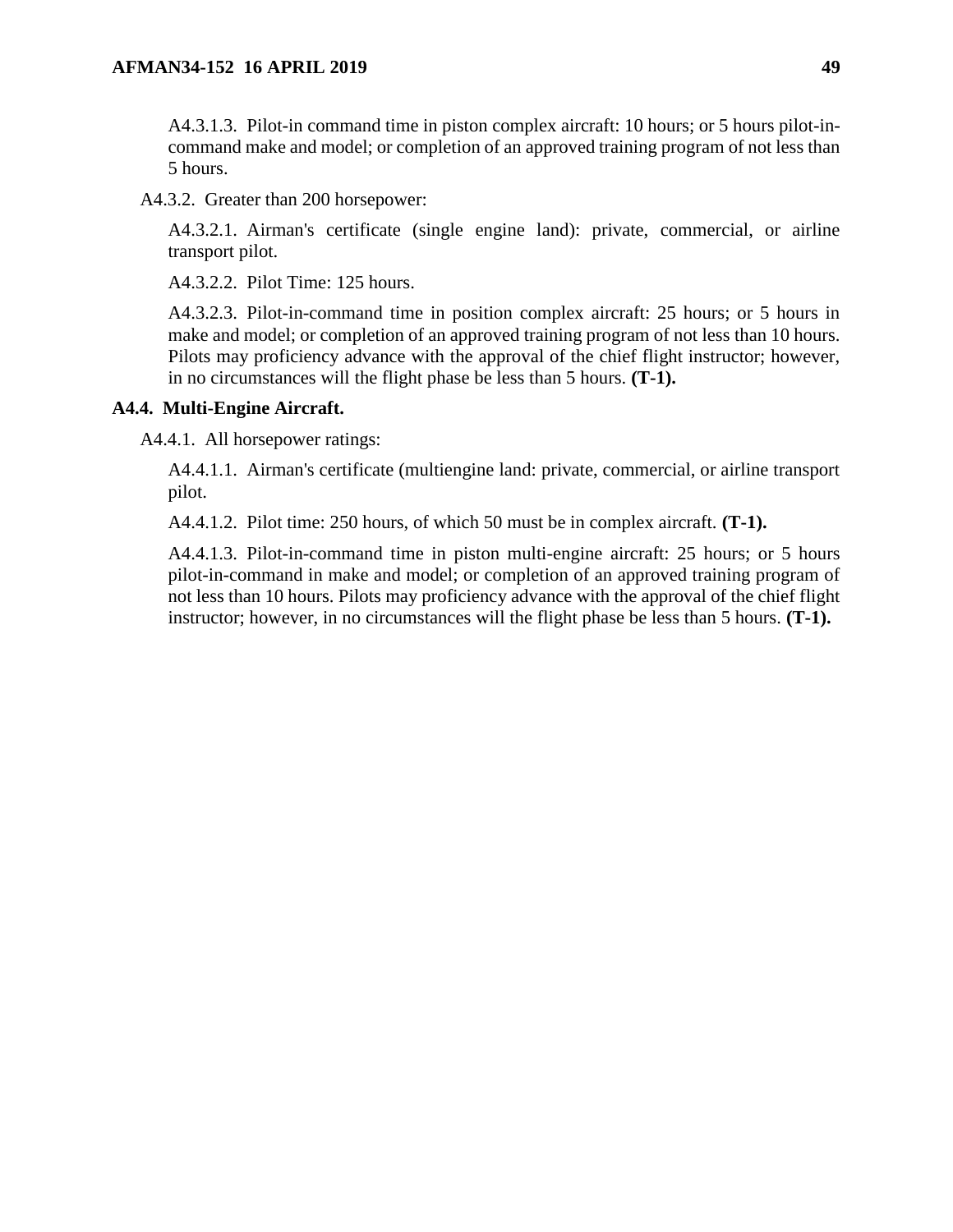### **MISHAP REPORTING PROCEDURES**

#### <span id="page-49-0"></span>**A5.1. In case of any aircraft accident or incident:**

A5.1.1. Take whatever immediate action is necessary to provide emergency attention to protect life and prevent further injury to persons or damage to property.

A5.1.2. The police or security forces should be notified if the loss involves any type of theft of property or any other criminal conduct. The NTSB should be notified when applicable under 49 CFR Part 830. Required forms should be completed and filed with the appropriate military and civilian authorities.

A5.1.3. Do not delay reporting while awaiting more complete details. New details may be sent in an additional information at a later date. Gather as much information as possible and contact AFSVA and the major command point of contact with the following data:

A5.1.3.1. Date of occurrence.

A5.1.3.2. Time of occurrence.

A5.1.3.3. Aircraft registration number.

A5.1.3.4. Aircraft make and model.

A5.1.3.5. Group I, II, or III aircraft.

A5.1.3.6. Aircraft year.

A5.1.3.7. Location of mishap.

A5.1.3.8. Current location of the aircraft.

A5.1.3.9. Pilot's name (civilian and active duty).

A5.1.3.10. Passengers name (civilian and active duty).

A5.1.3.11. Injuries sustained.

A5.1.3.12. Base of origin.

A5.1.4. In the event an accident occurs, immediately copy all aircraft and pilot logbook data. The NTSB could impound these records and they will be required for us to assist you in any investigation.

**A5.2. Aircraft Accident and Incident Reporting.** Accidents are when there physical damage to an aircraft and/or injury as a result aircraft mishap. An incident is when flight operations result the compromise of flight safety such as two planes nearly colliding with each other.

A5.2.1. In the event of an aircraft accident, or any bodily injury, make the following notifications immediately, regardless of the time of day or night:

A5.2.1.1. AFSVA

A5.2.1.2. If after duty hours and AFSVA cannot be reached, report the information to the AF Casualty Reporting Command Post. They will connect to someone from AFSVA. **(T-1).**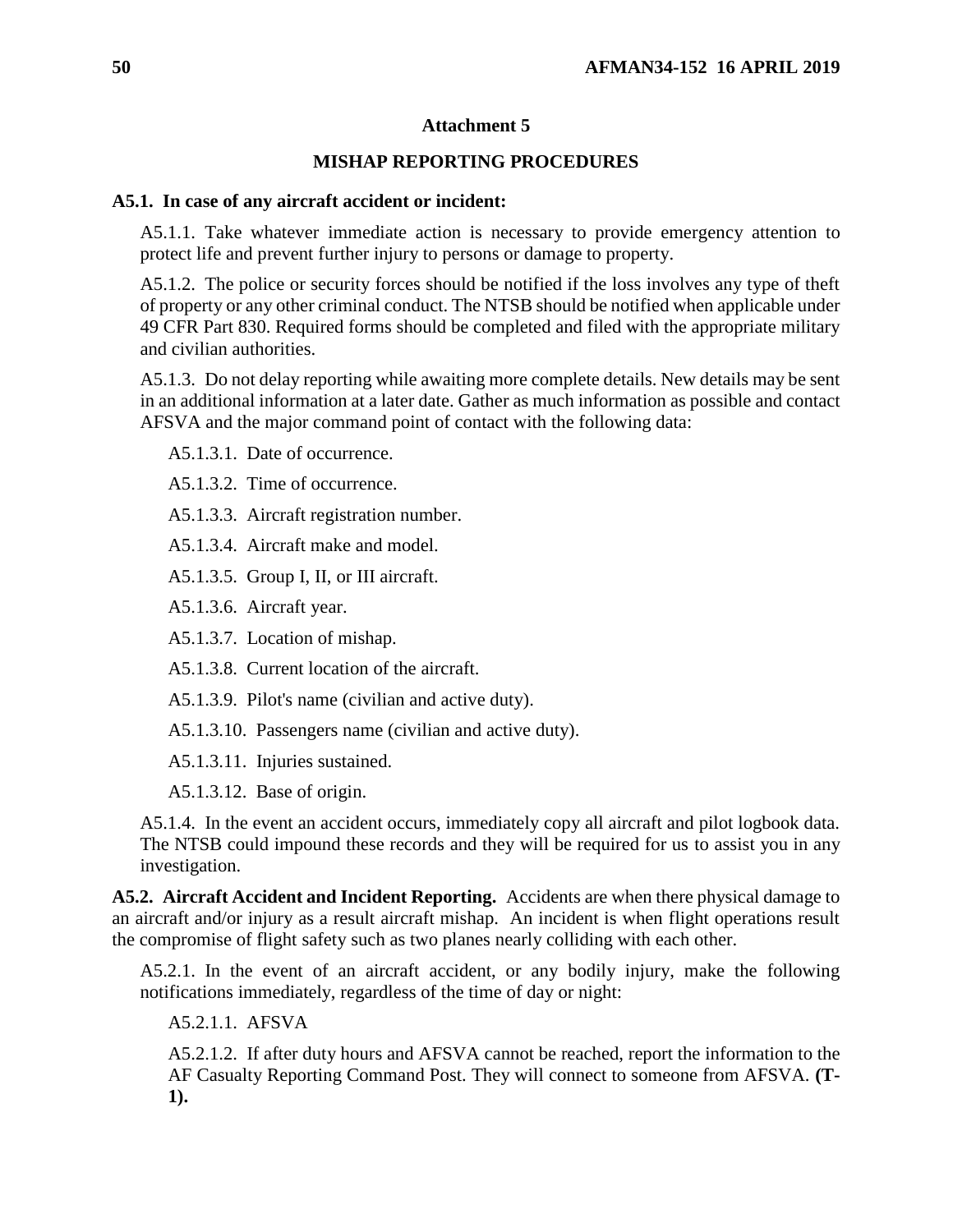A5.2.2. In the event of an aircraft incident or property loss, make the telephone notification as described above immediately if during duty hours, or the next duty day if during non-duty hours.

A5.2.3. In the event of an aircraft accident, or any bodily injury, immediate Force Support serious incident notification, regardless of the time of day or night, should be made at: **<https://cs2.eis.af.mil/sites/10042/Pages/SIR.aspx>**.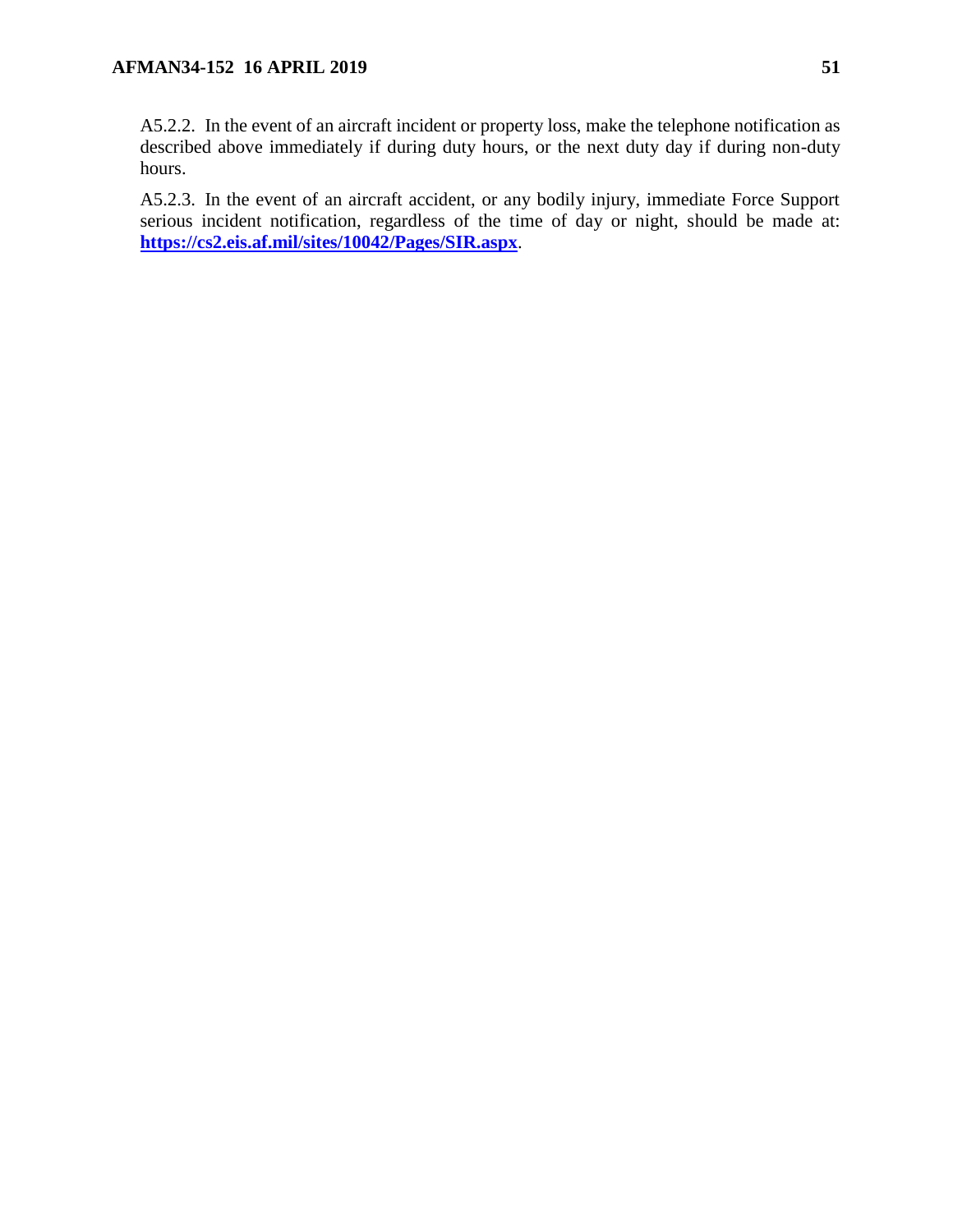## <span id="page-51-0"></span>**EXAMPLE OF AF FORM 270, AERO CLUB OPERATIONS (AERO CLUB OPERATIONS, RCS: HAF-SV (Q) 9495)**

**A6.1. This report is a record of all aircraft operated by AF aero clubs and is the basis for determining insurance rates for each club.** Reports are due to AFSVA no later than the 15th calendar day following the end of the quarter. During emergency conditions submit data requirements as prescribed, but they may be delayed to allow the submission of higher precedence reports. Submit by non-electronic means if possible.

### **A6.2. Specifics on Completing the AF Form 270 (Figure A6)**

A6.2.1. As of date: Last day of the quarter.

A6.2.2. DSN Number: self-explanatory.

A6.2.3. Fly Hours (This quarter and calendar year to date): base flying hours on Hobbs meter time; if a Hobbs meter is not installed or is inoperative, multiply tachometer time by a factor of 1.2.

A6.2.4. Sorties this quarter: total number of sorties flown by all aircraft this quarter. A sortie is defined as one mission by a single plane.

A6.2.5. Aero club location: self-explanatory.

A6.2.6. Active airmen: total number of active duty enlisted members.

A6.2.7. Active officer: total number of active duty officer members.

A6.2.8. Retired: total number of retired members.

A6.2.9. Other: total number of members not reported in previous three categories.

A6.2.10. Total T-1 hours: total number of T-1 hours flown. Refer to paragraph A6.14.18.

A6.2.11. Total T-2 hours: total number of T-2 Hours flown. Refer to paragraph A6.14.19.

A6.2.12. Total T-3 hours: total number of T-3 hours flown. Refer to paragraph A6.14.20.

A6.2.13. Description of Aircraft. List each aircraft a club possesses, regardless of airworthiness.

A6.2.13.1. Group.

A6.2.13.1.1. Group I: any aircraft a club owns.

A6.2.13.1.2. Group II: government and AFSVA loaned aircraft.

A6.2.13.1.3. Group III: leased aircraft.

A6.2.13.2. Number: enter the FAA assigned registration number of the aircraft.

A6.2.13.3. Aircraft make and model: Enter the make, model, and type of aircraft. Use more than one line if necessary, and fully identify the aircraft; for example, PA-28R-200, C-177RG, etc.

A6.2.13.4. Declared value: declared value is the value a club places on an aircraft.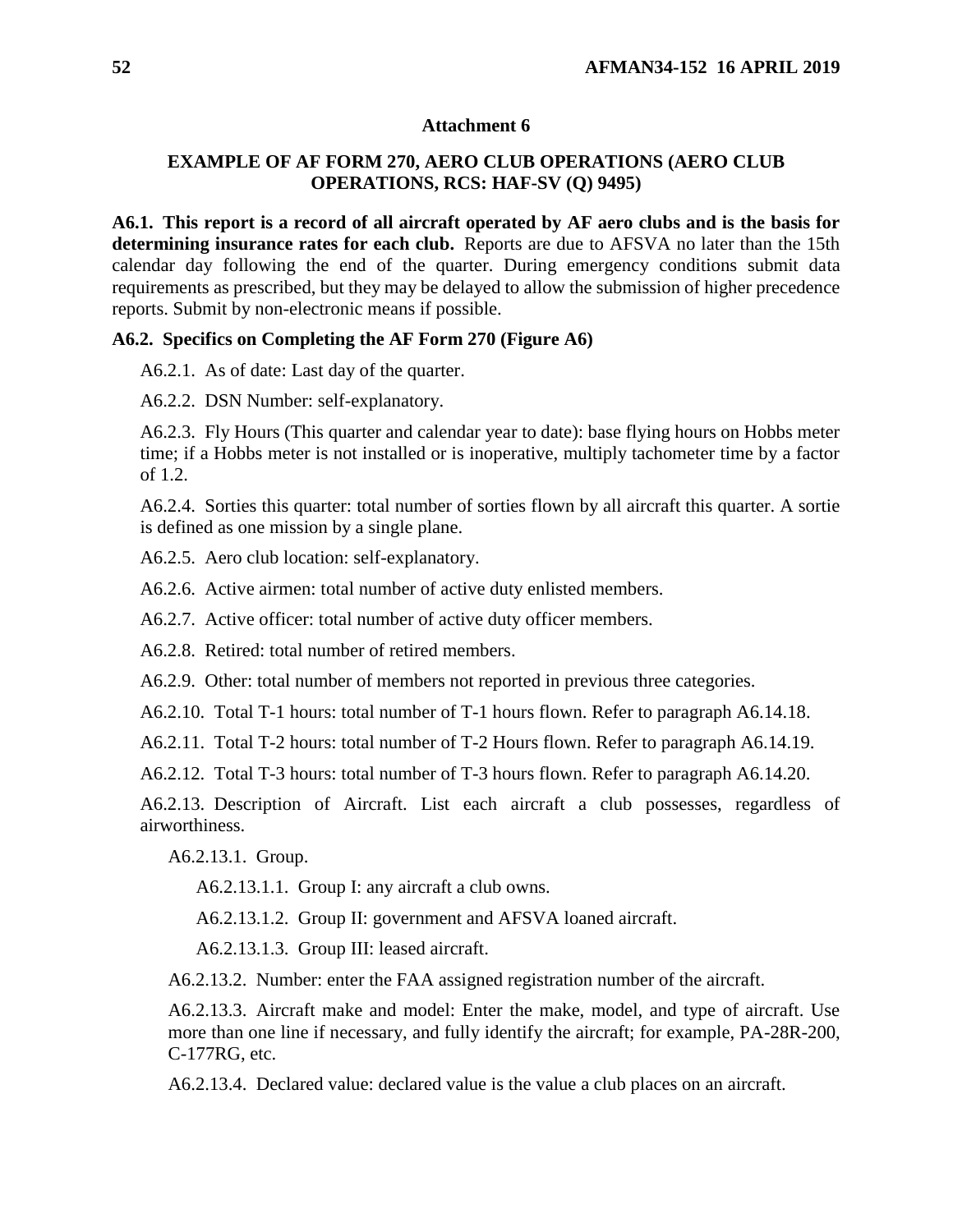A6.2.13.4.1. The declared value for a Group I or III aircraft shall be within 15 percent of the average retail price, listed in the published price guide determined by AFSVA, for a comparably equipped make and model. **(T-1).**

A6.2.13.4.2. The declared value for Group II aircraft shall be the depreciable interest the club has in the aircraft. **(T-1).** A club may change the declared value due to appreciation or depreciation; however, the club shall not change declared value on leased aircraft unless the lease agreement is also changed to reflect the declared value. **(T-1).**

A6.2.13.5. Seats: Enter number of seats on aircraft. If the number has changed since last report, note change in remarks column.

A6.2.13.6. Rental rate: enter the wet rate charged for aircraft rental. If an aircraft is rented at a dry rate, enter the approximate rental rate if the aircraft were to be rented wet.

A6.2.13.6.1. Wet rate is the cost of aircraft rental plus the cost of fuel and oil used during the rental.

A6.2.13.6.2. A dry rental rate does not include the cost of fuel or oil in the rental rate.

A6.2.14. T-1 hours: hours flown where the primary purpose was training leading to the issuance of a new rating or pilot certificate. This includes solo time flown for this purpose.

A6.2.15. T-2 hours: hours flown where the primary purpose of the sortie was training conducted for currency, recurrency, annual, or aircraft checkout requirements. An instructor pilot need not be onboard to log this training.

A6.2.16. T-3 hours: Hours flown for other than T-1, or T-2 purposes. This includes recreation, business, temporary duty, etc., where no training is involved.

A6.2.17. Sorties: number of sorties flown by an individual aircraft during that quarter. A sortie is one mission that ends when the aircraft is shut down. A single sortie may involve one or more categories; for example, an individual may fly 2 hours for recreational purposes and then an hour of pattern work for currency. In this instance that individual would log 2 hours T-3 and 1 hour T-2 time. In each case the total of T-1, T-2, and T-3 hours must equal the total time flown. **(T-1).**

A6.2.18. Gain loss: Indicate gains or losses during the quarter in the remarks section. Once a club reports an aircraft as a gain or a loss, no further entries on subsequent reports are required until a change occurs. Enter the effective date of the gain or loss in the remarks column. Do not use a numerical designator for the month. The gain and loss dates of inter-command transfers must coincide to ensure no lapse in insurance coverage; therefore, the gaining and losing clubs must establish a mutually agreeable date on which the transfer occurs. **(T-1).**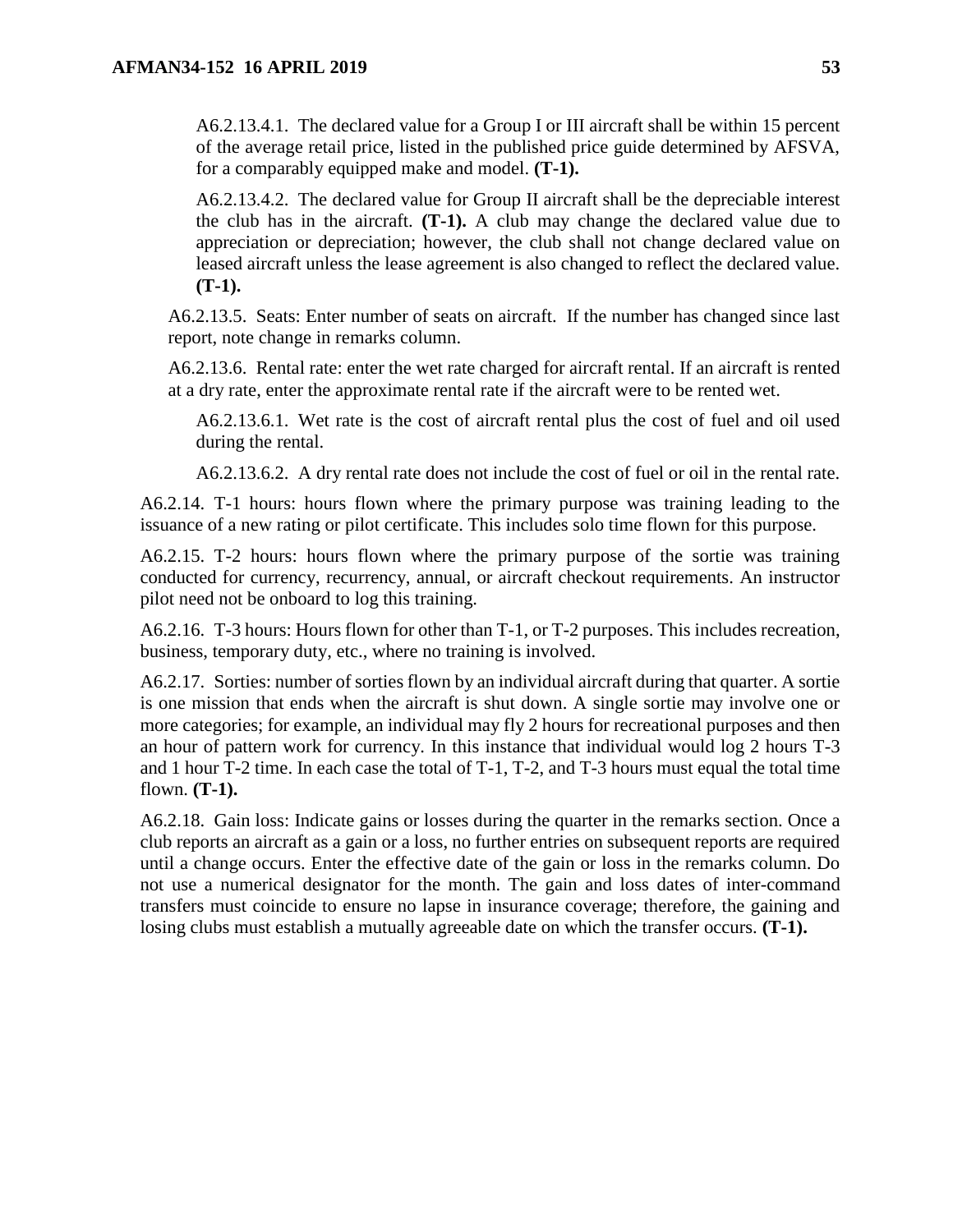A6.2.19. Signature: managers will sign the AF Form 270 in the lower right hand corner even though there is not a signature line. **(T-1).**

|                                  | AD DP-BAID<br><b>AERO CLUB OPERATONS</b><br>31 Dec 94 |                       |                         | <b>A SH MUNDAY</b><br>487-4979 |                               |                              | <b>PET HOURS</b><br>cors par<br>2,000 | <b>PLUMITIA</b><br><b>YAR</b><br>10,000 | <b>FOAVALS</b><br><b>INT DAT</b><br>1340 |                      |                               |                             |
|----------------------------------|-------------------------------------------------------|-----------------------|-------------------------|--------------------------------|-------------------------------|------------------------------|---------------------------------------|-----------------------------------------|------------------------------------------|----------------------|-------------------------------|-----------------------------|
| AMO SLEELEGATION<br>Randolph AFB |                                                       | AS ANG A PUNAN<br>100 |                         |                                | A EXING GAVIGER<br>180<br>108 |                              | <b>ABIRAL</b><br><b>Danar</b><br>100  |                                         | 1000                                     | <b>ISEAL ARABERS</b> | <b>IDCAL I-2 ADEAS</b><br>500 | <b>IDIAL IGNOONS</b><br>500 |
| EREUP                            | <b>ARENDAT</b>                                        | AREANY                |                         | <b>ANGLANDS NALSE</b>          | <b>SGAJS</b>                  | <b>ADRIAL</b><br><b>MAIL</b> | w<br><b>INDOW</b>                     | $\overline{a}$<br><b>HOURS</b>          | A <sub>0</sub><br><b>HEART</b>           | <b>BOY/A1</b>        | <b>AGAIANCE</b>               |                             |
| 1                                | 3478R                                                 | C.172                 | 22,800                  |                                | $\ddot{ }$                    | 46.50                        | 400                                   | 200                                     | 100                                      | 500                  |                               | Gained 01 Oct 94            |
| $\mathbf{I}$<br>$-1$             | 23456<br>74                                           | C.172                 | 21,000                  |                                | 4                             | 46.50                        | 100                                   |                                         |                                          | n.                   | ×                             |                             |
| ×<br>Ш                           | 432RS                                                 | $C-172$               |                         | ON:<br>5,000                   | 4                             | 45.00                        | 200                                   | 200                                     | 250                                      | 400                  |                               |                             |
| ш<br>$\sim$<br>$\sim$<br>$\sim$  | 6348Q                                                 | PA28R-200             | 45,000<br>$\mathcal{F}$ | $\alpha$<br>¥.                 | 4                             | 65.00                        | 300                                   | 100                                     | 150                                      | 448<br>$\sim$<br>œ   | ×                             |                             |
|                                  | -2<br>×                                               | 767                   |                         |                                |                               |                              |                                       | g                                       |                                          |                      |                               |                             |

**Figure A6.1. Example of AF Form 270, Aero Club Operations.**

AF FORM 270 Jul 94

RCS: HAF-SV(Q) 9495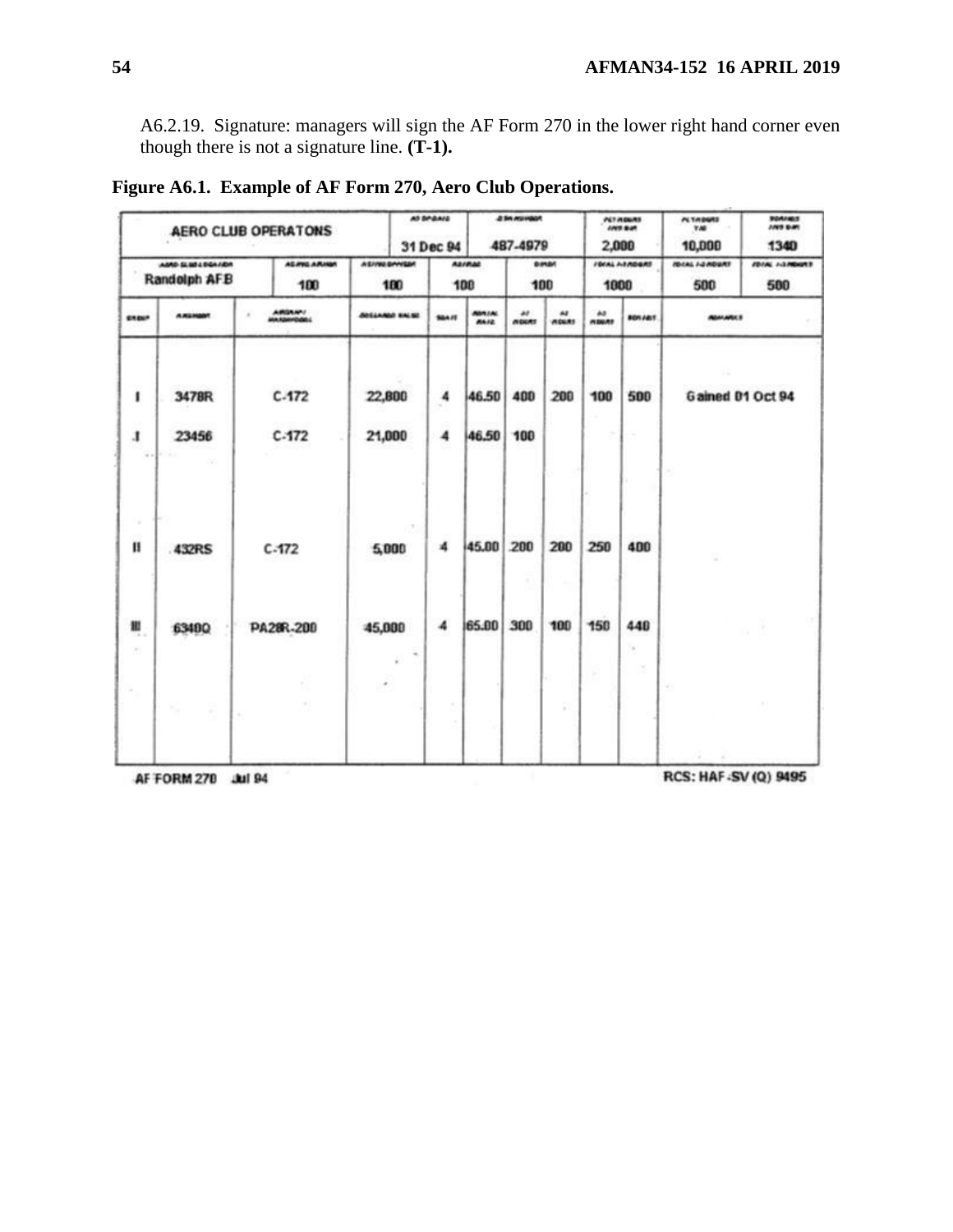## **MEMBERSHIP RECORDS**

<span id="page-54-0"></span>**A7.1.** Managers shall maintain membership records on all actively flying members using the following format. **(T-2).**

#### **A7.2. Section 1 (In the following order, top to bottom).**

A7.2.1. Current AF Form 1585. See **[Attachment 9.](#page-56-0)**

A7.2.2. Copy of current pilot and medical certificates for members exercising pilot-incommand privileges.

A7.2.3. Copy of proof of membership eligibility.

A7.2.4. Individual TSA documentation (as required).

## **A7.3. Section 2.**

A7.3.1. *Member Training Record Review* found at: **[https://www.usafservices.com/LinkClick.aspx?fileticket=jXtUsemocbU%3d&tabid=501](https://www.usafservices.com/LinkClick.aspx?fileticket=jXtUsemocbU%3d&tabid=501&mid=1813&forcedownload=true) [&mid=1813&forcedownload=true](https://www.usafservices.com/LinkClick.aspx?fileticket=jXtUsemocbU%3d&tabid=501&mid=1813&forcedownload=true)**

## **A7.4. Section 3 (In reverse chronological order).**

A7.4.1. All AF Forms 1584, *USAF Aero Club Standardization Record*.

## **A7.5. Section 4 (In reverse chronological order).**

A7.5.1. AF Form 1584C (Answer sheets for the latest Standardization, Instrument, and Instructor Exams, if applicable).

## **A7.6. Section 5.**

A7.6.1. Local use items.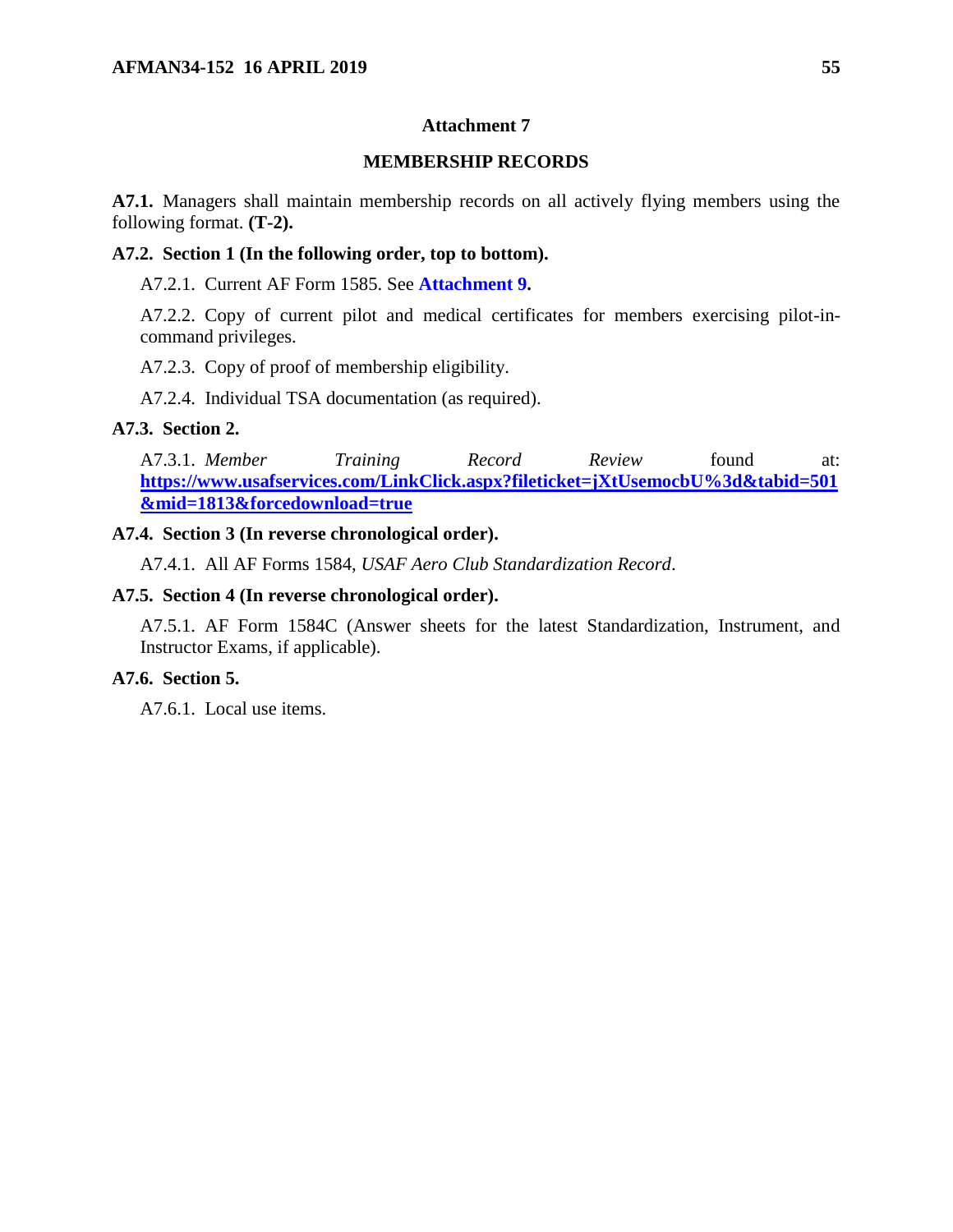## **PILOT INFORMATION FILE BINDER FORMAT**

<span id="page-55-0"></span>**A8.1.** Managers shall maintain a pilot information file binder containing at least the following items:

A8.1.1. Items affecting flight operations or safety. **(T-2).**

A8.1.2. Applicable local interest items. **(T-2).**

A8.1.3. Initial and final aero club mishap message reports, including AFSVA or Air Force Safety Center reviews for the previous 12 months. **(T-2).**

A8.1.4. Information items directed by higher headquarters. **(T-2).**

A8.1.5. The latest flying safety meeting minutes (not required if meeting is videotaped). **(T-2).**

A8.1.6. Latest standardization board meeting minutes. **(T-2).**

A8.1.7. Current version of the standard operating procedures and status page indicating date of latest edition and changes. **(T-2).**